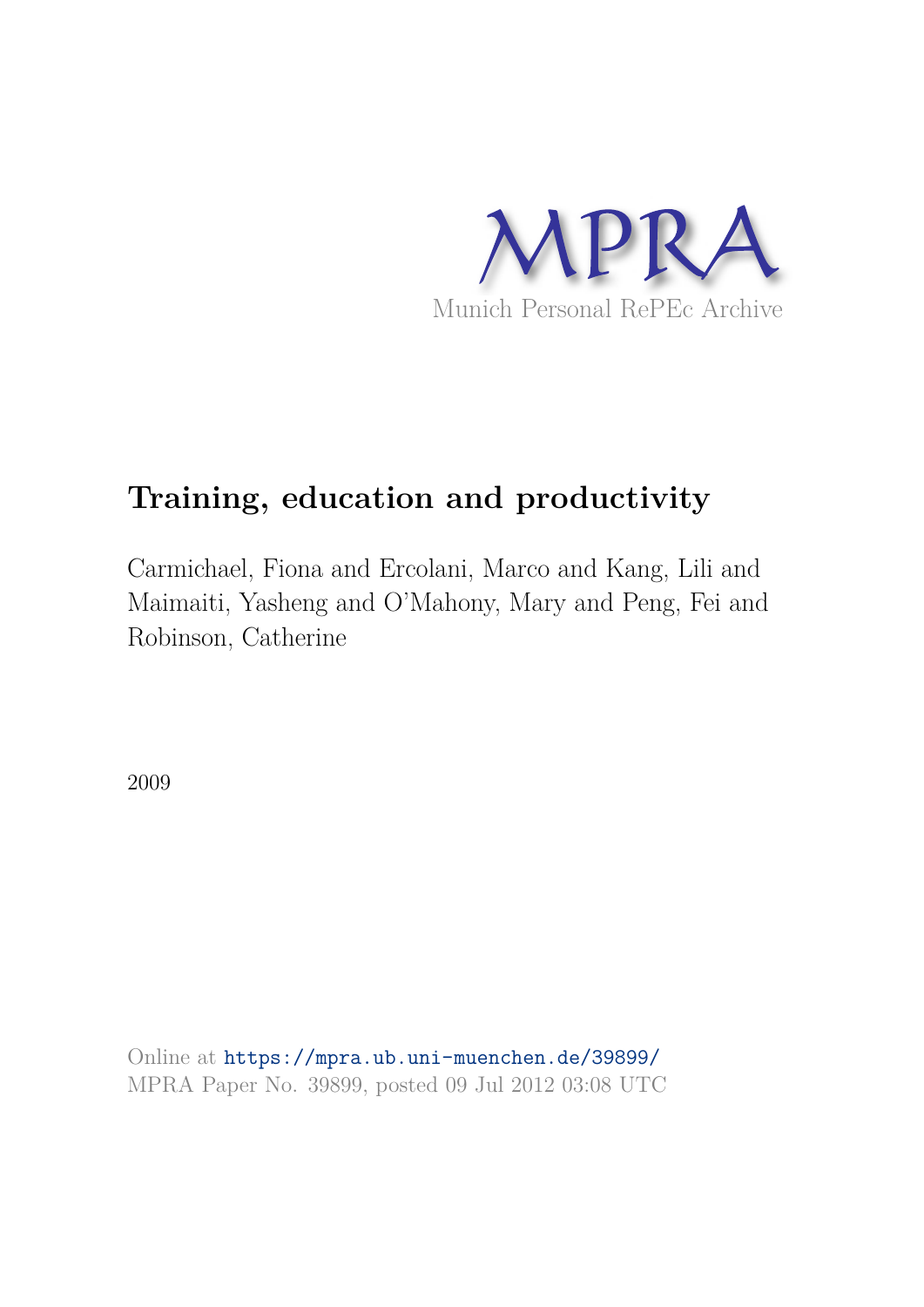### **RESEARCH PAPER 2009**

## **Training, Education and Productivity**

Fiona Carmichael\*, Marco Ercolani\*, Lili Kang\*, Yasheng Maimaiti\*, Mary O'Mahony\*†, Fei Peng\*, Catherine Robinson†

\* Birmingham Business School, University of Birmingham, UK.

† National Institute of Economic and Social Research (NIESR), London, UK

Corresponding author (Mary O'Mahony) e-mail address: m.omahony@bham.ac.uk

#### Abstract

This paper investigates the impact of training and education on productivity, in particular linking to a literature that emphasizes the need to reorganise<br>production following adoption of ICT. The paper production following adoption of ICT. examines training at the total economy level and variation across industries, focusing especially on manufacturing versus market service sectors. It also examines the characteristics of those who receive training and outlines the incentives that underlie this.

Keywords: Training, Education, EUKLEMS, EU LFS

JEL codes: M53, D24, J24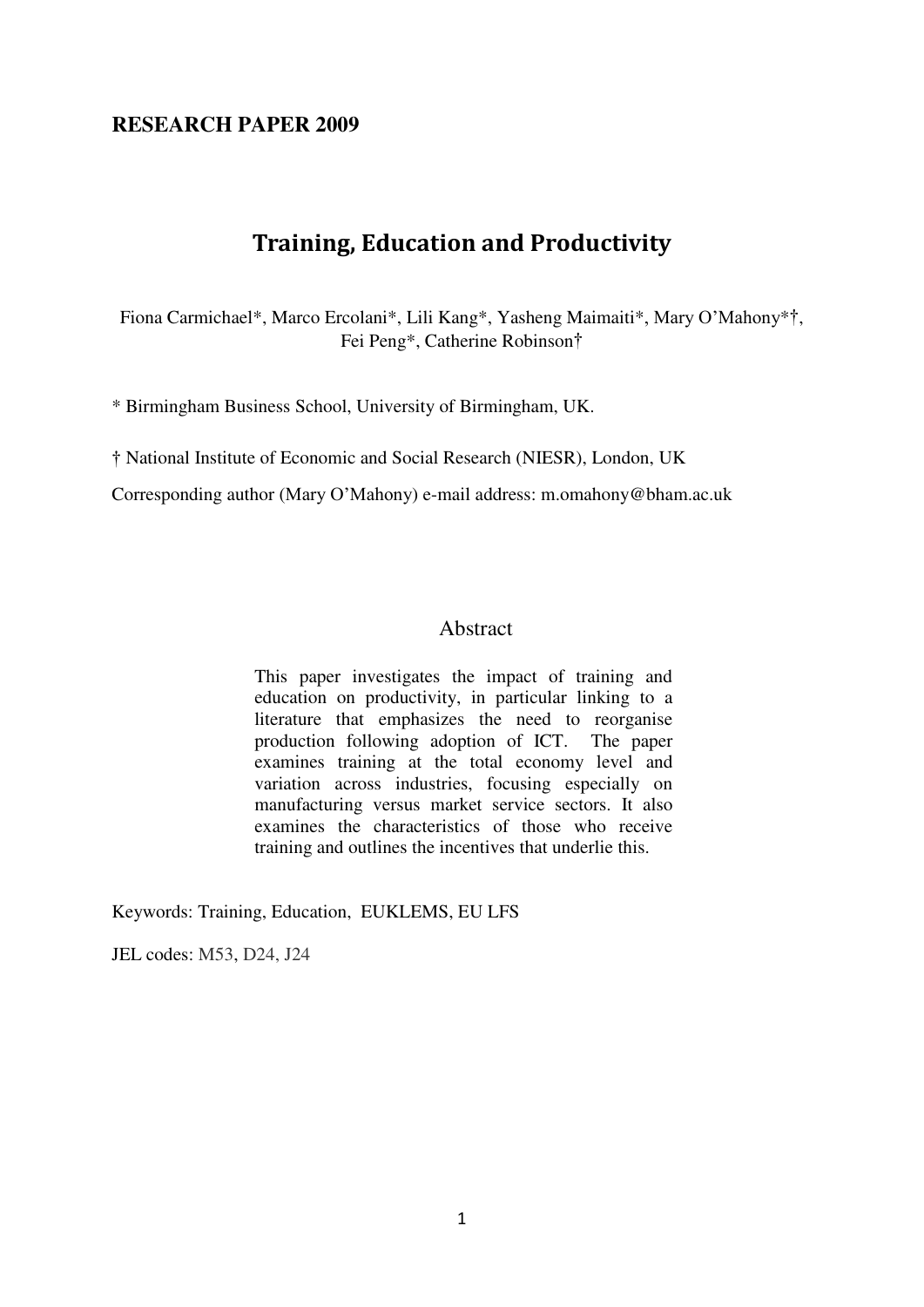## **1. Introduction**

Remaining competitive in an increasingly globalised world requires that European nations maintain their comparative advantage in having a highly skilled labour force. Workers not only need to be skilled, but also adapt fast to change. On-the-job training and education are therefore important sources of long-term competitiveness and means of adjustment. Indeed, as part of the "Growth and jobs strategy", the EU intends to "adapt education and training systems in response to new competence requirements". The "New skills for new jobs" initiative intends to understand better how these objectives can be met. In the face of rapidly changing technology (for example, changes arising from information and communications technology), it is imperative that skills are appropriate and up to date. Providing basic skills is mostly the responsibility of the general education system but changing education provision is often time consuming. Firms or workers can instead make up for any skill shortfall by engaging in training.

This paper investigates the impact of training and education on productivity, in particular linking to a literature that emphasizes the need to reorganise production following adoption of ICT. The paper examines training at the total economy level and variation across industries, focusing especially on manufacturing versus market service sectors. It also examines the characteristics of those who receive training and outlines the incentives that underlie this.

This paper is organized as follows. It first reviews the literature on training, education, their links with use of information technology and their impacts on productivity and earnings. Section 3 presents a descriptive overview of training in the EU using the data from the EU Labour Force Survey (EU LFS). This section presents basic data by industry and country on the extent of training, who receives training, its duration and location and field of study. A sub section also considers the training of migrants. Following this section 4 contains an analysis of the impact of training and education on productivity and its links to ICT. This uses two complementary approaches – a growth accounting exercise that models training as intangible investments and an econometric analysis of the impact of training on productivity. Section 5 applies limited dependent variable regression methods to the EU LFS microdata on individuals to examine what factors characterize those who receive training, including an analysis by field of training. Section 6 reviews the existing evidence on incentives to train, focusing attention in particular on older workers. Finally section 7 concludes.

## **2. Training, Education and Productivity**

The importance of education and training as drivers of firm performance has long been recognised by both the human resource management and economics disciplines. Workplace learning and continuous improvement are considered essential for an organization to remain competitive (Salas and Cannon-Bowers, 2001). When training does result in improvements in relevant knowledge and the acquisition of relevant skills, employee job performance should improve, provided that the skills learned in training transfer to the job (Baldwin & Ford, 1988). According to Ostroff and Bowen (2000), employees' collective attitudes, behaviours, and human capital should influence organizational performance. In turn, organizational performance should lead to positive financial outcomes for the organization (Becker and Huselid, 1998), mediating the relationship between human resource outcomes and financial performance. In general, research finds that workplace training promotes good working practices. For example, Krueger and Rouse (1998) find that training had a positive association with the incidence of job bids, upgrades, performance awards, and job attendance.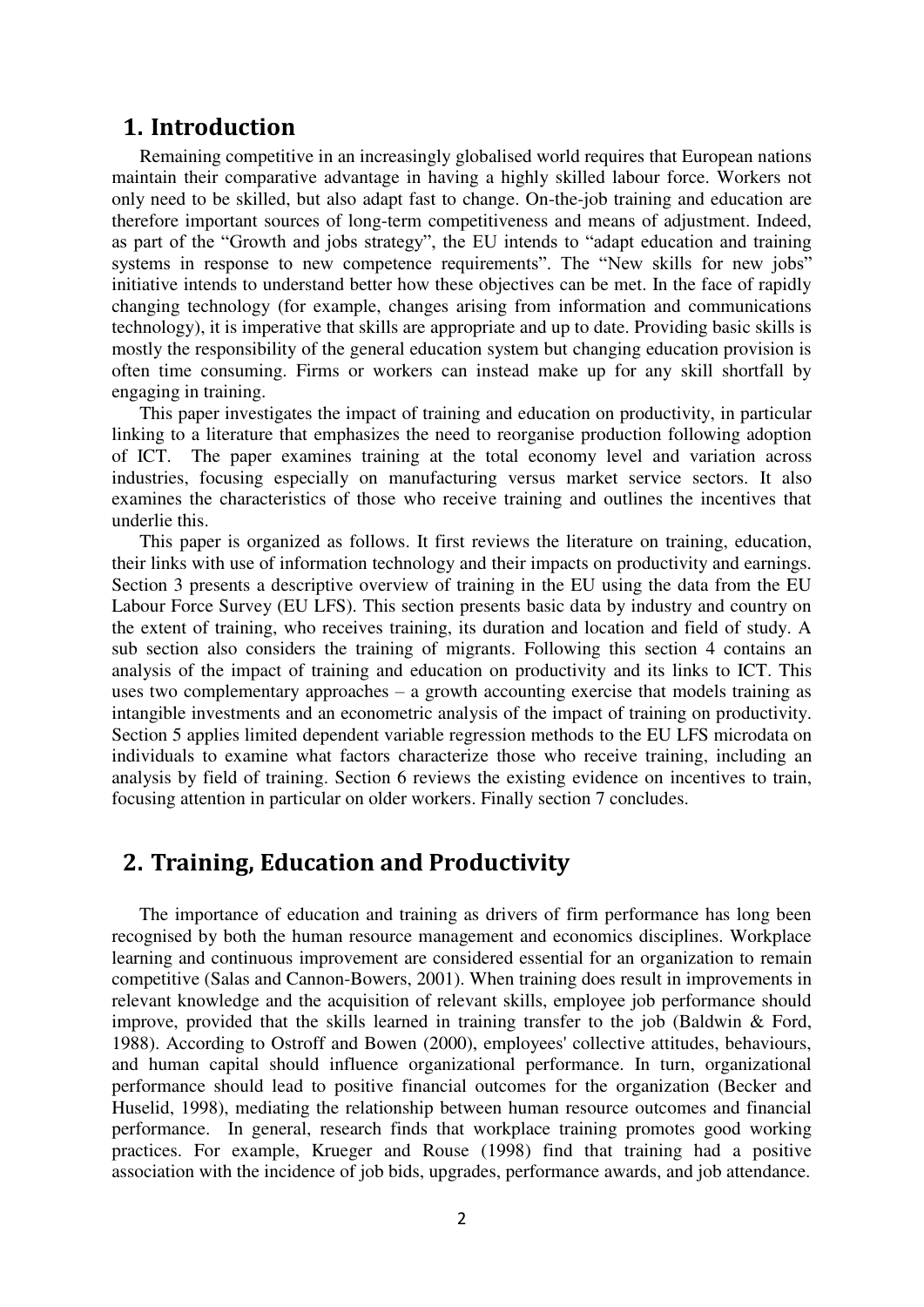Human capital has long been seen as important in determining economic growth (Lucas, 1988). Countries may adopt and utilise technologies differently, depending on their skill endowments (Lewis, 2005; Acemoglu, 1998). Much research effort has been devoted to the issue of whether technical change is skill-biased and on the impact of information and communications technology (ICT) on the demand for skilled labour (e.g. Bartel and Lichtenberg (1987), Autor, Katz and Krueger, 1998, Machin and van Reenen, 1998). In a similar vein research has highlighted that organisational changes and other forms of intangible investment such as workforce training are necessary to gain significant productivity benefits from using ICT (Bertschek and Kaiser, 2004; Bresnahan, Brynjolfsson and Hitt 2002; Brynjolfsson, Hitt and Yang, 2002, Black and Lynch, 2001). Helpman and Rangel (1999) argue that technological changes may lead to an initial slow down because the diffusion process requires more education or training. Thus the overall skills of the workforce have to be higher for a successful diffusion, for which firms will have to replace the unskilled workers with the more skilled ones or with ones with higher educational qualifications. The literature on technology and organisational capital suggests that an important element of organisational change is retraining of the workforce.

There are many studies that find a positive association between workplace training and productivity (Bartel 1994, Black and Lynch 1996, Conti 2005; Dearden et al. 2006; Vignoles et al, 2004, Zwick, 2006). In one of the first papers on this issue Bartel (1994) finds that there is a positive association between training and labour productivity in US manufacturing firms. Deardon et al. (2006) find that the impact of training is about twice as high on productivity as on wages, which they interpret as suggesting external benefits from training not captured by workers. Ballot et al (2006) use firm level panel data to analyse the shares of firms and workers on returns to tangible (physical capital) and intangible assets (training, R&D). They find that returns to firms from investing in physical capital are higher than the returns from investing in training and R&D.

The literature also points to the need to distinguish the different types of training as much as possible, looking for instance at ICT training, or training of different lengths. [Mabey and](http://www.sciencedirect.com/science?_ob=ArticleURL&_udi=B6W4J-4PJ6BNK-2&_user=7209522&_coverDate=09%2F30%2F2007&_rdoc=1&_fmt=full&_orig=search&_cdi=6544&_sort=d&_docanchor=&view=c&_acct=C000010083&_version=1&_urlVersion=0&_userid=7209522&md5=adcaa7dce87e37c5266a105153a9d5b8#bib73)  [Ramirez \(2005\)](http://www.sciencedirect.com/science?_ob=ArticleURL&_udi=B6W4J-4PJ6BNK-2&_user=7209522&_coverDate=09%2F30%2F2007&_rdoc=1&_fmt=full&_orig=search&_cdi=6544&_sort=d&_docanchor=&view=c&_acct=C000010083&_version=1&_urlVersion=0&_userid=7209522&md5=adcaa7dce87e37c5266a105153a9d5b8#bib73) analysed the impact of varying training types on productivity and find the significance of the impact depends on the type of training. Lynch and Black (1998) find that the higher the proportion of off-the-job training the higher the productivity in manufacturing, whereas in non-manufacturing sectors training on computer skills will increase productivity.

In addition it is important to emphasise that training and education are important but not sufficient for productivity growth (Mayhew and Neely, 2006). How much (if any) impact training has depends on the accompanying product and production strategies of the organization in which the training takes place. Plant productivity is found to be higher in businesses with more-educated workers or greater computer usage by non-managerial employees and the impact of ICT adoption on productivity can only be realised if the appropriate work practice has actually been implemented (Black and Lynch, 2001). Workers believe that their return to education and training will be high if firms adopt the new technology next period, thus they will certainly invest more in their training. Moreover, firms will hire more skilled labour while adopting IT related innovations (Bresnahan et al, 2002). Entrepreneurs will have more incentive to adopt the new technology if the level of education of workers is already high (Acemoglu, 1997). Hollenstein (2004) asserts that the willingness of firms to adopt ICT is subject to the relative benefits and costs involved. The firm will regard the adoption as beneficial if it helps to lower production costs; gain higher efficiency and flexibility; and/or increase product quality. In terms of the costs of adoption the usual arguments involve: (1) direct costs of investment (Goodacre and Tonks, 1995); (2) ICT related training and labour reshuffle costs (e.g. Leo, 2001); (3) Management readjustment costs (e.g. Eder and Igbaria, 2001).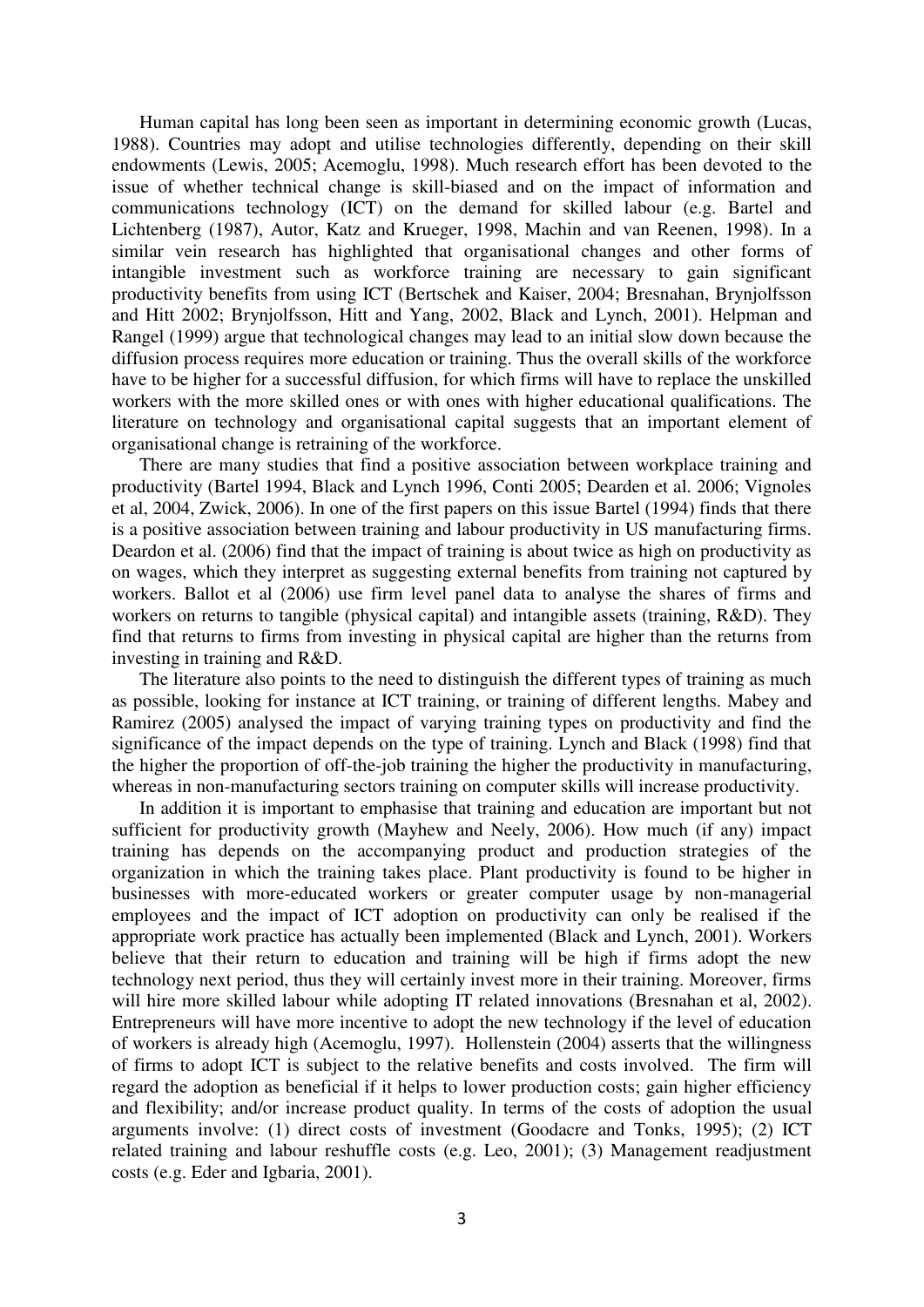Lee (2001) examines the impact of education on ICT adoption (PC per 1000 people) using cross section regressions for 80 countries in 1995 – 1998 and finds a significant relationship between education level and ICT adoption. He also finds that secondary and college level education is important to adopt ICT for a country. Furthermore, Gust and Marquez (2004) find a significant influence of the level of human capital on ICT adoption (ICT expenditure as per cent of GDP) for 13 industrial countries. In contrast some research finds no evidence that education is associated with the diffusion of ICT (For example, see, Hargittai (1999) for an investigation on the determinants of internet connectivity (internet hosts per capita) in 18 OECD countries and Norris (2001) for internet use in EU-15 in 1999). Nevertheless, one should note that different dependant variables (ICT proxies) were used in the above papers and it may be natural to expect that estimates of the impact would vary.

Training can upgrade workers' skills and may thus be linked to a faster adoption of ICT. Bresnahan et al (2002) find workers' skill is positively associated with ICT adoption. Hollenstein (2004) suggests that training will increase the absorptive capacity of the firm and hence the adoption procedures may be facilitated.

There is ample evidence that training impacts on worker's earnings (see e.g. Booth 1991 and Blundell, Dearden and Meghir 1996 for the UK, and Lynch 1992 and Bartel and Sicherman 1999 for the US). A typical result is Dearden et al. (2006) who find that a  $1\%$ increase in training is associated with an increase in hourly wages of about 0.3%. Vignoles et al. (2004) find that male workers in their mid career (age 33-42) experience the highest wage growth from training and that the firms often train the workers who are more able in the first place. Training may have different impacts on workers based on the characteristics of the worker (e.g. age, gender and education level) and whether they belong to public or private sector work place. For example, in public sectors women are found to have higher positive returns to job training than men, but the returns are insignificant for young workers (Greenberg et al, 2003). Blundell et al (1996) find that more educated people have higher chances of receiving training. It is also important to distinguish the funding body of the training – firm sponsored, or self sponsored? The different sponsors may have different interests in taking/providing training. Firms are more interested in investing types of training which increases the workers' productivity though skill improvement whereas workers want to see an increase in their wage rates after participating in training. In a perfect market wage rates are equal to the marginal productivity. However, imperfections in the labour market may produce situations where workers may gain very little in terms of wage increases from the value added they create, (Ballot et al, 2006). In fact, it is now generally accepted that firms and workers jointly invest in training programmes (workers sometimes invest with reduced wages) – that is, training is a joint decision.

Finally, macroeconomic conditions also affect the effectiveness of the training. For example, training will be less effective if the unemployment rate is high – particularly for young people (Greenberg, 2003).

## **3. Workforce Training in the EU**

This section examines the prevalence of workforce training across EU countries and how training affects productivity. This uses EU LFS as the main data source, linked to data from EUKLEMS. It begins with an overview on training in the EU, both the quantity and quality of training provided and information on who receives training, looking at gender, age, skill and nationality dimensions. This is followed by estimates of the impacts of training on productivity using both growth accounting and industry panel regression analysis.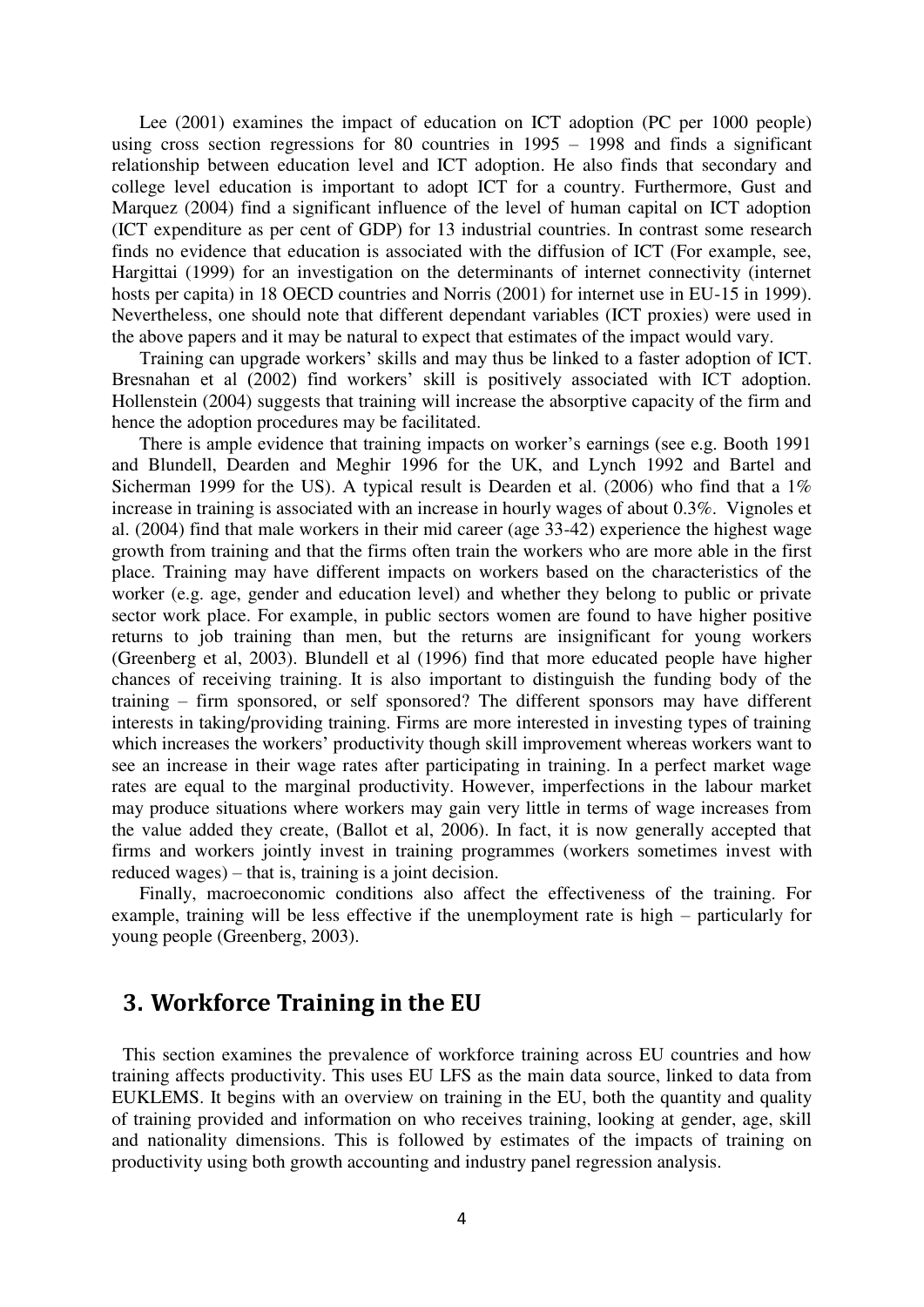## **3.1 Training in the EU: Descriptive analysis**

#### **3.1.1 Proportions of the workforce receiving training**

In 2006 in the EU as a whole approximately 14% of the employees received some training in the 4 weeks prior to the quarterly survey. The training proportions are significantly higher in the EU-15 than in the group of new member states and higher in market services than manufacturing. There appears to be a slightly higher growth between 2003 and 2006 in manufacturing than in market services. The figures for the EU aggregates hide large variation across countries – shown in Appendix Table A.1 of Carmichael et al (2009). The proportions are very high in the Scandinavian countries, the Netherlands and the UK, but are considerably lower in the large continental EU-15 countries of France, Germany, Spain and Italy. Some EU-15 countries (Portugal, Greece) have as low training densities as some of the smaller new member states (NMS). The training proportions show a tendency to rise over time; this is especially apparent in countries for which long run data are available.

|          | <b>Total Economy</b> |      |      | <b>Manufacturing</b> |  | <b>Market Services</b> |      |
|----------|----------------------|------|------|----------------------|--|------------------------|------|
|          | 2003                 | 2006 | 2003 | 2006                 |  | 2003                   | 2006 |
| $EU-26*$ | 13.5                 | 14.4 | 8.1  | 9.2                  |  | 15.2                   | 15.5 |
| EU-15    | 15.3                 | 16.2 | 9.8  | 10.9                 |  | 16.7                   | 17.1 |
| $EU-11*$ | 6.6                  | 6.8  | 3.9  | 4.1                  |  | 8.2                    | 8.1  |

**Table 1. Proportion of the workforce receiving training in the past four weeks.** 

\*Excluding Malta

Figure 1a shows the training proportions across industry groups in 2006 for the EU26. It suggests that the percent training is generally higher in service sectors than in production industries and is highest for financial services, education and health. The distribution across industries is similar in the EU15 and the NMS, except perhaps in financial services where the EU11 proportion is closer to the EU15 than is the case for other sectors.



**Figure 1a. Training proportions by Industry: EU26**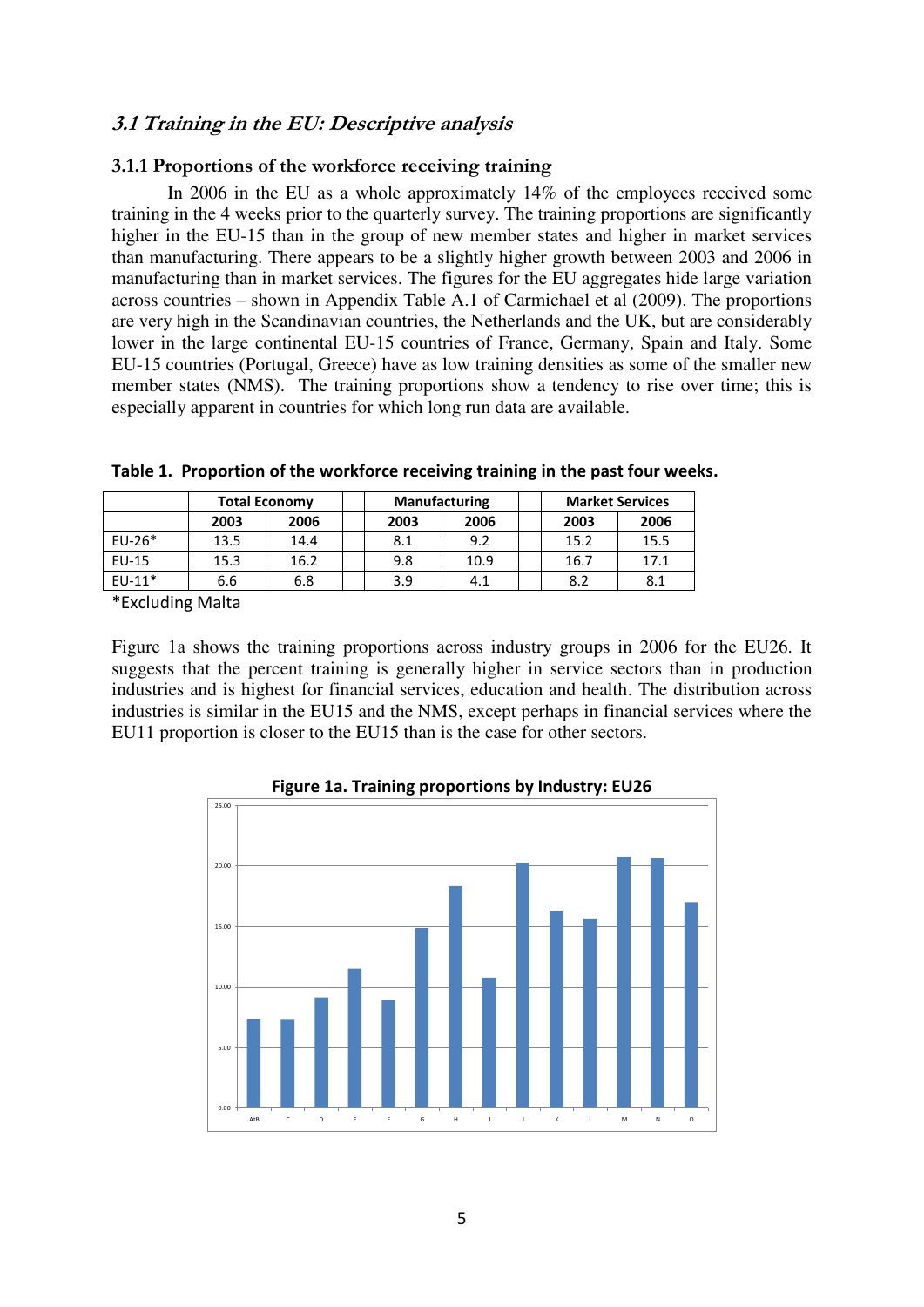

**Figure 1b. Training proportions by Industry: EU15 and EU11** 

Notes: AtB = Agriculture, Forestry & Fishing; C= Mining; D = Manufacturing; E = Electricity, Gas & Water; F = Construction; G = Distribution; H = Hotels & Catering; I = Transport and Communications; J = Financial Services; K = Business Services; L = Public Administration; M = Education; N = Health and Social Services; and O = Other Personal Services.

### *3.1.2 Characteristics of workers who receive training*

We next consider the characteristics of those receiving training. O'Mahony and Peng (2008), using UK data, presented evidence that propensity to receive training decreased with age and increased with skill level, with males slightly less likely to receive training on average than females. Below we summarise this information for the EU as a whole for 2006, dividing into 18 separate groups, using the notation in the footnote to the Table. Thus, for example, MOI is male, aged 50+ with intermediate level qualifications. The height of the bars are greater in the right hand side indicating more females are trained than males and this is true for all age-skill combinations. The proportion trained rises with skill level (from light to dark) and significantly so comparing those with university degrees or equivalent with other groups. The height of the bars also declines with age, comparing bars of the same colour, with the exception of the female high skill group. There is a similar cross characteristic pattern in both the EU15 and EU11 groups of countries, except that for the high skilled group in the EU11 (both males and females), those in the age group 30-49 were more likely to receive training than in the younger age group.

There are some differences across countries in this general pattern, with some showing far less variation across the groups than others. Table 2 shows the coefficient of variation of the training proportion across the 18 characteristic groups by EU country. This tends to be lower for countries with high training proportions – the correlation between the average per cent trained and the coefficient of variation across characteristics equals -0.75 for the EU26 group and -0.74 for the EU15. The proportions are much more variable in the new member states but this partly reflects the smaller sample sizes of those who receive training. In most countries the group receiving the lowest training intensity is low skilled males aged 50 plus. In the Czech Republic and Slovenia the group least likely to be trained are low skilled females aged 50 plus, in Finland it is low skilled young males and in the Netherlands it is low skilled young females.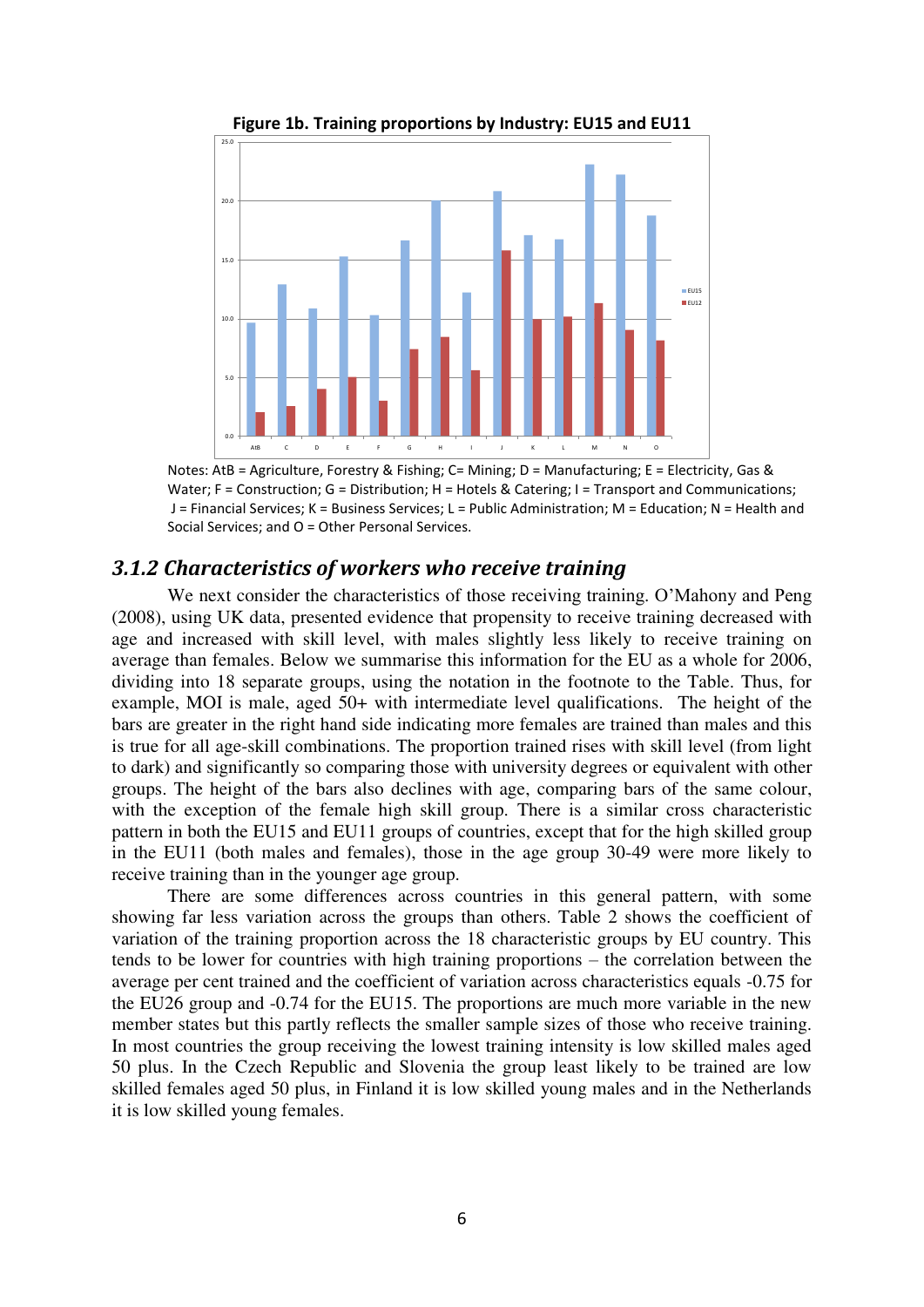

**Figure 2. Training proportions by worker characteristic EU27** 

Notes: M=Males; F = Females; Y = aged 15-29; D=aged 30-49; O=aged 50+;  $L =$  low skill;  $l =$  intermediate skill;  $H =$  high skill.

|            |      |           | 2006 |               |      |
|------------|------|-----------|------|---------------|------|
| AT         | 0.59 | IT        | 0.75 | <b>CZ</b>     | 0.99 |
| BE         | 0.59 | LU        | 0.47 | EE            | 0.85 |
| DE         | 0.78 | NL        | 0.40 | HU            | 0.88 |
| DK         | 0.30 | PT        | 0.63 | <b>LT</b>     | 1.15 |
| <b>ESP</b> | 0.55 | <b>SE</b> | 0.42 | LV            | 0.87 |
| FI         | 0.42 | UK        | 0.35 | PL            | 1.01 |
| <b>FR</b>  | 0.40 |           |      | <sub>RO</sub> | 1.05 |
| EL         | 0.89 | <b>BG</b> | 1.19 | SI            | 0.70 |
| IΕ         | 0.52 | CY        | 0.76 | SK            | 1.04 |

Similar patterns to those in Figure 2 are apparent if we divide by industry group, although the sample sizes tend to be very small for some industries. In both the EU-15 and the EU-11 groups, the decline in training with level of skill in manufacturing appears to be much steeper than for the economy as a whole, in particular for males.

## *3.1.3. Quality of Training*

This section considers a number of measures that yield information on the quality of training received. These include purpose of training, duration of training, whether training occurs during working hours and field of training. These questions were only asked since 2003 or 2004, depending on the country and the response rate was relatively low so the numbers presented below are all based on average values over the period 2003-2006. EU LFS Respondents were asked if the purpose of the training was mainly professional or mainly personal/social. In the EU as a whole 84% said the training was mainly professional. There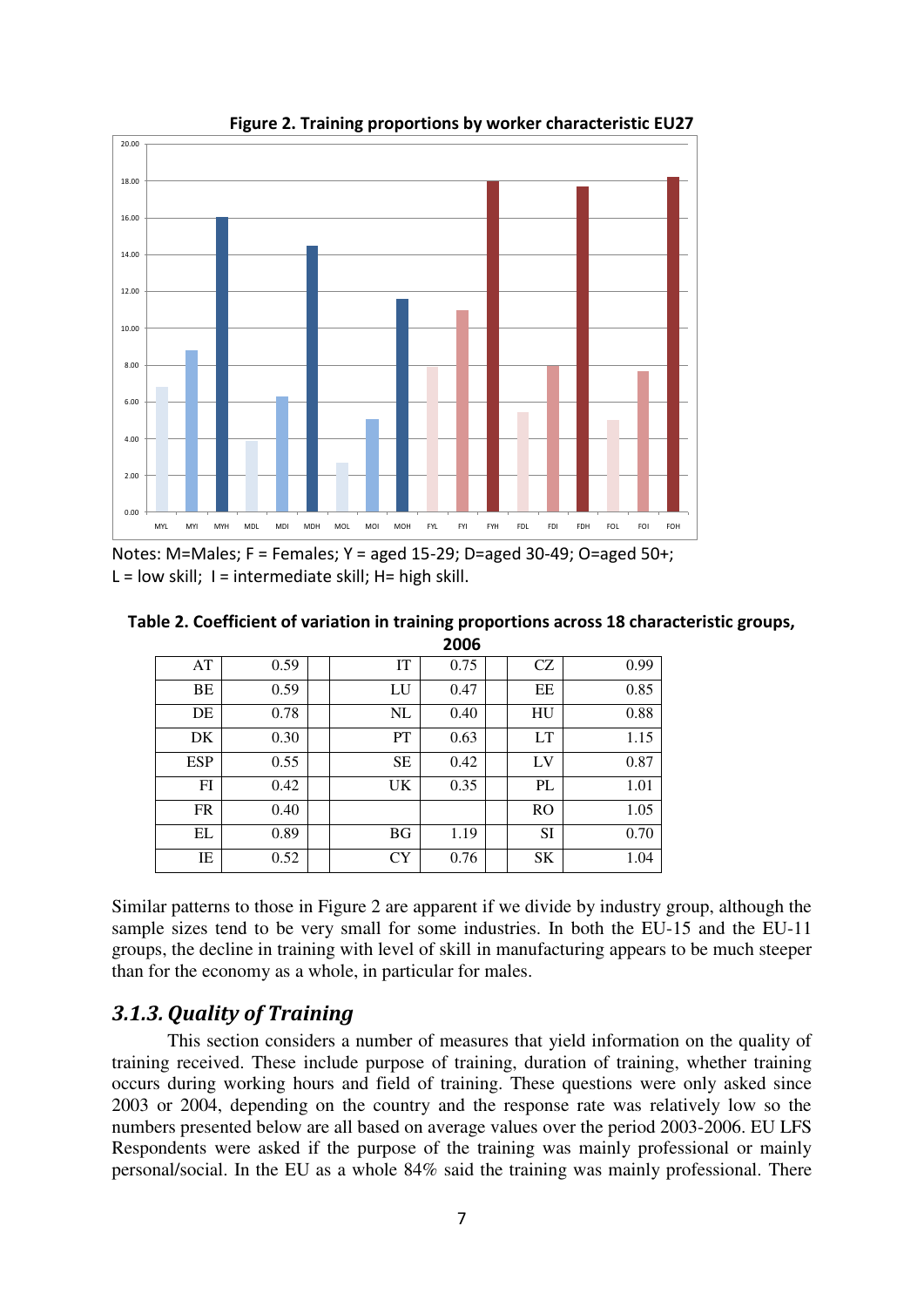was some small variation by type of worker – the most salient being that the low skilled were more likely to say the training was for personal reasons (25%) against only 14% for the highest skill group. The percent of workers saying training was for professional reasons was similar across gender and across age groups. There were also some differences across country and industry but in general the response rate on this question was quite low so these differences are unlikely to be significant.

A more revealing quality dimension is the average length of training, shown in Table 3. On average workers who receive training in the past 4 weeks are trained for about 12 hours or about 1.5 days in the EU as a whole. This is a significant length of time suggesting a reasonable quality of training. There is some variation across country with hours generally larger in new member states than in the EU15. Comparison of the numbers in Tables 1 and 3 suggest an inverse relationship between length of training and percent trained – indicating a possible trade off between quantity and quality of training. The correlation between duration and proportions trained is significantly negative (-0.57, -0.64 and -0.49, for the EU26, EU15 and EU11, respectively).

| <b>EU26</b> | 12.3 | <b>FR</b> | 18.7 | <b>CY</b>     | 13.9 |
|-------------|------|-----------|------|---------------|------|
| <b>EU15</b> | 12.0 | <b>GR</b> | 22.5 | CZ            | 11.7 |
| <b>EU11</b> | 15.6 | IE        | 13.1 | EE            | 16.2 |
|             |      | IT        | 14.7 | HU            | 24.1 |
| AT          | 16.6 | LU        | 16.2 | <b>LT</b>     | 15.9 |
| BE          | 14.8 | NL        | 15.5 | LV            | 16.2 |
| DE          | 17.4 | <b>PT</b> | 19.6 | PL            | 16.6 |
| DK          | 15.7 | <b>SE</b> | 9.7  | <sub>RO</sub> | 19.8 |
| <b>ESP</b>  | 22.6 | UK        | 12.0 | <b>SI</b>     | 15.6 |
| FI          | 11.5 | <b>BG</b> | 24.8 | <b>SK</b>     | 15.4 |

**Table 3. Average duration of training (hours),average 2003-06**

Figure 3 shows duration of training by worker characteristic. It suggest that females receive less hours training on average than males and that duration of training falls marginally with skill level for the youngest age group, compensating to some extent for the reverse findings for proportions of workers trained in these two dimensions. However duration of training falls with age, reinforcing the findings for this group in Figure 2 above so that both the quantity and quality of training appears to be lower for older age groups.

An important indicator of the commitment of firms to training, and of the cost to firms as used in the intangible investment calculations below, is the extent to which training occurs during normal working hours. The EULFS asks respondents if the training occurred always or mostly during working hours. In the EU countries for which data were available, about 67% of respondents said training occurred wholly or mostly during working hours. Similar proportions were observed in manufacturing (70%), distribution (60%), financial and business services (72%) and health (68%), but were smaller in some sectors such as hotels (43%) and education (49%). The variation was greater across countries. In Finland, France and the UK more than 75% of training occurred during working hours; in Belgium, Ireland, Italy, the Netherlands and Poland the proportion was about 50% whereas in many new member states and Greece the proportion was under 40%. However it should be noted that this variable was not reported for many countries including Germany and Spain.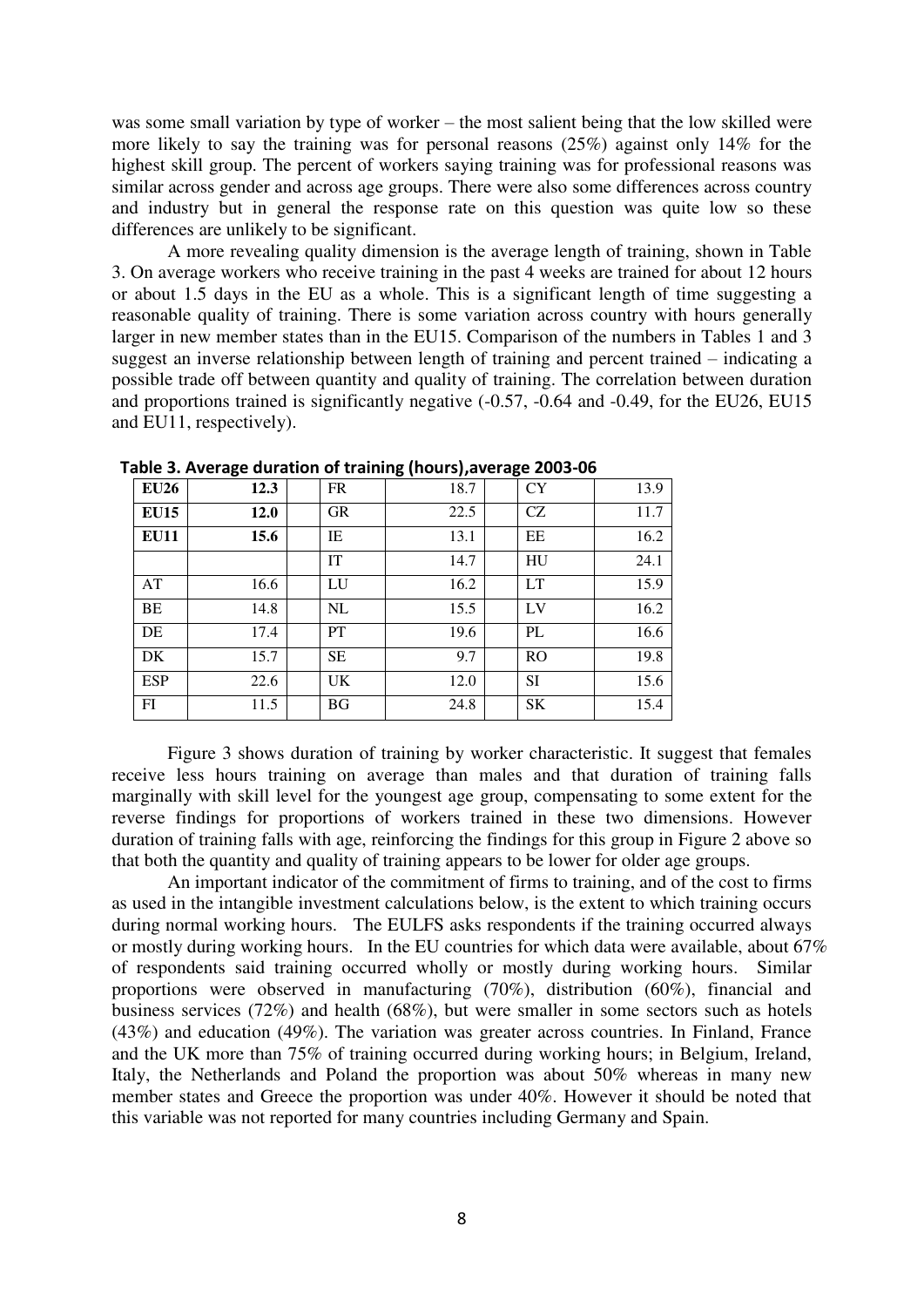

**Figure 3. Duration of training by worker characteristic, EU26, average 2003-06.** 

In terms of worker characteristics, all groups showed very similar proportions except low skilled young persons for whom about 50% of training occurred outside normal working hours. This variable is the one most likely correlated with commitment by the firm, since the opportunity costs of lost production will be larger for those trained during working hours than those who undertake training outside normal hours, even if the firm pays the direct costs of both. The opportunity costs in terms of production foregone are lowest for the group of young unskilled since they have the lowest relative earnings but these are also likely to be relatively mobile. The results are suggestive that the latter effect dominates.

The final quality dimension which we examine is the field in which the training occurred. The EULFS divides this variable into 15 separate categories which are shown in Carmichael et al. 2009. As the response rate is also low for this question and the number of categories is large, we have aggregated to six groups described in Table 4. This shows that training directly related to computing, is a small proportion of total training. However we should not conclude from this that ICT is a minor element of training since many fields will involve some use of ICT as part of their training. The table shows some differences comparing the EU15 with the group of new member states with language training and teacher training more prevalent in the latter and computer use and services training in the former. Science and engineering fields are more common in manufacturing and social sciences, business and law in market services. Finally the summary data show only small differences by worker characteristic although there is some suggestion that low skilled older workers are more likely to be trained in computer use and less likely to receive training in SSE or SSBL.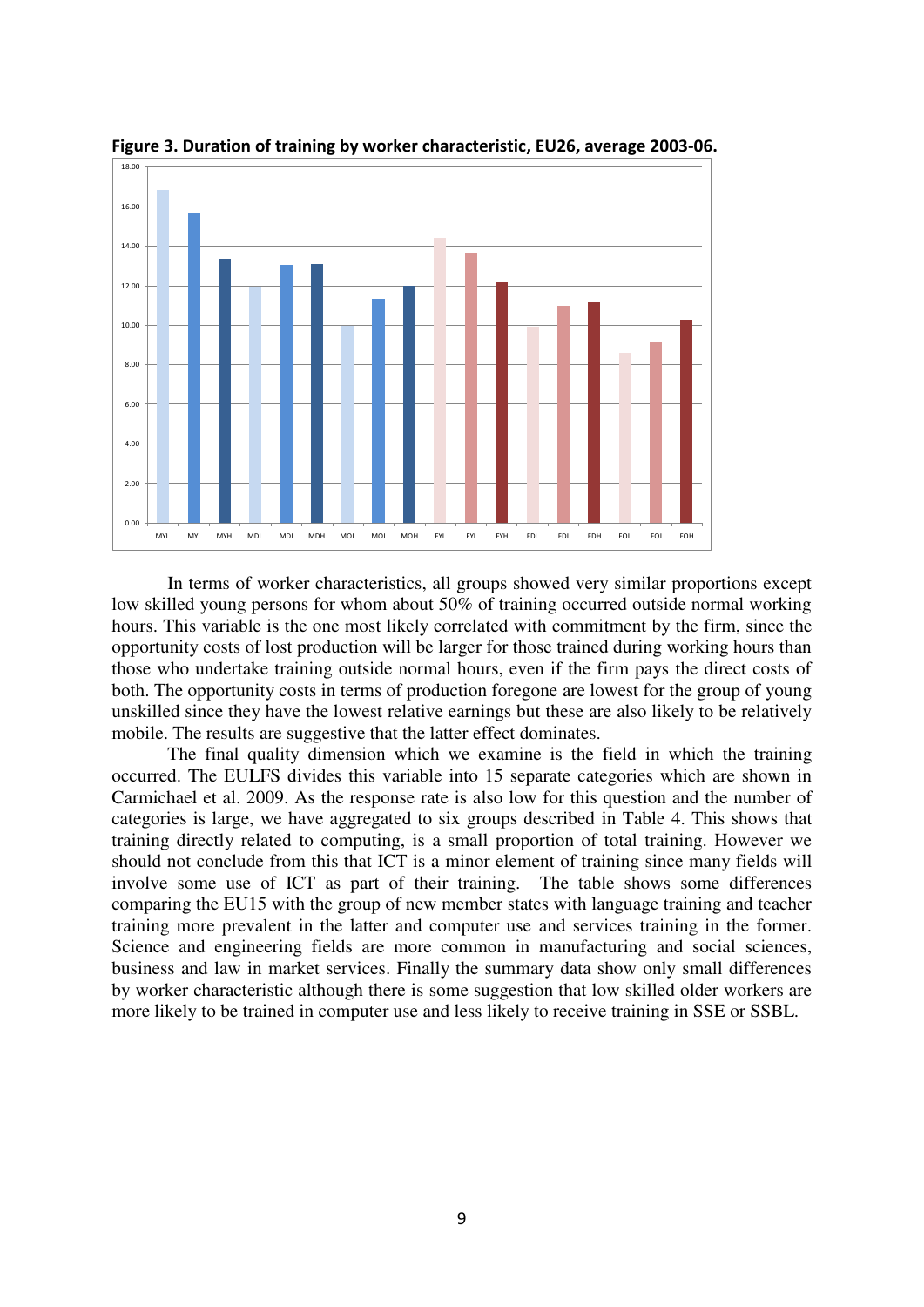|                                              | <b>EU15</b> | <b>EU11</b> | <b>EU26</b> | Manufacturing | Market services |
|----------------------------------------------|-------------|-------------|-------------|---------------|-----------------|
| GAL: General, arts and languages             | 19.1        | 25.7        | 18.3        | 24.0          | 20.0            |
| (000, 200, 222)                              |             |             |             |               |                 |
| SSBL: Social science, business and law (300) | 22.2        | 20.5        | 23.8        | 19.0          | 32.6            |
| SE: Science and engineering                  | 9.7         | 11.5        | 9.7         | 20.5          | 8.8             |
| (400, 420, 440, 460, 500)                    |             |             |             |               |                 |
| COMP: Computing (481,482)                    | 11.2        | 7.7         | 11.3        | 12.6          | 12.6            |
| HVE: Health, veterinary, education           | 20.0        | 21.2        | 20.6        | 5.7           | 7.2             |
| (100, 600, 700)                              |             |             |             |               |                 |
| SERV: Services (800)                         | 16.9        | 12.3        | 16.3        | 18.3          | 18.7            |
|                                              |             |             |             |               |                 |

**Table 4. Training by field of study: shares of fields in total training** 

## *3.1.4.Training of migrants*

This section considers the training experience of migrants versus nationals. Given the transient nature of many migration decisions it might be expected that migrants receive less training than other workers as firms are less likely to reap the benefits of training these workers. Table 5 shows the proportion of workers trained in 2006 cross classified by migration status (national versus non-nationals) and skill level for the total across 17 EU countries for which data are available (EU15 minus Greece and Ireland, plus the Czech Republic and Hungary).

Looking first at the total economy, nationals are more likely to be trained than nonnationals although the difference is not large. Dividing by skill level shows that significant differences in training propensity by nationality only occurs for the lowest skill group. Division by industry group highlights some interesting results. In manufacturing and market services the differences between nationals and non-nationals likelihood of receiving training is larger than for the total economy, with the largest differences again in the lowest skill group. In contrast in non-market services and especially in health, non-nationals are more likely to receive training with the difference most pronounced for those with high level skills. Carmichael et al. (2009) present data by country. This shows a wide range of experience. In Austria, France, Germany, Italy and Spain, non nationals are far less likely to receive training whereas in the UK and Denmark and the Czech Republic training of non-nationals is significantly greater.

|                        | <b>Total all</b><br>Workers | <b>Total</b><br><b>Nationals</b> |                      | <b>Nationals</b>       |              | <b>Total</b><br>non-<br>nationals |                      | <b>Non-nationals</b>   |              |
|------------------------|-----------------------------|----------------------------------|----------------------|------------------------|--------------|-----------------------------------|----------------------|------------------------|--------------|
|                        |                             |                                  | <b>High</b><br>skill | <b>Medium</b><br>skill | low<br>skill |                                   | <b>High</b><br>skill | <b>Medium</b><br>skill | low<br>skill |
| <b>Total Economy</b>   | 15.5                        | 15.7                             | 21.2                 | 14.2                   | 12.7         | 12.5                              | 20.1                 | 13.6                   | 7.2          |
| Manufacturing          | 10.2                        | 10.4                             | 15.6                 | 8.8                    | 9.8          | 8.1                               | 12.3                 | 7.8                    | 6.6          |
| <b>Market Services</b> | 16.2                        | 16.4                             | 19.4                 | 15.8                   | 14.8         | 13.9                              | 18.7                 | 15.6                   | 8.9          |
| Non-market<br>services | 20.3                        | 20.1                             | 24.8                 | 17.6                   | 14.1         | 25.5                              | 30.1                 | 26.7                   | 13.9         |
| <b>Health</b>          | 21.6                        | 21.4                             | 28.1                 | 18.4                   | 15.9         | 25.6                              | 33.2                 | 25.9                   | 13.1         |

**Table 5. Training proportions by migrant status and skill, EU, 2006.** 

The EULFS microdata do not use consistent definitions of migrants through time to allow a complete split between EU nationals and others. Up to 2004 EU nationals were defined in the survey as citizens of EU-15 countries. Table 6 shows the proportion trained in 2004 dividing migrants into those working in an EU country who were nationals of another EU-15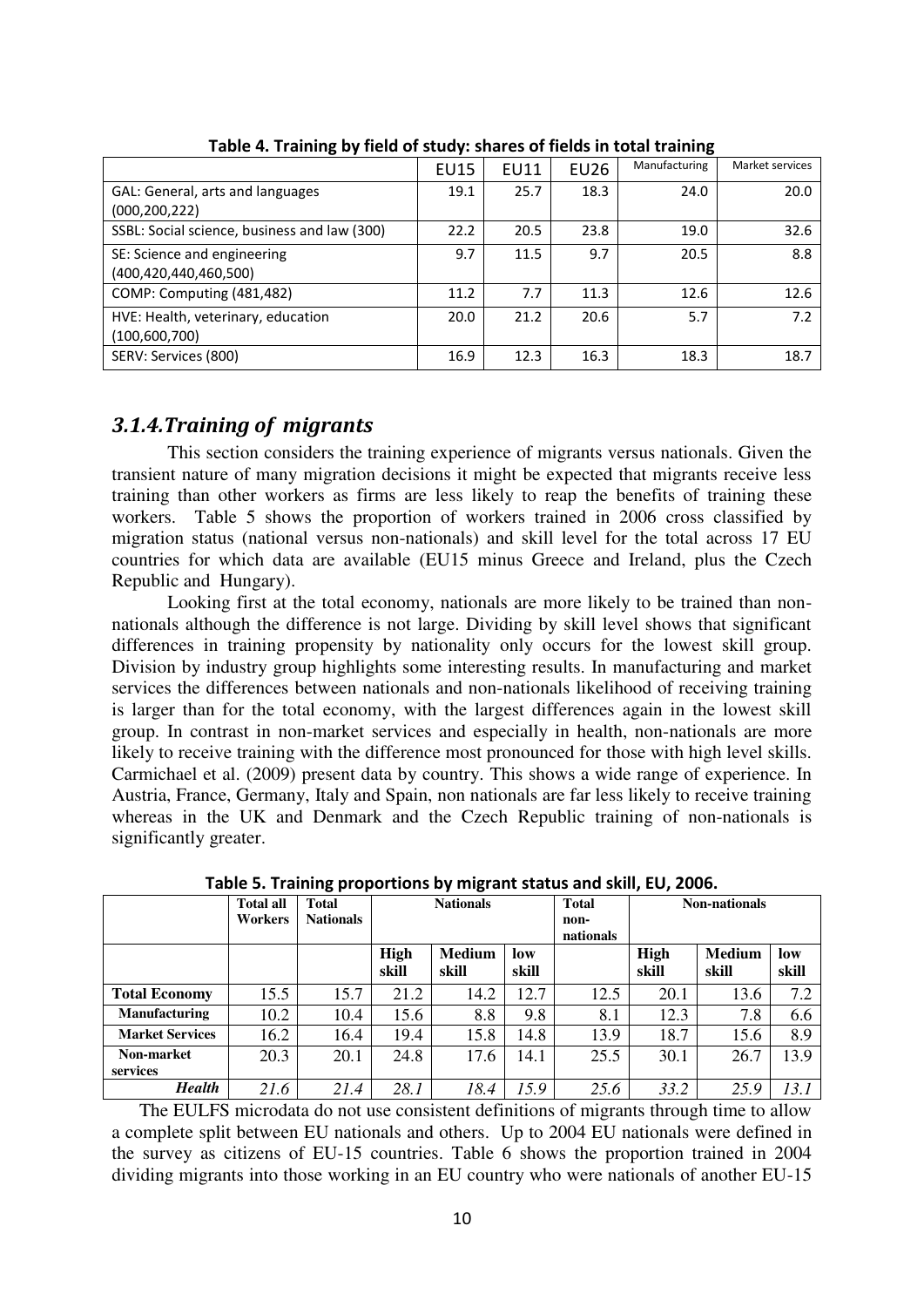country and migrants from all other countries. In total migrants who are EU-15 nationals were marginally more likely to receive training than other migrants but this occurred primarily in manufacturing. In both market and non-market services migrants from the rest of the world were more likely to receive training. This difference was most pronounced in Health and probably reflects recognition of medical qualifications within EU member states and additional training requirements for those coming from outside the EU.

| . <b>.</b> | . <u>.</u>      |                   |                  |
|------------|-----------------|-------------------|------------------|
|            | EU-15 nationals | Rest of the world | <b>Nationals</b> |
| Total      | 13.5            | 12.3              | 15.6             |
|            |                 |                   |                  |
| D          | 9.3             | 7.9               | 10.5             |
| <b>MS</b>  | 13.4            | 14.6              | 16.5             |
| <b>NMS</b> | 22.8            | 25.8              | 19.8             |
| Health     | 23.3            | 26.7              | 20.7             |

**Table 6. Proportions of migrants receiving training: EU nationals and other, 2004** 

## **4. Training, Wages and Productivity**

#### **4.1 Training as an Intangible Investment**

Investments were frequently referred to as the 'missing input' in the literature - as intangibles are difficult to observe and measure by definition, their impact was mainly captured by the MFP component in analyses of sources of growth. The pioneering work by Corrado, Hulten and Sichel (2005, 2006) attempted to measure intangibles for the US, defining a number of categories including software, scientific and non-scientific R&D, brand equity and firm specific expenditures such as on the job training and managing organisational changes. Estimates by the above authors suggest that these investments combined account for about 11% of US GDP and have been growing rapidly. Similar studies for the UK (Giorgio Marrano and Haskel, 2006, Giorgio Marrano, Haskel and Wallis, 2007), Finland (Jalava, Aulin-Amhavarra and Alanen, 2007), Canada (Baldwin et la. 2008), the Netherlands (van Rooijen-Horsten et al. 2008) and Japan (Fukao et al. 2007) suggest also that intangibles are sizeable, although most account for lower proportions of GDP than in the US.

This section analyses training as an intangible investment, using the information on proportions of workers trained and the duration of training. It first sets out a brief description of the methodology employed – further details and sensitivity analysis are given in Carmichael et al. (2009). This is followed by a description of the importance of these intangible investments as shares of outputs. Then growth accounting is used to estimate the impact of intangible investments in training on output growth.

The following equation is employed to calculate intangible investments by firms in training in industry i, country j and time period t:

$$
(1) \qquad TI_{i,j,t} = TR_{i,j,t} EMP_{i,j,t} HRT_{i,j,t} PRC(firm)_{i,j,t} C_{i,j,t}
$$

Where TI = nominal expenditures on investments in training, TR is the proportion of workers trained, HRT = hours spent training per worker, PRC is the proportion of training costs borne by firms and C is the cost of an hour's training. TR is estimated from the EULFS data summarised in Table 1 above, EMP is employment from EU KLEMS and HRT is the hours of training duration summarised in Table 3. Since hours are reported for the previous 4 weeks, this is converted to an annual basis, allowing for time lost due to holidays and other forms of absence. Hourly costs C will have two elements, the direct costs of training (costs of running courses or external fees) and the opportunity costs due to production foregone while. The latter is estimated by the average labour compensation of employees taken from EU KLEMS.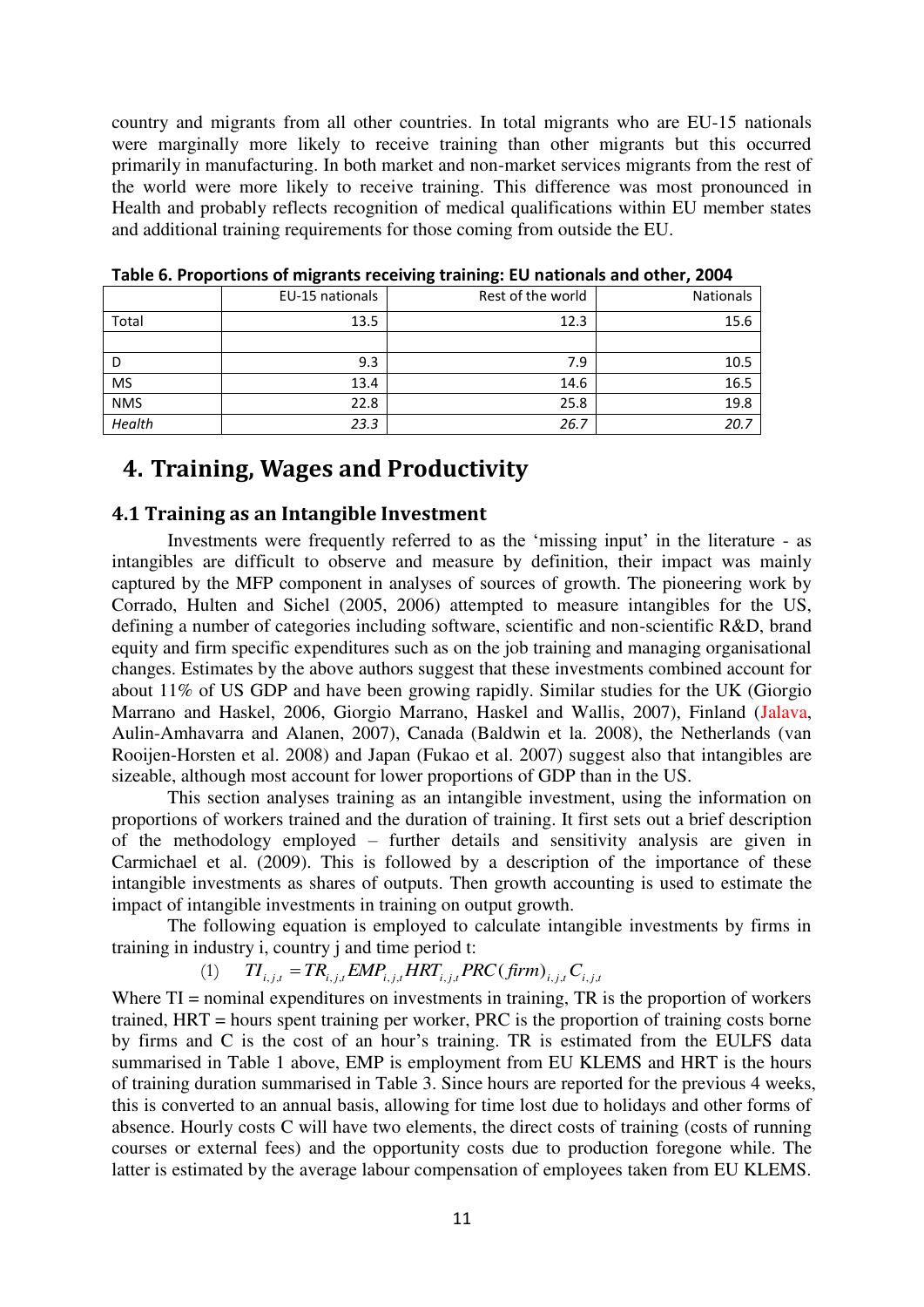There is much less information available to estimate the direct cost. Here we assume the ratio of total to opportunity costs is equal to two, which is based on UK survey data reported in Giorgio-Marrano and Haskel (2006). Finally, in a measure of intangible investments by firms it is important to exclude any cost borne by the workers themselves. Although we lack direct evidence on this we assume that it can be proxied by the extent to which training occurs during working hours. Training occurring outside usual hours arguably has zero opportunity cost for the firm - PRC(firm) is therefore estimated as the proportion of respondents who replied that training occurred entirely or mostly during working hours. Table 7 shows intangible investments as a share of value added.

|                        | <b>Total</b> | <b>Manufacturing</b> | <b>Market Services</b> | <b>Non-market services</b> |
|------------------------|--------------|----------------------|------------------------|----------------------------|
| EU24*                  | 1.36         | 1.01                 | 1.27                   | 2.36                       |
| <b>EU15</b>            | 1.50         | 1.15                 | 1.39                   | 2.54                       |
| <b>EU9*</b>            | 0.42         | 0.24                 | 0.41                   | 0.91                       |
|                        |              |                      |                        |                            |
| UK                     | 2.69         | 1.99                 | 2.50                   | 4.62                       |
| DK                     | 2.60         | 2.08                 | 2.40                   | 4.24                       |
| <b>NL</b>              | 2.25         | 1.43                 | 2.37                   | 3.24                       |
| FI.                    | 2.22         | 1.59                 | 2.14                   | 4.01                       |
| <b>SE</b>              | 1.90         | 1.23                 | 1.89                   | 2.96                       |
| <b>FR</b>              | 1.77         | 1.59                 | 1.62                   | 2.55                       |
| DE                     | 1.62         | 1.50                 | 1.47                   | 2.28                       |
| SI                     | 1.30         | 0.66                 | 1.48                   | 2.32                       |
| ES                     | 1.02         | 0.76                 | 0.80                   | 2.60                       |
| AT                     | 0.87         | 0.77                 | 0.77                   | 1.46                       |
| BE                     | 0.84         | 0.60                 | 0.72                   | 1.44                       |
| LU                     | 0.82         | 0.60                 | 0.84                   | 1.18                       |
| LV                     | 0.75         | 0.35                 | 0.50                   | 2.25                       |
| EE                     | 0.69         | 0.27                 | 0.61                   | 2.06                       |
| PT                     | 0.57         | 0.26                 | 0.45                   | 1.25                       |
| LT                     | 0.51         | 0.25                 | 0.51                   | 1.41                       |
| PL                     | 0.49         | 0.35                 | 0.47                   | 1.01                       |
| IE                     | 0.47         | 0.16                 | 0.42                   | 1.04                       |
| CY                     | 0.45         | 0.14                 | 0.43                   | 0.85                       |
| SK                     | 0.36         | 0.13                 | 0.42                   | 0.82                       |
| $\mathsf{I}\mathsf{T}$ | 0.33         | 0.17                 | 0.27                   | 0.81                       |
| CZ                     | 0.20         | 0.14                 | 0.16                   | 0.57                       |
| HU                     | 0.20         | 0.06                 | 0.20                   | 0.42                       |
| GR                     | 0.11         | 0.01                 | 0.13                   | 0.17                       |

**Table 7. Intangible investments in Training as a % of GDP, average 2003-06**

\*Excluding Bulgaria, Malta and Romania

Here we confine attention to 24 EU countries as industry value added data are not available for Bulgaria and Romania. In the EU 15 intangible investments in training represent 1.55 of GDP but only a third as large in the new member states. These investments represent a lower share of manufacturing GDP than in the total economy but the latter is heavily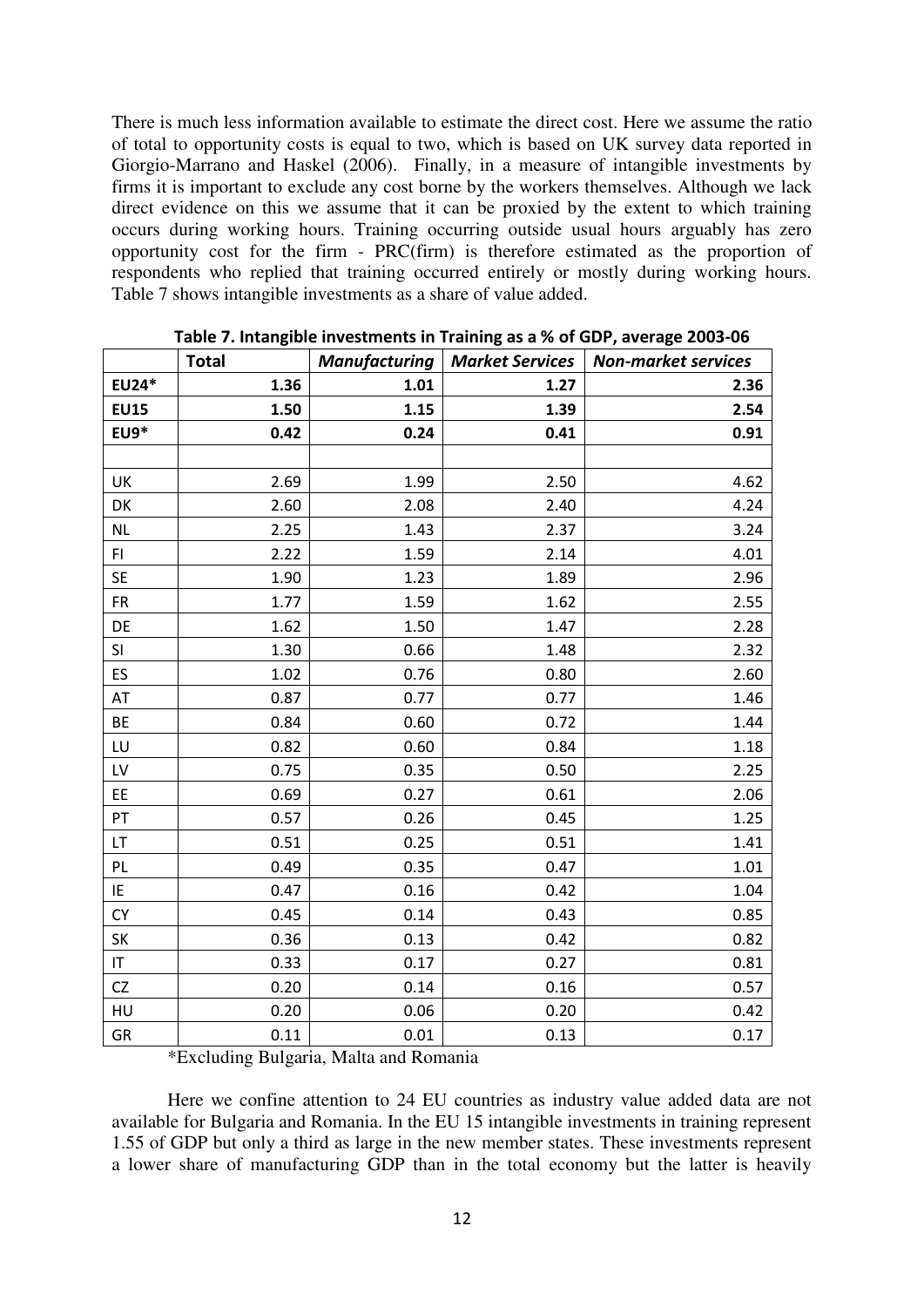influenced by relatively high training propensities in non-market sectors such as health and education. Appendix Table A.4 in Carmichael et al. (2009) shows the share of intangible training investments of GDP for 1 digit sectors. This shows that training investments tend to be relatively high in Financial services and Business services but in many countries are also sizeable in wholesale and retail trade.

Table 7 also shows the results for individual countries, sorted from highest to lowest for the total economy. It shows the UK as the country most willing to spend on training – the figure for that country is comparable a little higher than that share of 2.45% in 2004 estimated by Giorgio-Marrano and Haskel (2006), especially since these authors' value added figures include an upward adjustment to add many types of intangible investments to output. The figure for Finland is a little higher than that estimated by Jalava, Aulin-Amhavarra and Alanen, 2007, of about 1.5% in 2005. In general intangible investment in training is a lower share of GDP in smaller countries and in new member states. However the share is much smaller for Italy than other large EU-15 countries and the figure for Slovenia, a small new member state, is comparable to Spain. The cross country pattern by broad sector is similar to that for the total economy, with some marginal differences in ranking – for example France ranks  $4^{th}$  in manufacturing but only  $7^{th}$  in non-market services.

In order to estimate the impact of these investments on productivity it is necessary to convert investment values to volumes and construct capital stocks. Following the convention in the literature set by Corrado, Hulten and Sichel (2005) we use the GDP deflator to construct volume measures and the perpetual inventory method using geometric decay and a 40% depreciation rate to construct stocks – see Carmichael et al. (2007a and 2007b) for further details. Table 8 shows growth in training intangible capital stocks and its contribution to value added growth. As a point of comparison it also shows the percentage point contribution to output growth of labour composition where it is available in EU KLEMS.

The results in Table 8 suggest that intangible capital growth from on the job training was very high in the period since 2001 in the EU15 and also relatively high in the new member states. To place this in perspective the growth rate of real tangible physical capital in the EU15 was only  $2.5\%$  per annum in the same period.<sup>1</sup> The contribution of intangible training capital in the EU15 is only a little below the contribution from labour composition which in turn is mainly driven by up-skilling of the workforce arising from general education. In a number of countries, namely, Denmark, Spain, Finland, France, the Netherlands, Sweden, Slovenia and the UK these high growth rates translate into small but significant contributions to value added growth. Of these countries, contributions from training are above those from labour composition in France and Denmark and close in Finland and the Netherlands. Interestingly, in many countries where labour composition changes are very high, e.g. Ireland, Portugal and Hungary, the contribution of intangible training capital is small.

.

<sup>&</sup>lt;sup>1</sup> This number, derived from EU KLEMS data, includes some intangible capital in the form of software; see O'Mahony and Timmer (2009) for more details of capital growth rates in the EU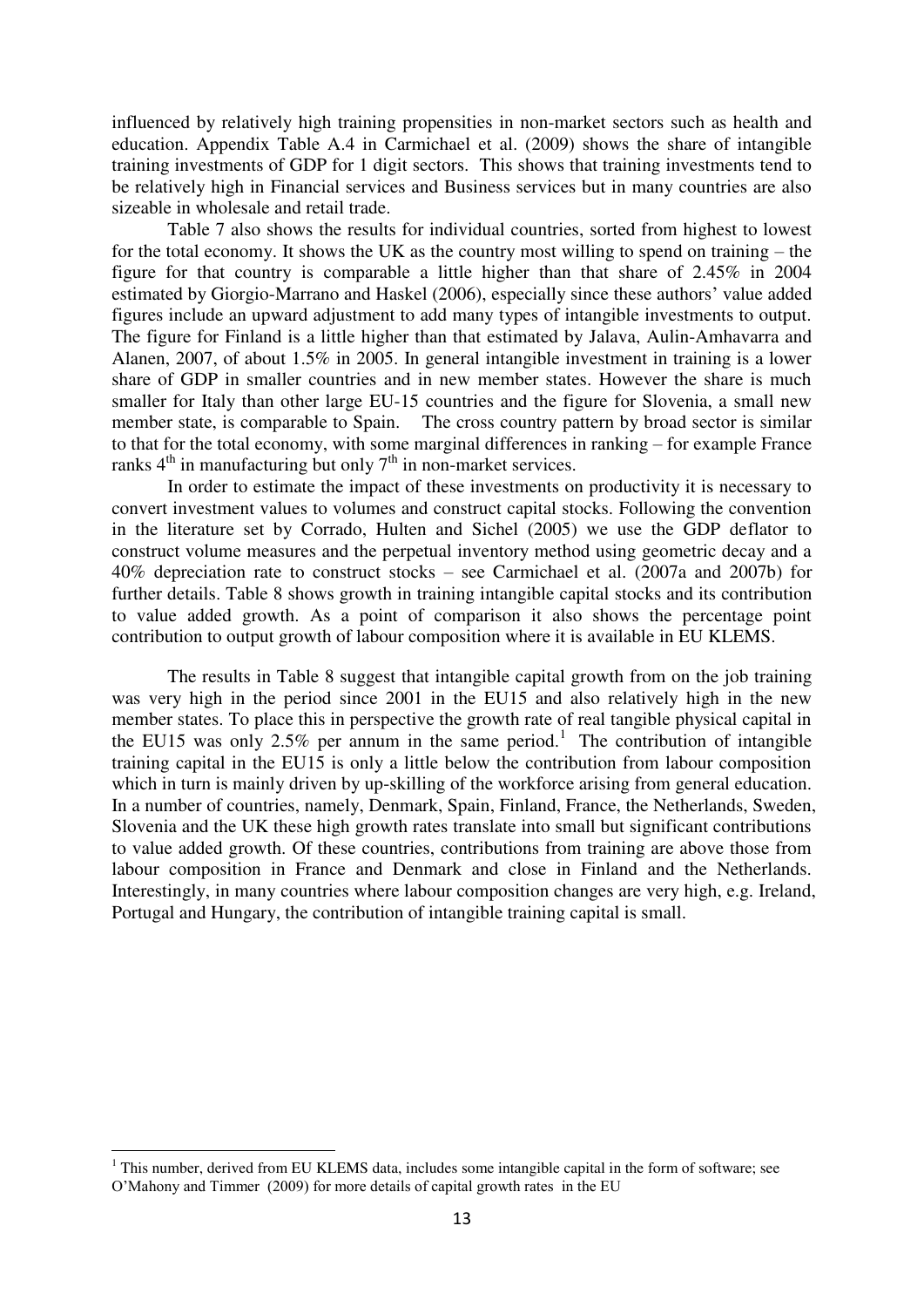|                     | Growth in   | Contribution of     | Contribution of            |           | Growth in   | Contribution of     | Contribution of            |
|---------------------|-------------|---------------------|----------------------------|-----------|-------------|---------------------|----------------------------|
|                     | intangible  | intangible          | Labour                     |           | intangible  | intangible          | Labour                     |
|                     | training    | training capital    | Composition to             |           | training    | training capital to | Composition to             |
|                     | capital     | to value added      | output growth <sup>2</sup> |           | capital     | value added         | output growth <sup>2</sup> |
|                     | $(\%$ p.a.) | growth <sup>1</sup> |                            |           | $(\%$ p.a.) | $\text{growth}^1$   |                            |
| <b>EU24</b>         | 9.15        | 0.12                |                            | LU        | 14.06       | 0.12                |                            |
| <b>EU15</b>         | 9.25        | 0.14                |                            | <b>NL</b> | 17.91       | 0.40                | 0.48                       |
| EU15ex <sup>3</sup> | 9.48        | 0.15                | 0.19                       | PT        | 0.80        | 0.00                | 0.85                       |
| EU9                 | 6.01        | 0.03                |                            | <b>SE</b> | 5.08        | 0.10                | 0.33                       |
|                     |             |                     |                            | <b>UK</b> | 8.94        | 0.24                | 0.39                       |
| <b>AT</b>           | 2.94        | 0.03                | 0.21                       |           |             |                     |                            |
| <b>BE</b>           | 6.68        | 0.06                | 0.16                       | <b>CY</b> | 17.16       | 0.08                |                            |
| <b>DE</b>           | 2.46        | 0.04                | 0.12                       | CZ        | 2.77        | 0.01                | 0.37                       |
| <b>DK</b>           | 5.84        | 0.15                | 0.15                       | EE        | 5.14        | 0.04                |                            |
| ES                  | 17.93       | 0.18                | 0.49                       | HU        | 9.07        | 0.02                | 0.93                       |
| FI.                 | 8.67        | 0.19                | 0.26                       | LT        | 15.29       | 0.08                |                            |
| <b>FR</b>           | 21.60       | 0.38                | 0.26                       | LV        | 7.80        | 0.06                |                            |
| <b>GR</b>           | 20.30       | 0.02                |                            | PL        | 3.49        | 0.02                |                            |
| IE                  | 8.41        | 0.04                | 0.63                       | <b>SI</b> | 15.90       | 0.21                | 0.76                       |
| IT                  | 8.60        | 0.03                | 0.21                       | <b>SK</b> | 8.31        | 0.03                |                            |
|                     |             |                     |                            |           |             |                     |                            |

## **Table 8. Intangible Training capital and output growth, 2001-2005**

1. Column 1 times share in value added; 2. Source EU KLEMS; 3. Aggregate across EU15 countries for which growth accounts are available in EU KLEMS.

Table 9 shows growth in intangible training capital and contributions to output growth by broad sector. Training capital is most important in non-market sectors - in the EU aggregates and all individual countries the contributions are greater in non-market services than in the total economies. The Table also shows that contributions are significantly higher in market services than manufacturing in the EU and in all countries other than the Czech Republic. Growth rates of intangible training capital and contributions to value added in individual sectors are shown in Appendix Table A.5 and A.6, of Carmichael et al. (2009), respectively. These show the highest contributions in Health as expected, with intangible training capital also important in financial services, business services and wholesale and retail trade.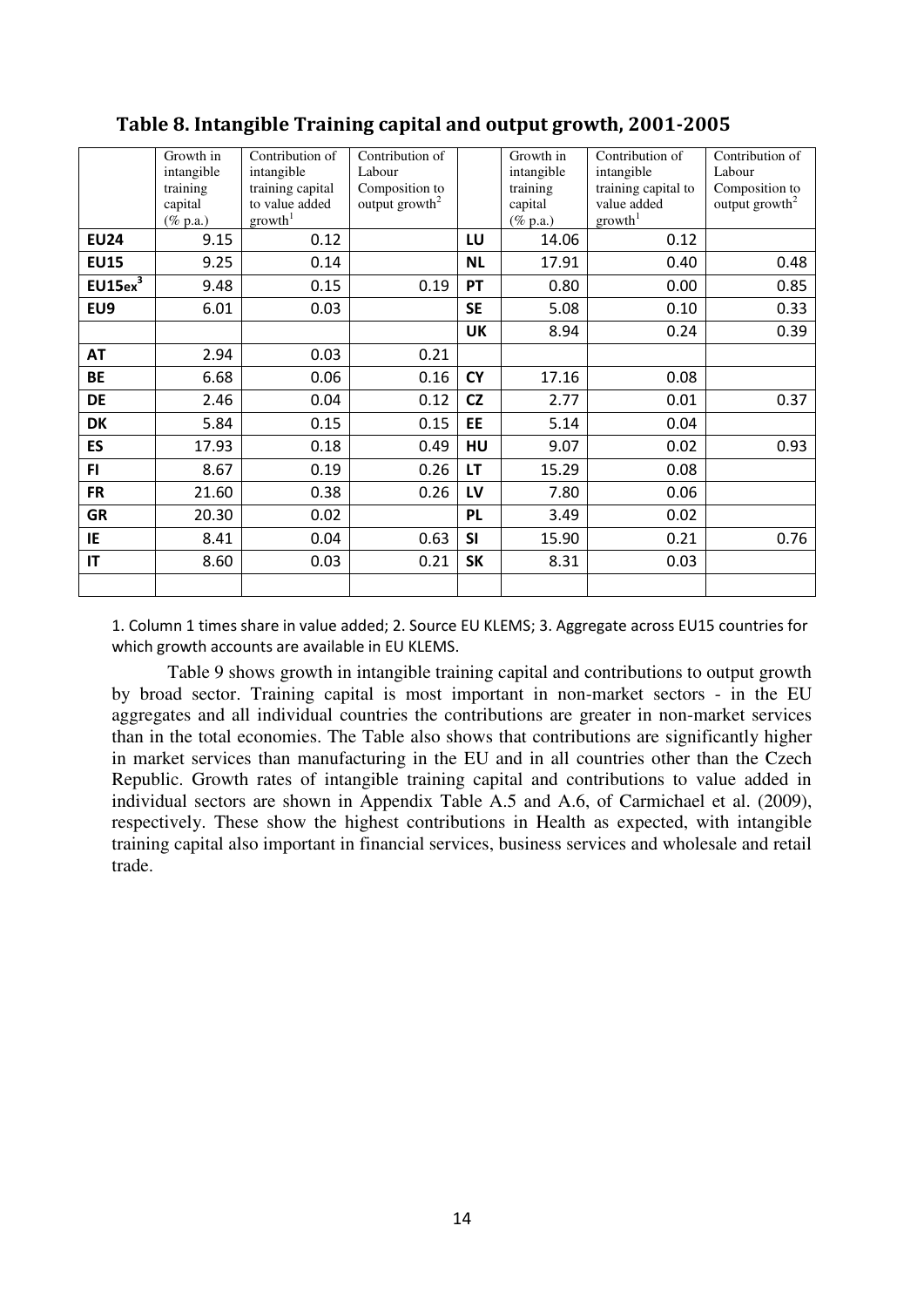|                        | Growth in intangible training capital |                                  |                        | Contribution of intangible training capital to |                                  |                        |
|------------------------|---------------------------------------|----------------------------------|------------------------|------------------------------------------------|----------------------------------|------------------------|
|                        | $(\%$ p.a.)                           |                                  |                        | value added growth                             |                                  |                        |
|                        | Manufacturing                         | <b>Market</b><br><b>Services</b> | non-market<br>services | Manufacturing                                  | <b>Market</b><br><b>Services</b> | non-market<br>services |
| <b>EU24</b>            | 5.97                                  | 9.88                             | 10.04                  | 0.06                                           | 0.13                             | 0.24                   |
| <b>EU15</b>            | 6.03                                  | 9.97                             | 10.13                  | 0.07                                           | 0.14                             | 0.26                   |
| EU9                    | 3.73                                  | 6.73                             | 6.99                   | 0.01                                           | 0.03                             | 0.06                   |
|                        |                                       |                                  |                        |                                                |                                  |                        |
| AT                     | 2.67                                  | 3.51                             | 6.01                   | 0.02                                           | 0.03                             | 0.09                   |
| BE                     | 4.88                                  | 6.13                             | 9.18                   | 0.03                                           | 0.04                             | 0.13                   |
| CY                     | 14.03                                 | 12.89                            | 23.00                  | 0.02                                           | 0.06                             | 0.20                   |
| CZ                     | 4.54                                  | 0.99                             | 3.92                   | 0.01                                           | 0.00                             | 0.02                   |
| DE                     | 1.43                                  | 2.86                             | 3.68                   | 0.02                                           | 0.04                             | 0.08                   |
| DK                     | 2.24                                  | 6.37                             | 6.60                   | 0.05                                           | 0.15                             | 0.28                   |
| EE                     | 6.14                                  | 9.83                             | 1.86                   | 0.02                                           | 0.06                             | 0.04                   |
| ES                     | 17.90                                 | 17.17                            | 17.89                  | 0.14                                           | 0.14                             | 0.47                   |
| FI.                    | 6.71                                  | 8.50                             | 9.71                   | 0.11                                           | 0.18                             | 0.39                   |
| <b>FR</b>              | 23.57                                 | 23.39                            | 19.30                  | 0.37                                           | 0.38                             | 0.49                   |
| GR                     | 18.05                                 | 17.37                            | 19.74                  | 0.00                                           | 0.02                             | 0.03                   |
| HU                     | 5.38                                  | 8.28                             | 10.53                  | 0.00                                           | 0.02                             | 0.04                   |
| IE                     | $-0.80$                               | 8.06                             | 10.16                  | 0.00                                           | 0.03                             | 0.11                   |
| $\mathsf{I}\mathsf{T}$ | 2.12                                  | 7.04                             | 12.51                  | 0.00                                           | 0.02                             | 0.10                   |
| LT                     | 16.74                                 | 20.69                            | 11.30                  | 0.04                                           | 0.11                             | 0.16                   |
| LU                     | 6.23                                  | 16.04                            | 11.71                  | 0.04                                           | 0.13                             | 0.14                   |
| LV                     | 2.79                                  | 8.06                             | 7.28                   | 0.01                                           | 0.04                             | 0.16                   |
| <b>NL</b>              | 16.01                                 | 15.60                            | 23.27                  | 0.23                                           | 0.37                             | 0.75                   |
| PL.                    | 0.95                                  | 4.55                             | 5.02                   | 0.00                                           | 0.02                             | 0.05                   |
| PT                     | $-5.96$                               | $-2.65$                          | 4.70                   | $-0.02$                                        | $-0.01$                          | 0.06                   |
| <b>SE</b>              | 2.65                                  | 5.22                             | 5.77                   | 0.03                                           | 0.10                             | 0.17                   |
| SI                     | 16.94                                 | 15.43                            | 15.48                  | 0.11                                           | 0.23                             | 0.36                   |
| SK                     | 4.42                                  | 7.67                             | 8.56                   | 0.01                                           | 0.03                             | 0.07                   |
| UK                     | 5.10                                  | 10.34                            | 8.18                   | 0.10                                           | 0.26                             | 0.38                   |

#### **Table 9. Intangible Training capital and output growth, 2001-2005, sector**

The estimates above will be sensitive to the assumptions underlying equation (1) on estimating investments and on the assumptions employed to capitalise these assets. These issues are discussed in more detail in Carmichael et al. (2009). An important sensitivity test is the impact of alternative depreciation rates – the results show a relatively small impact from changing the assumption on the depreciation rate.

### **4.2 Training, Wages and Productivity: Econometric Analysis**

An alternative to employing growth accounting is to use econometric methods to freely estimate the impact of training on productivity and to compare with impacts on earnings. In this section we largely follow the specification in Deardon et al (2006). Thus we firstly estimate the following log form equation for labour productivity (*lnlp*),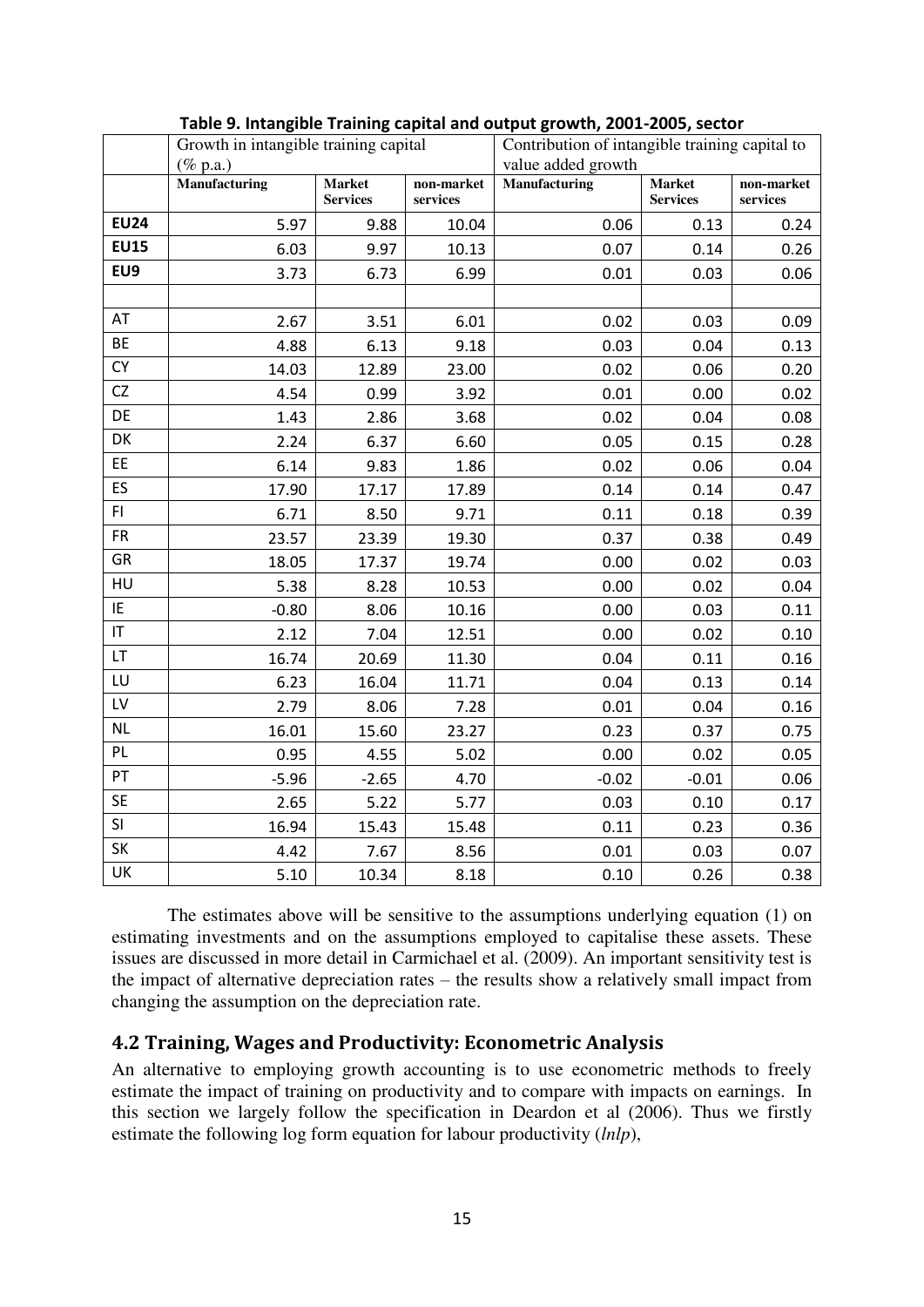(3)  $lnlp_{cit} = \alpha + \beta tr_{cit} + \gamma tr_{cit} \cdot ln(capit/h)_{cit} + \mu ln(capit/h)_{cit} + \lambda ln(capnit/h)_{cit} + labour type$ controls (interactions with  $tr_{cit}$ ) + country, industry and time dummies.

where tr<sub>cit</sub> is the proportion of workers receiving training in the industry i ( $i=1...9$ ) of country  $c$  (c=1..17), in year t (t=1995...2005). Control variables include both ICT and non-ICT capital (*lncapith* and *lncapnith*), and characteristics of the workforce, namely, the proportions of males (*maleprop*), aged 15-29 (*age29prop*), age between 30-49 (*age49prop*), high educated (*eduhprop*) and medium educated (*edumprop*) workers in total employees, and their interactions with training. Country, industry and time dummies are used to control the unobservable time-invariant effects and the business cycle.

The analysis in this section uses data for the 17 EU countries for which input, output and productivity data at industry level are available in the EU KLEMS database.<sup>2</sup> This provides data on value added (VA), hours worked, labour compensation, a breakdown of capital into ICT- and non-ICT assets, and derived variables such as total factor productivity (TFP) at industry level (O'Mahony and Timmer 2009). All these input, output and productivity variables are transformed into the US dollar in 1997 by using the volume index at industry level (also provided by EU KLEMS) and price ratios for outputs and inputs developed by Inklaar and Timmer (2008). Hence, all productivity and wage variables in regressions are comparable across countries and industries.

The panel data employed in this analysis cover nine industries, using the EU KLEMS industry division into manufacturing (D), Electricity, gas and water supply (E), Construction (F), Trade (G), Hotels and restaurants (H), Transport, storage and communication (I), Financial intermediation (J), Real estate, renting and business activities (K), and Other community, social and personal services (O). We exclude agriculture, forestry and fishing (AtB), Mining and quarrying (C) as the proportions trained in these sectors are small and variable and the public administration sectors such as the Public admin and defence (L), Education (M) and Health and Social work (N) in order to focus on the market economy.

Productivity, wage, labour and capital inputs variables are from EU KLEMS, while training and all workforce characteristics variables are from the EU LFS. Our regressions are weighted by the average employee compensation share of each industry over the period 1995-2005, a standard approach in the literature to take account of industry heterogeneity.

 Similar equations are estimated for total factor productivity (*lntfp*) and hourly wage rates (*lnw*). Labour productivity at industry level is measured as the value added per hour within the industry, hourly wage rates at industry level are measured as labour compensation per hour within the industry. Labour and capital input variables are not included in the TFP equations as they are already accounted for in the measurement of that variable.<sup>3</sup> Data availability on training varies by time period – see Carmichael et al. 2009 for details – hence estimations are carried out on an unbalanced panel.

The regressions were carried out using both the OLS within estimator and GMM. The latter was used to take account of the possibility of endogeneity of the explanatory regressors in growth regressions. Nickell (1981) revealed that within-groups estimate of a dynamic panel data model can be badly biased for small *T*, even as *N* goes to infinity. The endogeneity problem matters since it may affect the consistency of the regression estimates. The most widely-used alternative strategy is to difference the model to eliminate the fixed effects, and then use two stage least squares or generalized method of moments (GMM) to address the

1

<sup>&</sup>lt;sup>2</sup> Austria, Belgium, Czech Republic, Denmark, Spain, Finland, France, Germany, Hungary, Ireland, Italy, Luxemburg, the Netherlands, Portugal, Slovenia, Sweden and the United Kingdom.

<sup>&</sup>lt;sup>3</sup>See O'Mahony and Timmer (2009) for details of output, input and productivity measures at the industry level in the EU KLEMS database.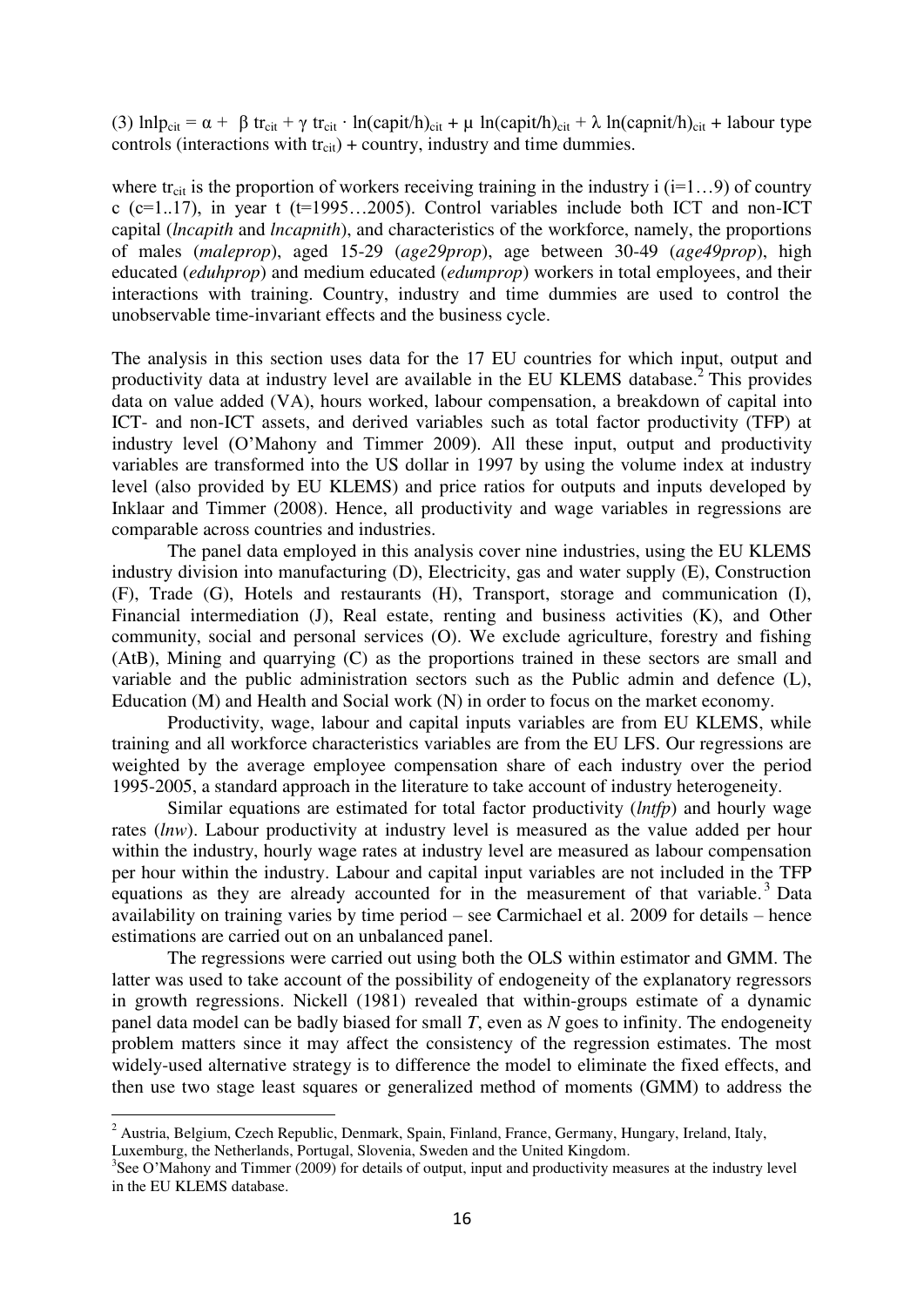correlation between the differenced lagged dependent variable and the induced MA(1) error term. Arellano and Bond (1991) develop the GMM approach to dynamic panels; their technique includes methods suitable for unbalanced panels and specification tests. Thereafter, recent literature on the links between ICT capital and productivity such as Barro and Lee (1994), Caselli, Esquivel and Lefort (1996), Stiroh (2002) and O'Mahony and Vecchi (2005) apply panel dynamic method in their estimation. Black and Lynch (2001) and Deardon et al (2006) also apply GMM techniques to instrument labour, capital, materials and work place practices. Their results show this approach can yield a more accurate association between the productivity growth and explanatory variables.

The GMM approach is typically based on using lagged levels of the dependent variable as instruments for lagged first differences. If the error terms in the levels equation are serially uncorrelated then lagged first difference can be instrumented using earlier lagged levels. This corresponds to a set of moment conditions that can be used to estimate the firstdifferenced equation by GMM. Since our time period is not very long, we choose only one lag for the instrumental variable. More generally, the GMM approach relies on a lack of serial correlation in the error terms of the growth equation (before differencing). We test this assumption using the methods developed in Arellano and Bond (1991). The Arellano and Bond tests of autocorrelation and the Hansen-Sargan tests of over-identifying restrictions do not suggest misspecification of the model (see Carmichael et al 2009 for details).

We use two different methods of estimation. The baseline specification only considers the overall effect of training on productivity for all 17 European countries in our regression, while the more sophisticated specification involves allowing for the different education systems in European countries.

Turning first to the GMM regressions shown in Table 10, the effect of training alone is significant and positively associated with labour productivity and wages but is insignificant with TFP. When training is interacted with ICT capital the results for labour productivity (0.131), TFP (0.066) and wage (0.129) were all positive and significant. Note these effects were much smaller than those using the within estimator. The results in Table 10 show an important role for training when combined with ICT investments. The impact of training interacted with ICT is very similar in the labour productivity (0.131) and wage (0.129), and is much higher than in the TFP equation (0.066). Therefore these results do not support the external benefits from training arguments put forward by Deardon et al. (2006).

The proportions of workers with high education (*eduhprop*) significantly increases both labour productivity and wage (0.235), but the proportions of workers with medium education (*edumprop*) are insignificant or even negative. When high education proportions are interacted with the training proportion, the coefficients are negative for all of labour productivity, wage and TFP. Training interacted with age and gender show mixed results.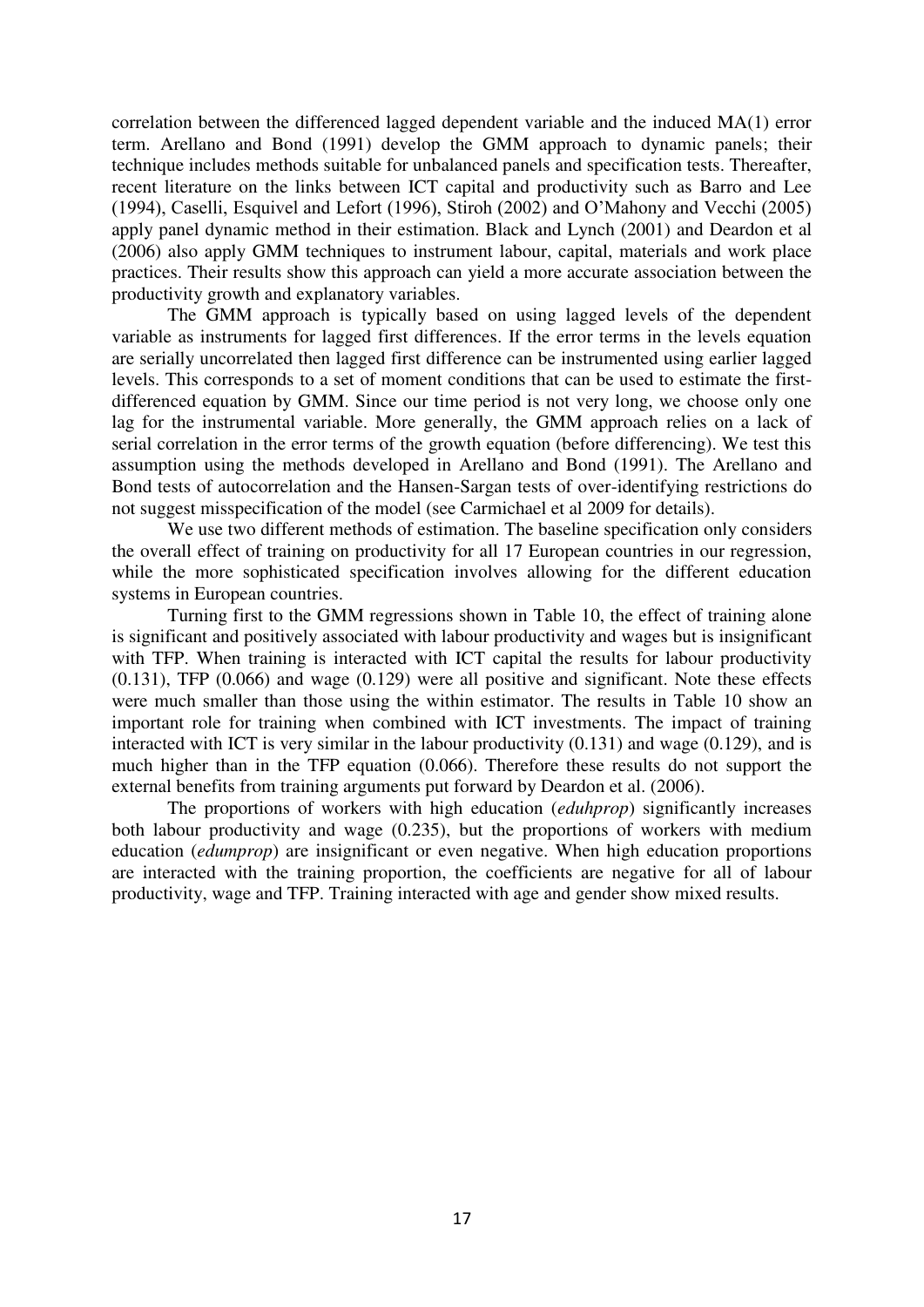|                       | Lnlp       |                | <b>Intfp</b>   |                | lnw            |                |
|-----------------------|------------|----------------|----------------|----------------|----------------|----------------|
|                       | (1)        | (2)            | (3)            | (4)            | (5)            | (6)            |
| tr1                   | $0.704**$  | $0.602*$       | 0.354          | $0.353*$       | $0.988**$      | 0.948**        |
|                       | 0.384      | 0.339          | 0.248          | 0.227          | 0.521          | 0.507          |
| tr1lnicth             |            | $0.131***$     |                | $0.066**$      |                | $0.129***$     |
|                       |            | 0.045          |                | 0.032          |                | 0.048          |
| lncapith              | 0.013      | 0.000          |                |                | $0.027***$     | 0.014          |
|                       | 0.010      | 0.012          |                |                | 0.008          | 0.010          |
| lncapnith             | $0.322***$ | $0.333***$     |                |                | $0.190***$     | $0.197***$     |
|                       | 0.026      | 0.027          |                |                | 0.024          | 0.024          |
| tr1eduh               | $-0.191$   | $-0.555**$     | $-0.351$       | $-0.508**$     | $-1.079***$    | $-1.501***$    |
|                       | 0.270      | 0.280          | 0.235          | 0.260          | 0.494          | 0.555          |
| eduhprop              | 0.078      | $0.146**$      |                |                | $0.169*$       | $0.235**$      |
|                       | 0.073      | 0.073          |                |                | 0.101          | 0.108          |
| tr1edum               | $-0.045$   | $-0.215$       | $-0.429**$     | $-0.556***$    | $0.340*$       | 0.194          |
|                       | 0.239      | 0.250          | 0.210          | 0.217          | 0.210          | 0.222          |
| edumprop              | $-0.088$   | $-0.058$       |                |                | $-0.290***$    | $-0.257***$    |
|                       | 0.067      | 0.068          |                |                | 0.061          | 0.063          |
| tr1age29              | $-0.848**$ | $-0.390$       | $-0.375$       | $-0.273$       | $-1.317***$    | $-1.044***$    |
|                       | 0.368      | 0.343          | 0.259          | 0.246          | 0.436          | 0.396          |
| age29prop             | $0.185**$  | $0.142*$       |                |                | 0.132          | 0.098          |
|                       | 0.089      | 0.091          |                |                | 0.099          | 0.099          |
| tr1age49              | $-0.890**$ | $-0.850**$     | $-0.148$       | $-0.180$       | $-1.127**$     | $-1.132**$     |
|                       | 0.416      | 0.432          | 0.252          | 0.260          | 0.597          | 0.588          |
| age49prop             | $0.154*$   | $0.164*$       |                |                | $0.307***$     | $0.286***$     |
|                       | 0.088      | 0.094          |                |                | 0.108          | 0.107          |
| tr1male               | $-0.038$   | 0.050          | 0.057          | 0.132          | $-0.073$       | 0.024          |
|                       | 0.258      | 0.245          | 0.206          | 0.199          | 0.203          | 0.201          |
| maleprop              | $-0.090$   | $-0.114$       |                |                | $-0.037$       | $-0.056$       |
|                       | 0.076      | 0.076          |                |                | 0.068          | 0.067          |
|                       |            |                |                |                |                |                |
| <b>Country Dummy</b>  | No         | N <sub>o</sub> | No             | N <sub>o</sub> | N <sub>o</sub> | N <sub>o</sub> |
| <b>Industry Dummy</b> | No         | No             | N <sub>o</sub> | No             | No             | No             |
| Year Dummy            | Yes        | Yes            | Yes            | Yes            | Yes            | Yes            |
| Obvs                  | 1115       | 1115           | 1077           | 1077           | 1115           | 1115           |

**Table 10 Productivity, Wage and Training, GMM** 

Notes: Standard errors are in parentheses. \*\*\*, \*\* and \* denote significance at 1%, 5% and 10% levels, respectively.

To explore the training effect in different education systems, a more sophisticated specification is applied on this framework. Drawing from the work of Estevez-Abe et al (2001, Table 4.3, p170), we categorize the education systems of the EU15 countries into three groups: Vocational-oriented (Austria, Germany, Sweden and Finland), Academic-oriented (Italy, France, Ireland, the UK, Spain and Luxemburg) and Mixed (Belgium, Netherlands, Denmark and Portugal) and include a fourth group which we term new-comers (Hungary, Czech Republic and Slovenia). <sup>4</sup> Dummy variables for these four groups are cd1-cd4 respectively, which are interacted with training (and training interacted with ICT capital) variables. The vocational-oriented group is used as the baseline group. Since vocational and

.

<sup>&</sup>lt;sup>4</sup> Estevez-Abe et al. (2001) do not categorise all countries for which data are available in this report. Based on discussions with researchers from these countries, we classified Spain to the academic group and Portugal to the mixed group.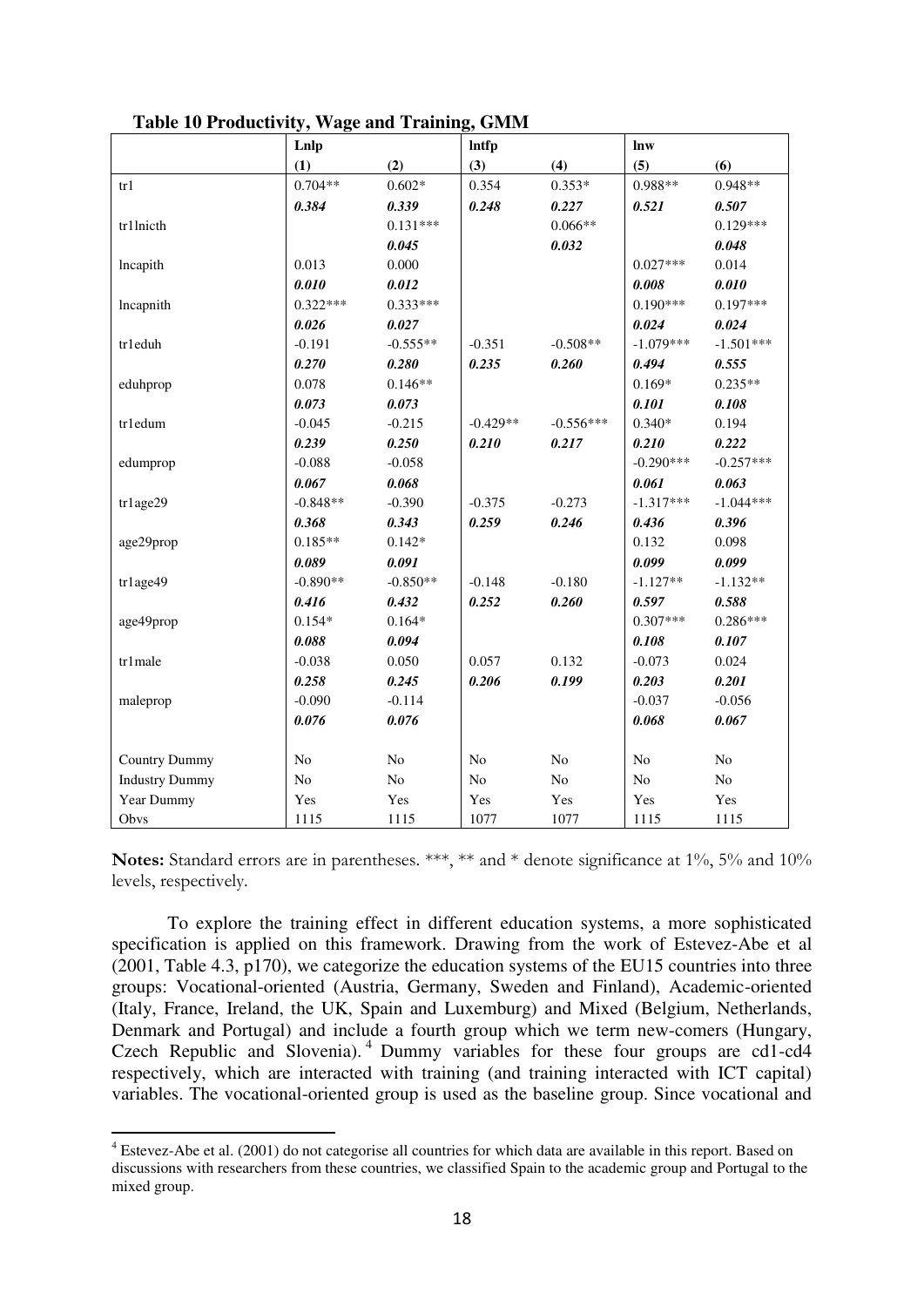academic-oriented groups include all big economies in the EU, they dominate the overall tendency in our estimation. The results of these regressions are shown in Carmichael et al. (2009). Here we report just a summary of the coefficients on the training terms (Table 11).

| Training                        | labour productivity |            | <b>TFP</b> |          | Wages     |            |
|---------------------------------|---------------------|------------|------------|----------|-----------|------------|
| Vocational                      | 0.433               | 0.576      | 0.377      | 0.497    | 0.665     | 0.909      |
| Academic                        | $0.938***$          | 0.744      | $0.751***$ | 0.650    | 0.841     | 0.768      |
| Mixed                           | $0.605**$           | 0.590      | 0.490      | 0.566    | $0.894**$ | 1.044      |
| New comers                      | $0.171**$           | $0.251***$ | $0.140*$   | $0.271*$ | 0.837     | 1.021      |
| Training interacted with<br>ICT |                     |            |            |          |           |            |
| Vocational                      |                     | $-0.004$   |            | 0.037    |           | 0.068      |
| Academic                        |                     | $0.250***$ |            | $0.152*$ |           | $0.302***$ |
| Mixed                           |                     | $0.081*$   |            | 0.058    |           | 0.072      |
| New comers                      |                     | $0.219***$ |            | 0.104    |           | $0.187*$   |

**Table 11. Training and Education Systems. Summary of GMM results** 

Notes: \*\*\*, \*\* and \* denote significance difference relative to base (vocational) group at 1%, 5% and 10% levels, respectively.

The effect of training alone on labour productivity is insignificant for the vocationaloriented group. However, training alone has a much higher effect in the academic-oriented group and a little higher in the mixed group. The effect of training is relatively small for the new comers. When training is interacted with ICT capital, all groups have higher impacts than the vocational group and especially so for the academic group. The coefficient on the interaction term is also relatively high for the new comers, compensating to some extent for the low value for training on its own. Similar results tend to hold for the TFP and wage equations, although values for the mixed group are not significantly difference from those for the vocationally oriented group. In no country grouping do we find much higher impacts on productivity than on earnings, again casting doubt on the external benefits from training argument of Deardon et al. (2006).

Therefore, focusing on the more theoretically defensible GMM results yields some interesting conclusions. Firstly, training alone has positive or insignificant overall effect on labour productivity, TFP and wage. Positive effects of training alone on productivity and wage are more evident for academic-oriented and mixed groups, but much less in the new members. Secondly, training combined with ICT capital has a significantly positive effect on productivity and wage in all specifications. The academic-oriented group can benefit more from training combined with ICT capital than other groups. Finally, new member states also have higher effects from training combined with ICT capital than the vocational oriented group of countries. It suggests that even with a lower overall effect of training on productivity and wage, the ICT investment combined with training can help them to catch up with the advanced economies in Europe.

#### **4.3 Training and ICT**

An alternative to looking at interactions between training and ICT in a production function is to consider the direct impact of training on adoption and use of ICT. Cross country, cross industry and cross firm analyses show how important a successful adoption of the ICT is for the competitiveness of firms and the development of a country as a whole. In general, ICT is found to contribute positively to GDP growth (O'Mahony and Vecchi, 2005;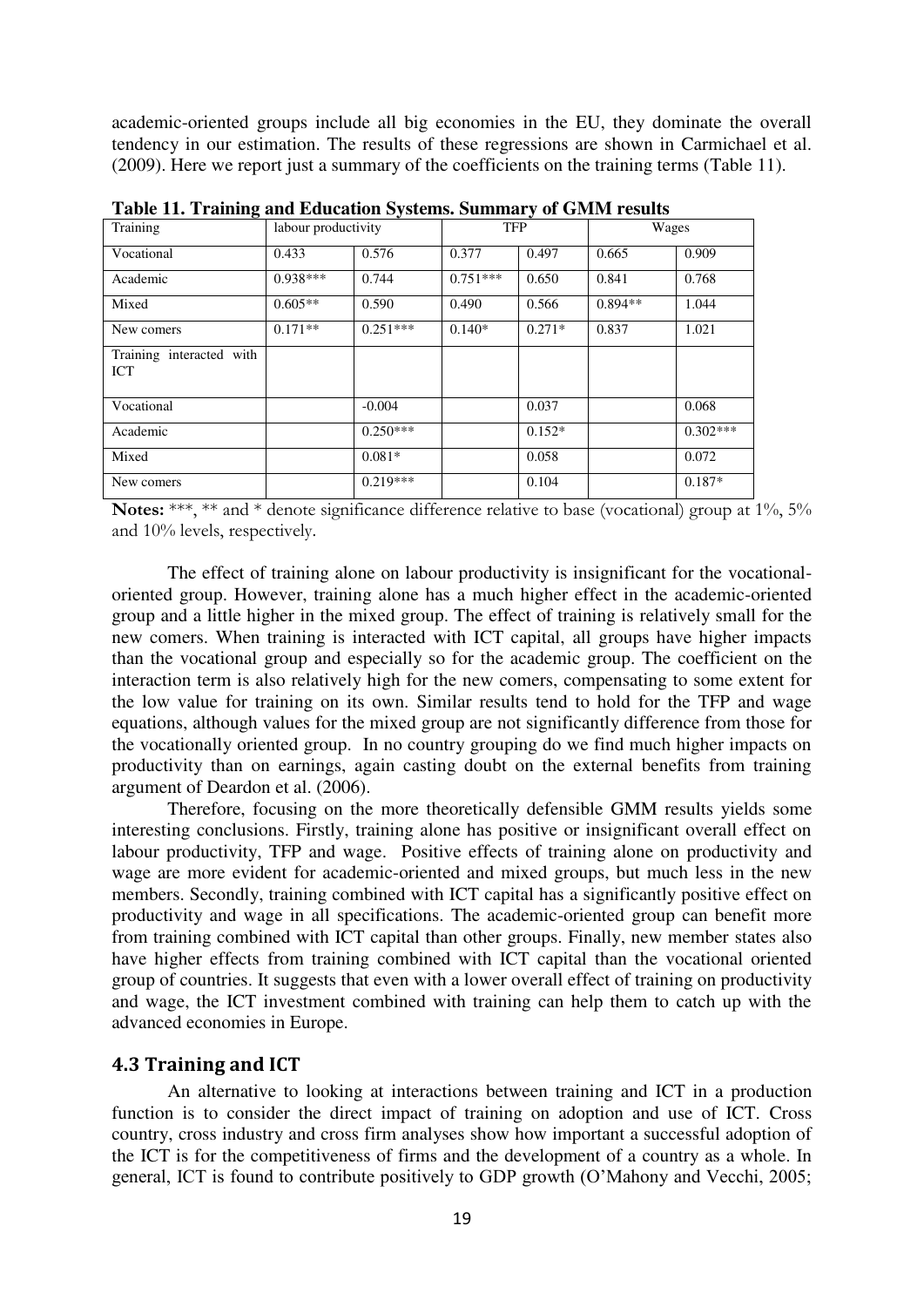Oulton, 2002); and firm's productivity (Matteucci et al, 2005; Gust and Marquez, 2004). At the macro level, researchers have analysed the determinants for the adoption and diffusion of ICT, which include the overall educational level of the population, real per capita income, openness, industrial structure, geographical location and relative price of the adoption across countries (for a detailed discussion, see Pohjola, 2003). On the micro side, research is often concerned with quantifying the impact of such determinants as firm level human capital (number or proportion of skilled labour), workplace organisation, benefits and costs of adoption, absorptive capacity induced mainly by training as well as initial human capital, competition and other firm specific fixed effects (see Hollenstein (2003), for a survey of literature). However, the industry or micro-level determinants of ICT adoption and diffusion are not so widely investigated due to lack of data in the past. The combination of EU LFS and EU KLEMS data allows an examination of the direct link between ICT and training.

We estimate a series of industry level short-run demands for ICT using the following OLS (with fixed effects) mode, for industry I and country j:

$$
(ICT/K)_{i,j,t} = TR_{i,j,t-1} + EDU_{i,j,t} + AGE_{i,j,t} + GENDER_{i,j,t} + X_{i,j,t-1} + \varphi_i + \gamma_j + \eta_t + \varepsilon_{ijt}
$$

where ICT/K is the proportion of ICT capital, *TR* is the proportion of workers who undertake training during the last four weeks; *EDU* has three categories: proportions of workers with lower secondary, upper secondary and third level education; *AGE* comprises three categories, proportions of young (15-29), medium aged (30-49) and older (50+) workers; *Gender* is the proportion of male workers; *X* includes production function variables, namely, log of value added, log of capital and log employment. Industry (*φ*), country (*γ*) and year (*η*) dummies are included in the estimation and  $\varepsilon_{\text{int}}$  is the usual disturbance term.

Estimations using only the current level variables may be subject to the problem of endogeneity either because ICT investment and training decisions are made simultaneously by the management. Therefore, we use lagged explanatory variables. Carmichael et al. (2009) also report results when current values are used – these do not alter the conclusions. The regression results are presented in Table 12. The overall fit of the model is good with about 70% of the variation explained. As expected, the skill and human capital indicators are the strong predictors of ICT adoption. A one percentage point increase in the training proportion can predict about half a percentage point increase in the ICT adoption. The contribution of educational attainment to ICT adoption increases substantially by education level. Age and gender profiles within an industry do not seem to have individual impacts, but there is an indication that ICT adoption is more prevalent in industries where the majority of the workers are young (aged  $15 - 29$ ). Value added is positively correlated with ICT adoption, a finding consistent with Bresnahan et al. (2002), possibly indicating that ICT adoption at the industry level is related to greater success of the firms within the entire industry. The level of capital investment shows no effect on the ICT adoption, but the number of employees, usually an indicator of the size of an industry, has a significant negative impact on the ICT adoption.

The cross products introduced in the regression reveal that the impact of training and education is gender and age specific. In general, training males appears to be beneficial for the ICT adoption. But the training of different aged workers doesn't seem to matter even though there is an indication that training the older workers (aged 50+) is negatively correlated with ICT adoption. An interesting finding is that training provided to the workers with higher educational attainment yields less contribution to the ICT adoption than the training provided to the workers with low educational attainment. The possible reason is that the marginal benefit from training the less educated workers may be higher – they gain greater amount of skill per training provided – than their highly educated counterparts, and so,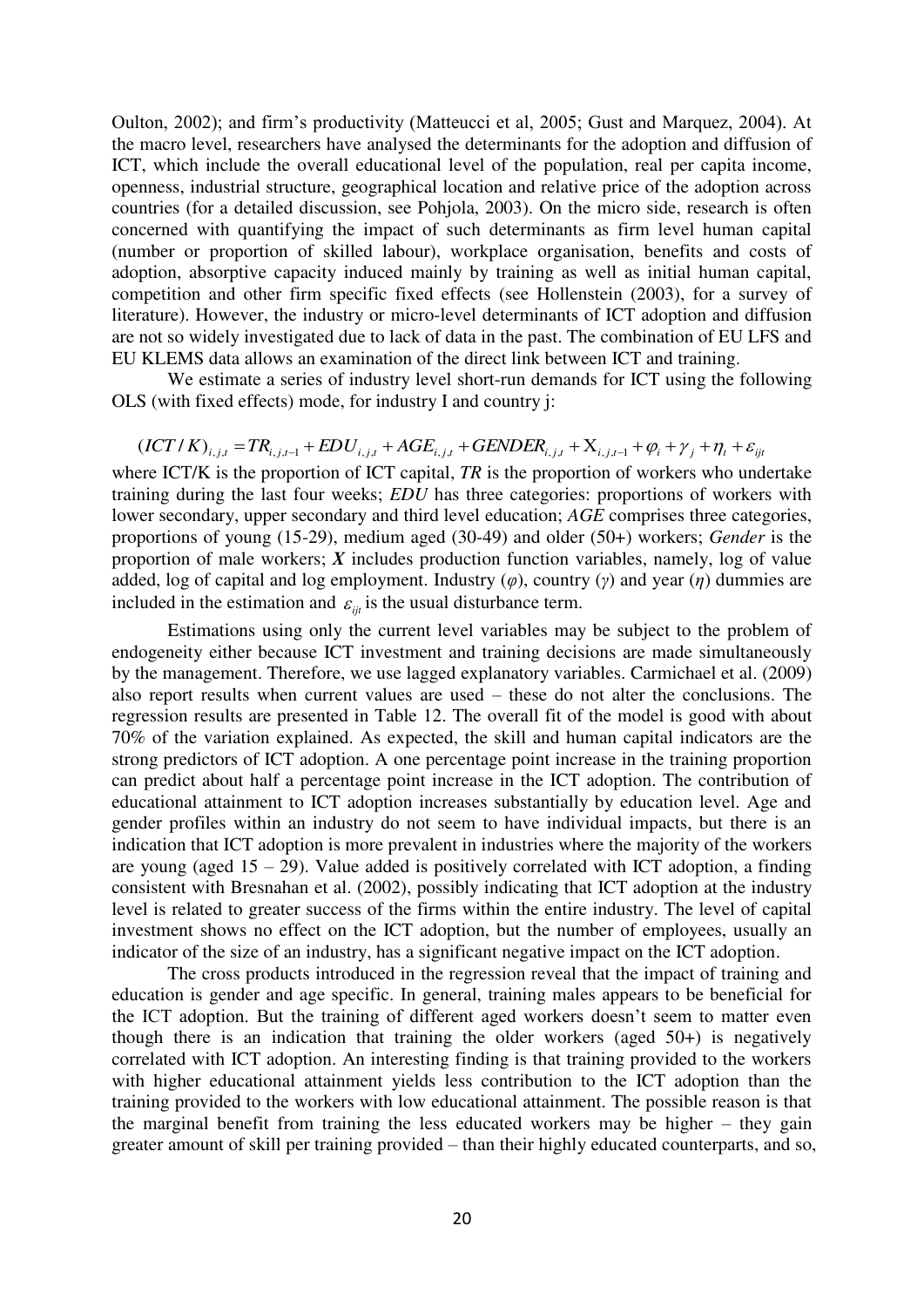firms which train less educated workers may increase the overall skill level of the workforce in greater margins which aids in adoption of ICT.

As mentioned earlier, higher proportion of male workers aged 50+ in a given industry is associated with lower proportion of ICT capital. However, the most puzzling result is that higher proportion of male workers with higher educational attainment is also found to be contributing less to the ICT adoption. When we put these two impacts together, it will be obvious that the older male workers with high educational attainment appear to have a negative association with ICT adoption. O'Mahony and Peng (2008) find that ICT adoption adversely affects the wage share of high skilled males aged 50+. They argue that faster skill depreciation, less training opportunity and less willingness of training take-up at old ages can partly explain the reason. They find that older males tend to refuse the training offer more frequently than younger males and females of the same age, particularly when they have higher degrees. This finding can be helpful for us to interpret the puzzle. If older male workers tend to refuse more training offers, they will then accumulate less modern skills which are preconditions to adopt ICT. Firms with less modern skilled employees will tend to have less incentive to adopt new technology (Chander et al, 2004).

|                        | Coefficient | Std.    |                               | Coefficient | Std.    |
|------------------------|-------------|---------|-------------------------------|-------------|---------|
|                        |             | Error   |                               |             | Error   |
| <b>TRAINING</b>        | $0.419***$  | 2.72    | <b>TRAINING * MALE</b>        | $0.323***$  | 3.43    |
| EDU- (medium level)    | $0.180***$  | 2.93    | <b>TRAINING</b> * AGE (30-49) | 0.028       | 0.12    |
| EDU- (high level)      | $0.143*$    | 1.83    | TRAINING $*$ AGE (50+)        | $-0.325$    | $-1.24$ |
| <b>MALE</b>            | $-0.062$    | $-0.4$  | TRAINING * EDU (medium level) | $-0.676***$ | $-3.48$ |
| $AGE- (30-49)$         | $-0.025$    | $-0.17$ | TRAINING * EDU (high level)   | $-0.315**$  | $-2.06$ |
| $AGE- (50+)$           | $0.355**$   | 2.59    | MALE * AGE (30-49)            | 0.238       | 1.09    |
| Ln (Value Added)       | $0.010*$    | 1.70    | MALE $*$ AGE $(50+)$          | $-0.384*$   | $-1.84$ |
| Ln (Capital)           | $-0.001$    | $-0.34$ | MALE * EDU (medium level)     | $-0.260***$ | $-3.77$ |
| Ln (Employment)        | $-0.049***$ | $-6.95$ | MALE * EDU (high level)       | $-0.270**$  | $-2.34$ |
| Adjusted $R^2 = 0.705$ |             |         |                               |             |         |

**Table 12. ICT demand as a function of human capital (1995 – 2005) Dependant Variable: ICT/K, (No. Obs = 1957)** 

**Notes:** \*\*\*, \*\* and \* denote significance at 1%, 5% and 10% levels, respectively.

## **5. What affects on-the-job training?**

Having explored the impact of on-the-job training on employment and wages we now turn our attention to what factors affect individual employees' decision to train. There is a considerable previous literature which considers this question for a range of time periods and countries. One of the seminal papers for on-the-job training is provided by Mincer (1962), who uncovered some socio-economic patterns. These are that lower on-the-job training is undertaken by women, blacks, those with lower incomes and those with lower levels of education. Lynch (1992) uses the youth cohort of the US National Longitudinal Survey to explore the on-the-job training experiences of young employees. She finds that on-the-job training has a substantial impact on subsequent earnings. She also finds that females and nonwhites experience a significantly lower incidence of on-the-job training. Similarly Lynch and Black (1998) using a 1994 survey of US employers find that employer-provided training was greater for employers with larger numbers of employees, for capital intensive production and for employees with existing higher levels of educational attainment. Sussman (2002) focuses on various socio-economic characteristics that affect access to job-related training in Canada.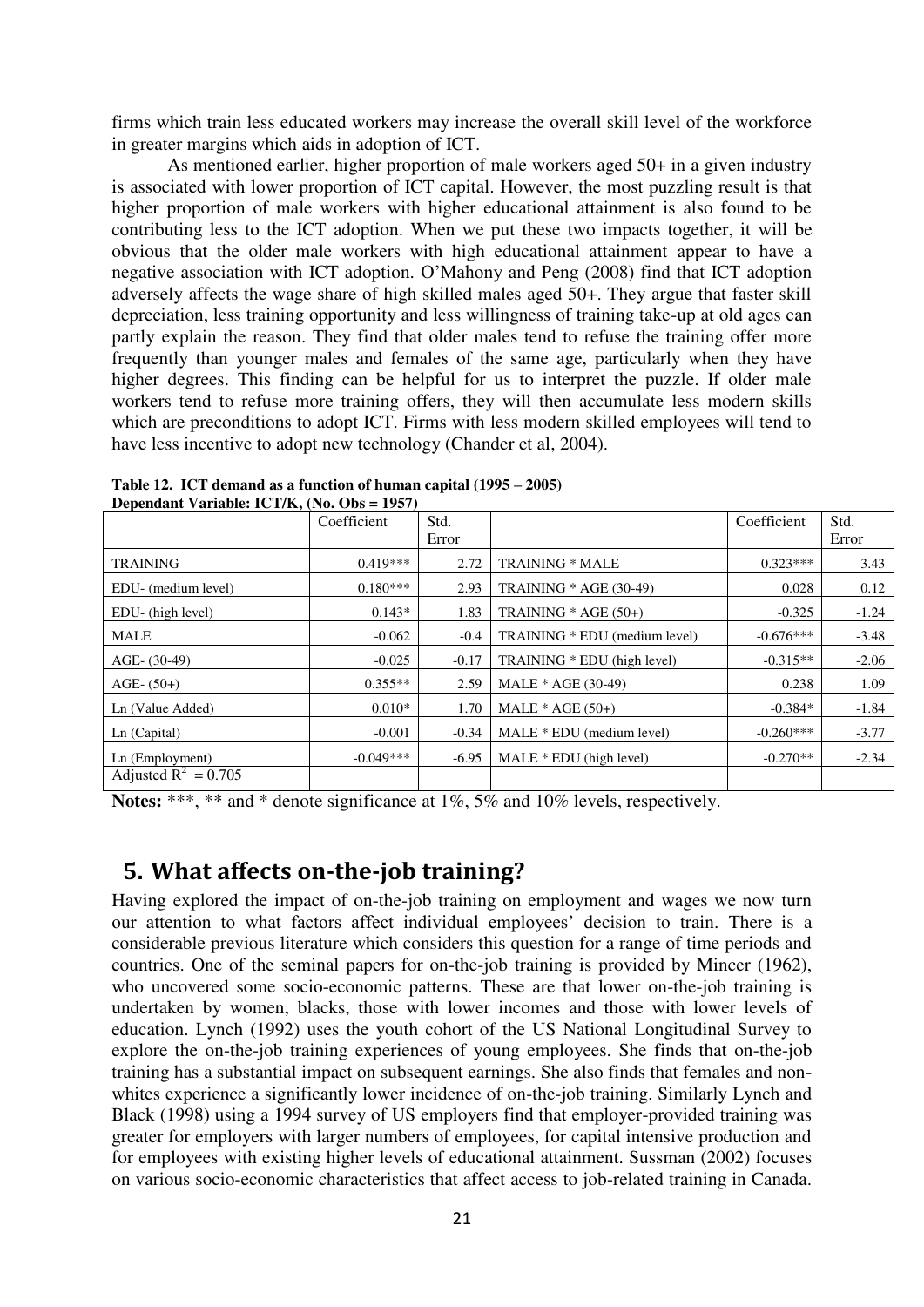Her main finding is that being too busy is the main constraint to employees undertaking additional training. Rubenson (2007) finds, using Canada's Adult Education and Training Surveys, that the strongest impact of on-the-job training is made by the existing level of education of the employee. Other papers that address this issue include Krueger and Rouse (1998), Wooden et al (2001),

Vignoles et al (2004), using the individual-level panel data from the UK National Child Development Study (NCDS), find that there is a great deal of selection by employers as to which employees to engage in on-the-job (lifelong) training. Employers seem able to select those employees who benefit the most, in terms of their wage, from their training. This implicitly also means it is those employees whose productivity can increase the most who are selected for on-the-job training. In our research, we are interested in identifying those demographic and economic characteristics that are, for a sample of EU countries, consistently associated with a higher probability of on-the-job training.

We address this question by carrying out an econometric analysis on individual-level employee data from the European Union Labour Force Surveys (EU LFS) for the years 2003 to 2007. The dependent variable is ECUD4WN which records if the employee undertook any training in the previous four weeks is our indicator of on-the-job training. The dependent variable is binary zero-one, so Probit regressions are used for the analysis and marginal (probability) effects are also reported to aid the interpretation. The explanatory variables include as many demographic and economic characteristics as are important and are consistently available in the dataset. Country-specific Probit regressions are run for a representative sample of EU member states, these are: Austria (AT), Belgium (BE), Germany (DE), Denmark (DK), Spain (ES), Finland (FI), France (FR), Italy (IT), Netherlands (NL), Sweden (SE) and the United Kingdom (UK). The next sub-section reviews the EU LFS data, followed by the discussion of the Probit marginal effects.

### **5.1 The EU Labour Force Survey Data**

Our analysis is based on individual-level data from the EU LFS, from 2003 where we select only employees. The dependent variable, EDUC4WN, has been summarised in the descriptive section 3 above. In this section we present a short summary of the explanatory variables (regressors) and the reasons why they are included – further details are available in Carmichael et al. (2009). To clarify the exposition we divide our regressors into three broad categories: Demographic, Economic and Temporal.

| Variable           | Min      | Max | Description                                                                               |
|--------------------|----------|-----|-------------------------------------------------------------------------------------------|
| AGE                | $\Omega$ | 1   | Ten 5 yearly age bands                                                                    |
| <b>FEMALE</b>      | $\Omega$ | 1   | Female employee.                                                                          |
| MARITAL_MARRIED    |          |     | Marital status: married.                                                                  |
| MARITAL_W_S_D      |          |     | Marital status: widowed, separated or divorced.                                           |
| MARITAL_SINGLE     |          |     | Marital status: single.                                                                   |
| EDUCATION L        | $\Omega$ | 1   | Education low: ISCED 0(no formal), 1(primary), 2(lower secondary),<br>$3c(\leq 2$ years). |
| EDUCATION M        | $\Omega$ | 1   | Education mid: ISCED 3abc(upper secondary), 4(post secondary)                             |
| <b>EDUCATION H</b> | $\Omega$ | 1   | Education high: ISCED 5ab(1st stage secondary), 6(2nd stage secondary)                    |
| <b>URBAN DENSE</b> | $\Omega$ | 1   | Densely-populated area.                                                                   |
| URBAN_INTERM       | $\Omega$ | 1   | Intermediately-populated area.                                                            |
| <b>URBAN THIN</b>  | $\Omega$ | 1   | Thinly-populated area.                                                                    |
| NATIONAL_HOME      | $\Omega$ | 1   | Nationality of home country.                                                              |
| NATIONAL FOREIGN   | $\Omega$ | 1   | National of foreign country.                                                              |

*Regressors: Demographic Characteristics*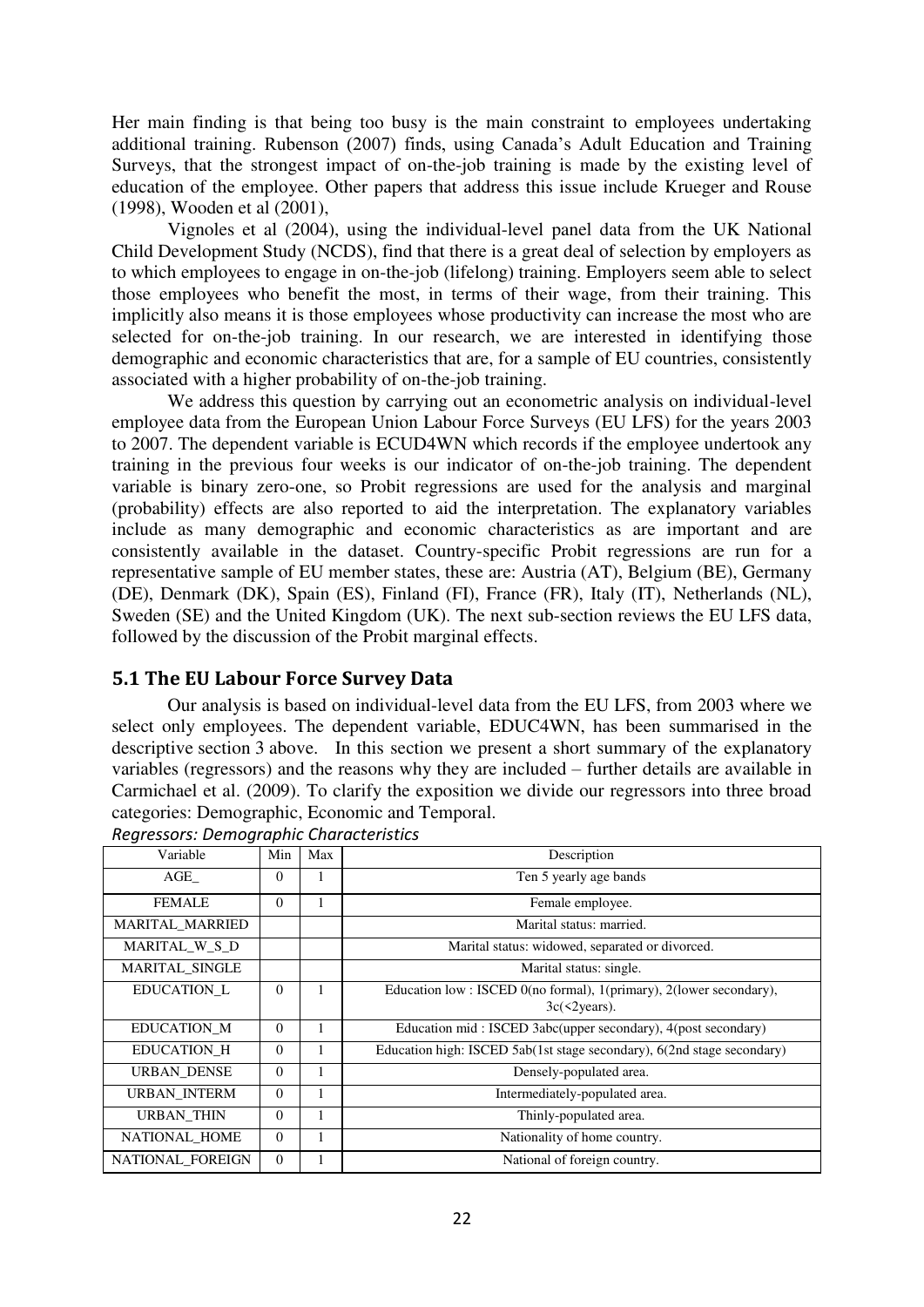The AGE variables are included in order to model the expected non-linear decline in training that occurs with age. The impact of being female on training may vary by country according to various other factors, such as the level of female participation in the labour market. In terms of urbanisation, our prior is that more densely populated urban areas will have easier access to educational facilities for on-the-job training.

| Variable           | Min      | Max          | Description                                                                             |  |  |
|--------------------|----------|--------------|-----------------------------------------------------------------------------------------|--|--|
| <b>TENURE</b>      | 1        | 52           | Number of years with current employer.                                                  |  |  |
| <b>TENURESQ</b>    |          | 2704         | <b>TENURE</b> squared                                                                   |  |  |
| <b>HWUSUAL</b>     | 1        | 80           | Number of hours per week usually worked in first job                                    |  |  |
| <b>PARTTIME</b>    | $\Omega$ | $\mathbf{1}$ | Part-time employee.                                                                     |  |  |
| <b>TEMPORARY</b>   | $\Omega$ | 1            | Temporary employee.                                                                     |  |  |
| <b>LOOKOJ</b>      | $\Omega$ | 1            | Looking for another job.                                                                |  |  |
| HOMEWK_USUALLY     | $\Omega$ | 1            | Usually works from home.                                                                |  |  |
| HOMEWK_SOMETIMES   | $\Omega$ | 1            | Sometimes works from home.                                                              |  |  |
| HOMEWK_NEVER       | $\Omega$ | 1            | Never works from home.                                                                  |  |  |
| ISCO_0             | $\Omega$ | 1            | 0: Armed forces.                                                                        |  |  |
| $ISCO_1$           | $\Omega$ | 1            | 1: Legislators, senior officials and managers                                           |  |  |
| $ISCO_2$           | $\Omega$ | 1            | 2: Professionals                                                                        |  |  |
| $ISCO_3$           | $\Omega$ | 1            | 3: Technicians and associate professionals                                              |  |  |
| $ISCO_4$           | $\Omega$ | 1            | 4: Clerks                                                                               |  |  |
| $ISCO_5$           | $\Omega$ | 1            | 5: Service employees and shop and market sales employees                                |  |  |
| ISCO_6             | $\Omega$ | $\mathbf{1}$ | 6: Skilled agricultural and fishery employees                                           |  |  |
| $ISCO_7$           | $\Omega$ | 1            | 7: Craft and related trades employees                                                   |  |  |
| ISCO_8             | $\Omega$ | 1            | 8: Plant and machine operators and assemblers                                           |  |  |
| ISCO <sub>_9</sub> | $\Omega$ | 1            | 9: Elementary occupations. This is the excluded/control category in the<br>regressions. |  |  |

*Regressors: Economic Characteristics* 

TENURE and TENURESQ are variables capturing the number of years the employee has been with the current employer.. We expect the probability of undertaking training to increase with tenure but at a decreasing rate. We therefore expect a concave quadratic profile with a positive parameter on TENURE and a negative parameter on TENURESQ. Note that age is already controlled for in the Probit regressions. Temporary employees may have higher probabilities of having had training if this is self-financed but a lower probability of receiving firm-paid training. Unfortunately, we do not know from the data who it was that paid for the training. Looking for another job may discourage training if it takes up too much time. Conversely looking for another job may encourage training if it improves the respondent's outside employment opportunities. ISCO\_0to9=0,1 are ten binary variables capturing onedigit categories for the European Union variant of the "International Standard Classifications of Occupations", the ISCO-COM (88). With the exception of ISCO\_0=1 that captures those in the military, the other categories can be interpreted as a rough measure of status in the occupation with ISCO\_1=1 having the highest status and ISCO\_9=1 having the lowest status. These nine binary variables can also be viewed as a rough proxy for earnings, which are not available in the EU LFS datasets. The excluded control category in these regressions is the lowest status ISCO 9. We have no strong prior on the effect of these ISCO variables on the probability of training. It may be that higher status occupations are associated with more training opportunities. Conversely, the highest status occupations may have already achieved all the training required for the occupation and may feel no further need to train. The existing literature suggests that the probability of on-the-job training should increase with the job status of the employee.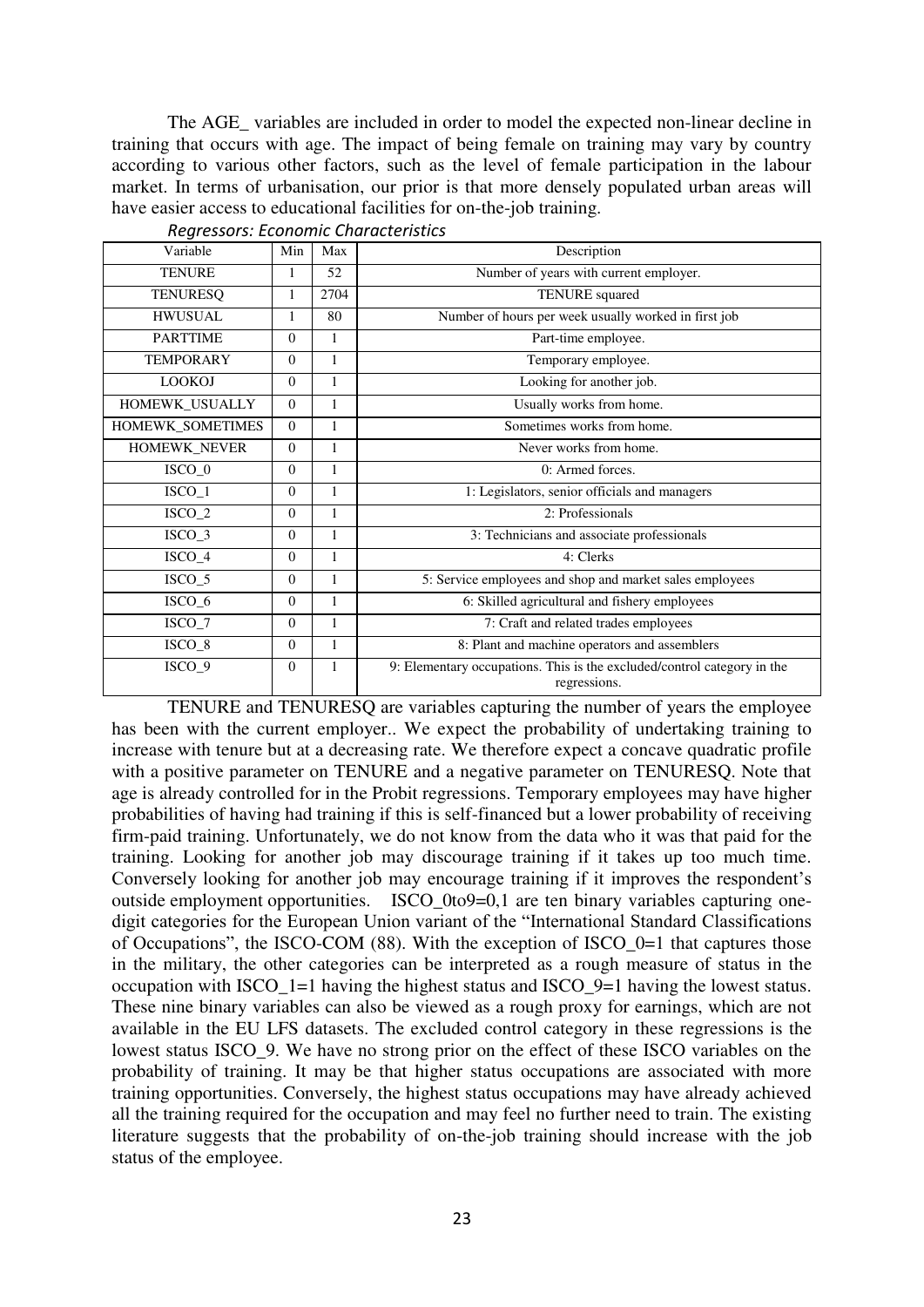In addition we also include some temporal dummy variables. QUARTER\_(1/2/3/4)=0,1 are binary variables capturing the quarter corresponding to the survey reference week and are intended to capture if there is a seasonal cycle to when individuals are likely to undertake on-the-job training. For example, QUARTER\_3 may be a quarter when less on-the-job training is undertaken because employees are more likely to be on holiday. Conversely, it may be associated with a higher probability of training if employees see the holiday period as an opportunity to train. YEAR  $(2003/2004/2005/2006/2007)=0,1$  are binary variables capturing the year of the interview reference week. The excluded control year is 2007 and we can see from the regression results which other years have been excluded from the regression because of data unavailability.

### **5.2 Probit regression results**

Since EDUC4WN is a binary 0/1 variable, limited dependent variable regression rather than OLS is the appropriate statistical tool for the analysis. The analysis in this section employs a probit estimation, details of which are given in Carmichael et al. 2009. The estimated parameters are difficult to interpret directly, so the discussion below is in terms of marginal effects which provide a measure of the change in the probability of the regressand from changes in the regressors. If the regressors are binary, the marginal effects provide a measure for the change in the binary variable on the probability of a positive outcome on the regressand. For example, they give the change in the probability of being trained (EDUC4WN=1) for a woman as compared to a man (FEMALE=1). If the regressors are continuous (i.e. TENURE, TENURESQ and HWUSUAL in our estimates) the marginal effects give the slope of these functions with respect to the probability, e.g. the estimated parameter on HWUSUSAL gives the change in the probability of being trained from working an extra hour. Marginal effects can be calculated for any set of characteristics but they are most often, as here, based on the mean characteristics for the sample under analysis.

The marginal effects from country-specific Probit regressions are given in Appendix Table 1. The AGE dummies are significant in the Probit regressions for every country - the young have the highest probability of undertaking training and this probability declines, at a diminishing rate, with age. The effect of being FEMALE is mixed, associated with a lower probability of undertaking on-the-job training in Germany, Spain, France, Italy and the Netherlands, and associated with a higher probability of undertaking on-the-job training in Denmark, Finland, Sweden and the UK. It is likely these results reflect the degree of female labour market participation within each respective country. The results for marital status show no clear patterns although the parameter estimates for most countries are statistically significant but with different signs.

EDUCATION\_H and EDUCATION\_M seem to have the effect of increasing the probability of undertaking on-the-job training when compared to EDUCATION\_L for the vast majority of countries. This suggests that on-the-job training is a complement to existing educational attainment. One exception is Denmark where the results are mixed with EDUCATION\_M reducing the probability of undertaking more training and EDUCATION\_H increasing this probability. The other notable exception is Germany with EDUCATION\_H and EDUCATION\_M begin associated with a lower probability of undertaking on-the-job training, suggesting it may act as a substitute to compensate for lower previous educational attainment rather than a complement to it.

A dense urban environment is associated in most cases with a higher probability of undertaking on-the-job training in most countries. This result seems reasonable if dense urban areas have easier geographic access to adult educational facilities. However, this pattern is not universally true such as in the cases of: Spain, Sweden and the United Kingdom.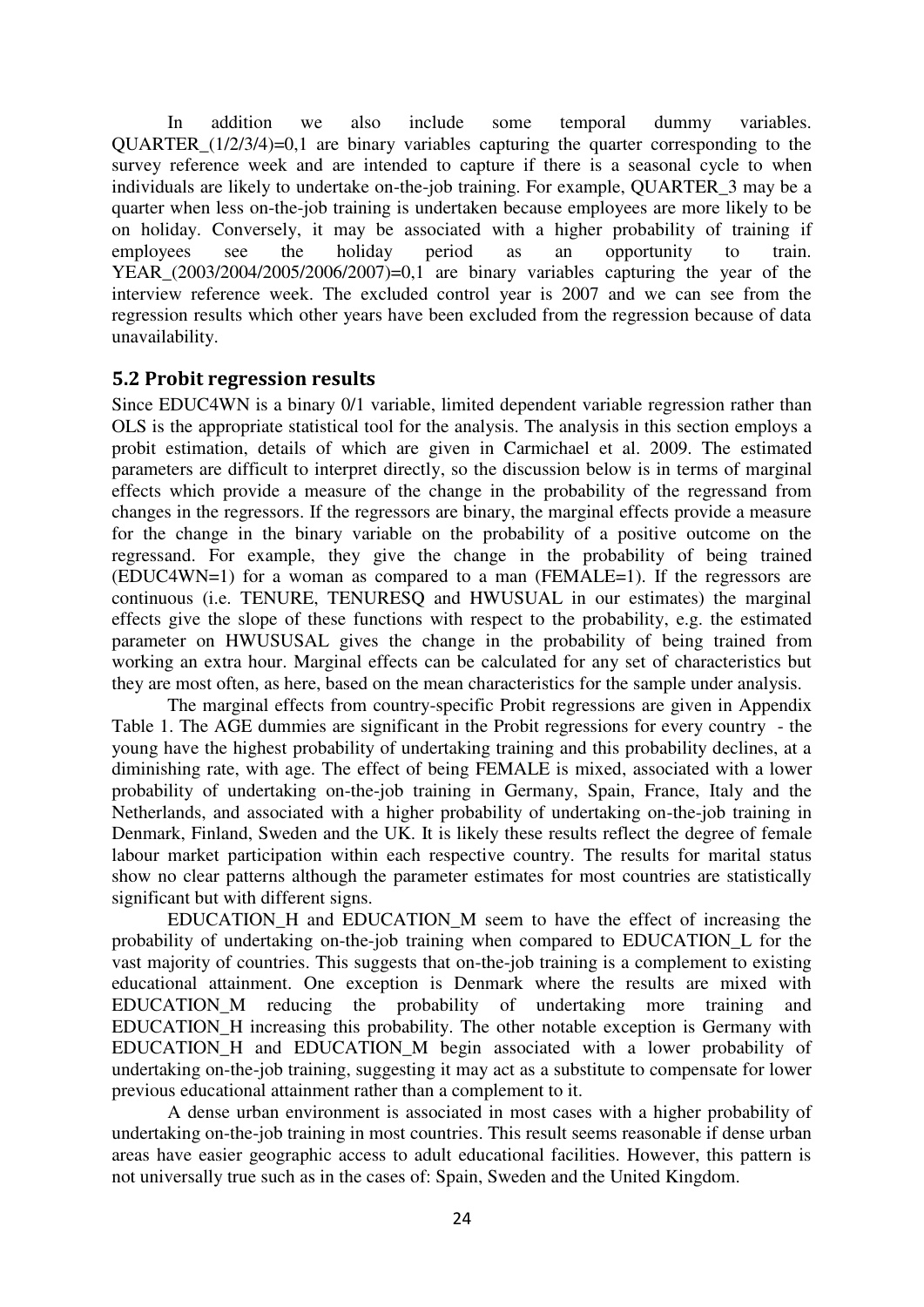Being a foreign national (NATIONAL FRGN) is almost universally associated with a significantly reduced probability of undertaking on-the-job training. It is easy to envisage situations where nationals of the home country have better access to on-the-job training facilities. The three exceptions to this general result are Denmark, the Netherlands and the United Kingdom. In these three countries being a NATIONAL\_ FRGN is actually associated with a higher probability of undertaking on-the-job training. This situation could possibly come about if Denmark, the Netherlands and the United Kingdom attract a large number of non-EU nationals who simultaneously undertake both paid work and studies, this may be explained by the existence of a large number of non-EU students in higher education. As noted above it can also reflect the high usage of foreign workers in the health sectors in some countries, most notably the UK.

The results for the parameter estimates on TENURE and TENURESQ indicate for most countries a concave function with respect to on-the-job training - the probability of onthe-job training is increasing with the length of tenure but at a decreasing rate. This, obviously, suggests that the longer an employee has been in a job the higher the probability of undertaking on-the-job training. Note that the effect of age has been controlled for by the included age variables.

 Longer usual hours of work, HWUSUAL, are associated in every country with a reduced probability of undertaking on-the-job training and tThe significant positive parameter estimates on PARTTIME (except for Sweden) indicate part-time employees have a higher probability of undertaking on-the-job training. Being a TEMPORARY employee is in every country associated with a higher probability of undertaking on-the-job training. This result is evidently supported if the current employment is perceived as a transitional job in expectation of undertaking better employment once the on-the-job training is successfully completed.

 The impact of looking for another job (LOOKOJ) varies a great deal by country. In some cases it is not significant but in some cases it can have a significant positive or negative impact of having undertaken on-the-job training in the previous four weeks. Evidently, in some countries undertaking on-the-job search is a complement to on-the-job training while in other countries these two activities are substitutes.

Working from work (HOMEWK USUALLY /SOMETIMES =1) has the almost universal strong effect of increasing the probability of undertaking on-the-job training. The flexible working practices associated with being able to work from home may be correlated with increased training opportunities. However the results also suggest that those employees who usually work from home actually have lower on-the-job training opportunities that those who only sometimes work from home.

The ISCO dummies capture the "status" of the occupation and are highly correlated with earnings and/or wealth. ISCO\_9 (elementary occupations) is the excluded category and is the one associated with the lowest earnings. The probability of on-the-job training increases monotonically as we move from ISCO\_8 to ISCO\_2 (professionals). ISCO\_1 (legislators, senior officials and managers) has a probability of on-the-job training that is slightly lower than ISCO 2. The parameter on ISCO 0 varies from country to country regressions, indicating different impacts on training for different national armed forces.

Finally no systematic patterns emerge with respect to the QUARTER dummies, other than QUARTER\_3 (July to September) is typically associated with a lower probability of onthe-job training.

The analysis presented was extended to take account of different systems of education provision by comparing Austria and Germany to France and the UK. In Austria and Germany the general education systems place high emphasis on vocational training whereas in France and the UK general education is recognized as being largely academic in nature. Without any prior pre-conceptions, we wish to investigate whether the vocational versus academic nature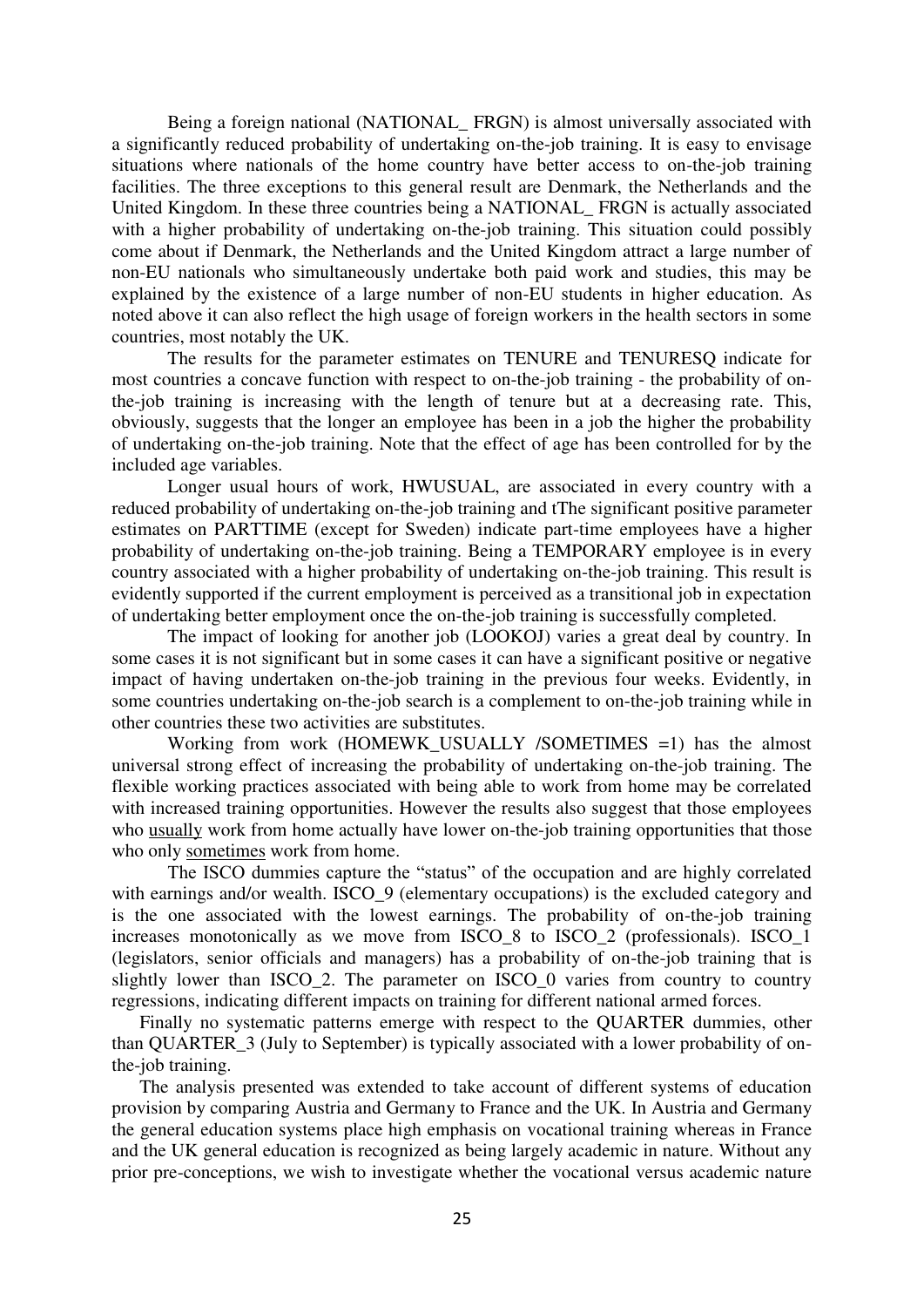of education affects the probability of undertaking on-the-job training. The results of this extension are presented in Carmichael et al. (2009) and are just summarised here.

First adding a 'Vocational' dummy, taking the value 1 if the observations comes from Austria or Germany has the effect of reducing the probability of undertaking on-the-job training. Specifically, all other things being equal, for the mean respondent being in a country with vocational-oriented education systems, training is associated with a 3.92 percent lower probability of undertaking on-the-job training. Including interactions between the vocational dummy and other variables also yields some interesting conclusions. For example this indicates that being female in a country with vocational training is associated with a much lower probability of undertaking on-the-job training. Individuals in countries with vocational education systems tend to undertake more education the younger they are while those in countries with academic educational systems undertake more education the older they are. For those with an existing higher or medium level of education the probability of undertaking additional on-the-job training is actually lower in vocational oriented countries. Against this the results for the occupational dummies suggest that in countries with vocational educational systems the positive association between job status and on-the-job training is magnified.

 This interesting result on lower probabilities of training in more vocationally oriented countries could come about if much of what is taught in general vocational training in countries such as Austria and Germany needs to be learned on the job in countries where the school curriculum focus on more academic subjects. However it could also be consistent with other explanations such as lower willingness to undertake training by workers or a proxy for different types of labour market institutions.

#### **5.3 Determinants of the field of training**

The analysis was further developed to explore the determinants of training participation by type or field of training. In this analysis we examine in more detail the relationships between training field and (i) educational systems (whether a country is more vocationally or more academically orientated); (ii) age; (iii) education and; (iv) gender. The sample for this part of the research was restricted to those who had attended informal training courses within the last 4 weeks. The research methodology involved the estimation of multinomial logit estimations (see Carmichael et al. 2009 for details of the method) for which the categorical dependent variable, field of training, was constructed as follows:

Outcome 0: General: General programmes and arts; the base outcome

Outcome 1: Social Science: Social science, business and law

Outcome 2: Science: Science and engineering

Outcome 3: Computing: Computer science and use

Outcome 4: Health: Health (including agriculture and veterinary) and education

Outcome 5: Services

The data set comprises annual series (2004-2006) for the UK, France, Austria and Germany. Regressions were run including the dummy variable VOCATIONAL (= 1 for Germany and Austria) and including interactions terms with the VOCATIONAL dummy variable. The independent variables included in the estimations closely mirror those in the training participation estimations; e.g. variables indicating individual characteristics (e.g. age and marital status) and controls for job specific characteristics (e.g. TENURE, TEMPORARY, PARTTIME and ISCO1D occupational dummies). In addition, industry sector dummy variables for current economic activity were also included.

The results of the multinominal regressions are reported in Carmichael et al. (2009). The main conclusions that emerged from this are as follows. The odds ratios associated with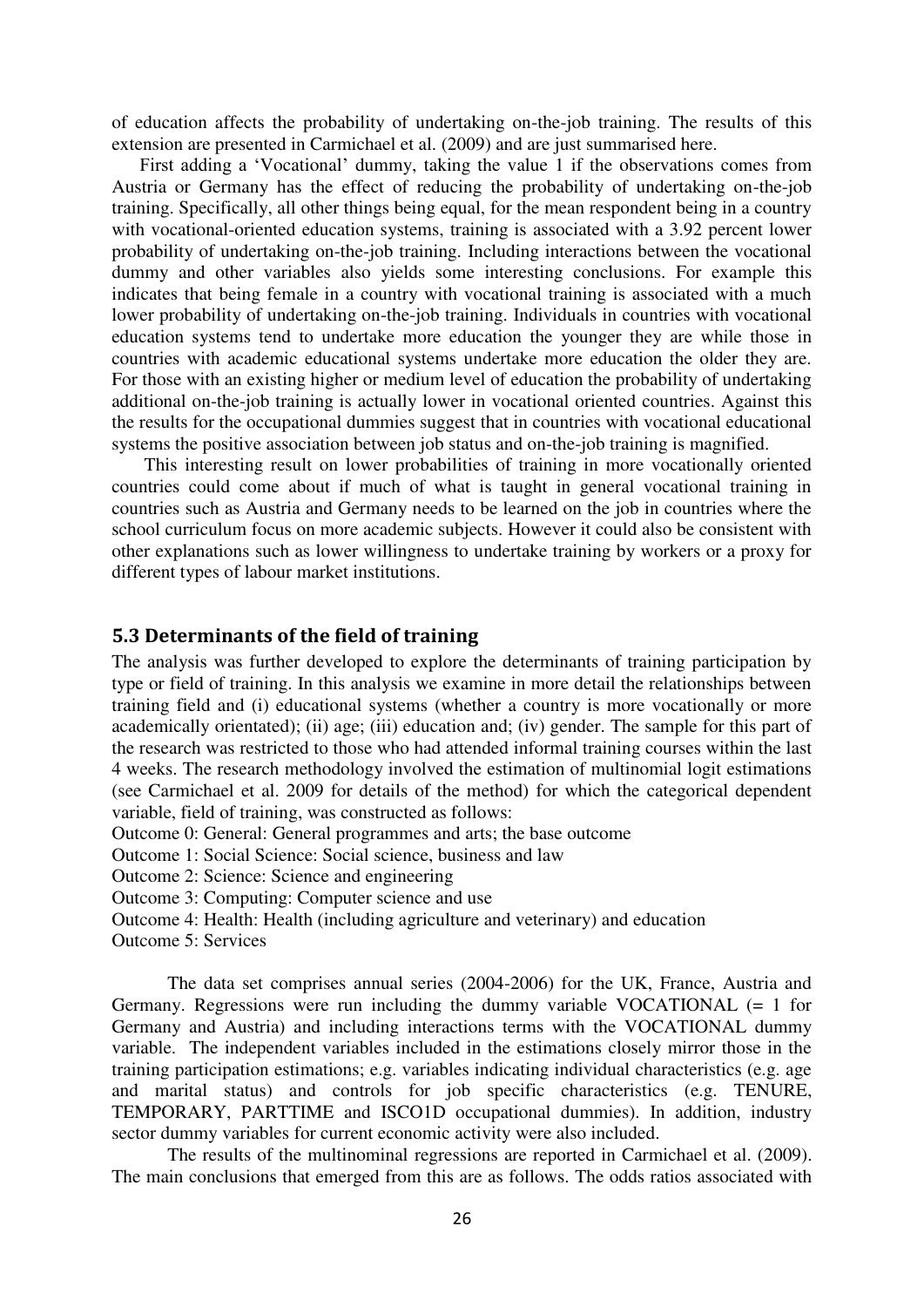the vocational dummy variable are consistently less than one and significant. This implies that relative to general training the odds of an individual undertaking training in any of the other fields is significantly less in the more vocationally orientated countries (Germany and Austria) compared with the more academically orientated countries (the UK and France). These differences are most pronounced for training in social sciences and are also large for science and computing. The difference is less in relation to training in health and even smaller in relation to services. These results appear to be consistent with the notion that vocational training at school level can substitute for specific skills required in the workplace.

Some interesting results also emerge regarding the demographic variables. The results indicate that the relationship between age and training participation depends to some extent on the type of training being undertaken since the impact of age varies according to training field. For example the odds of training in social science, science and services (relative to general training) are less than 1 for all age groups over 42 (indicating that older workers are less likely to be involved in these fields of training relative to general training). However, the relative odds of training in computing and health appear to be higher for some older people below 60. The results indicate that, compared with general training, males are significantly more likely than females to undertake any kind of specialised training.

Looking at education variables, for social science and science training, educational attainment has no significant effect (at the 5% level or above) on participation relative to the base category. However, having attained a higher level of education lowers the relative odds of participating in computer related training and having attained either an intermediate or higher level of education lowers the relative odds of participating in services training (even after controlling for industry sector). In contrast, the odds of undertaking health related training (relative to general training) are higher for those who have attained a higher level of education.

In summary the results indicate that participation in training is conditioned by type or field of training since, for trainees, participation in alternative training fields is not random. For example, while the overall relationship between age and training participation is clearly negative, among trainees, workers over 44 are more likely to participate in general training and training in health and computing. In contrast, younger trainees are more likely to be involved in services training although they are also more likely to be involved in general training. Female trainees are more likely than males to be involved in general training while male trainees are more likely to be involved in any other kind of training than either general training or training in health. More educated trainees are most likely to be involved in health and social science related training and least likely to be involved in training in computing and services. Regardless of age, gender or educational attainment, trainees in more academically orientated countries are more likely to be engaged in non-general training than trainees in more vocationally orientated countries and the latter are more likely to be involved in general and services training than any other kind of training.

This analysis helps policy makers identify which characteristics affect the probability of undertaking on-the-job training. We must, however, be cautious in not automatically assuming this means we must recommend increases in on-the-job training. There is a much more subtle question as to the effectiveness of this on-the-job training on the efficiency of the workforce. Until the EU LFS microdata releases a measure of labour efficiency, such as the wage, this remains a challenging question to address directly.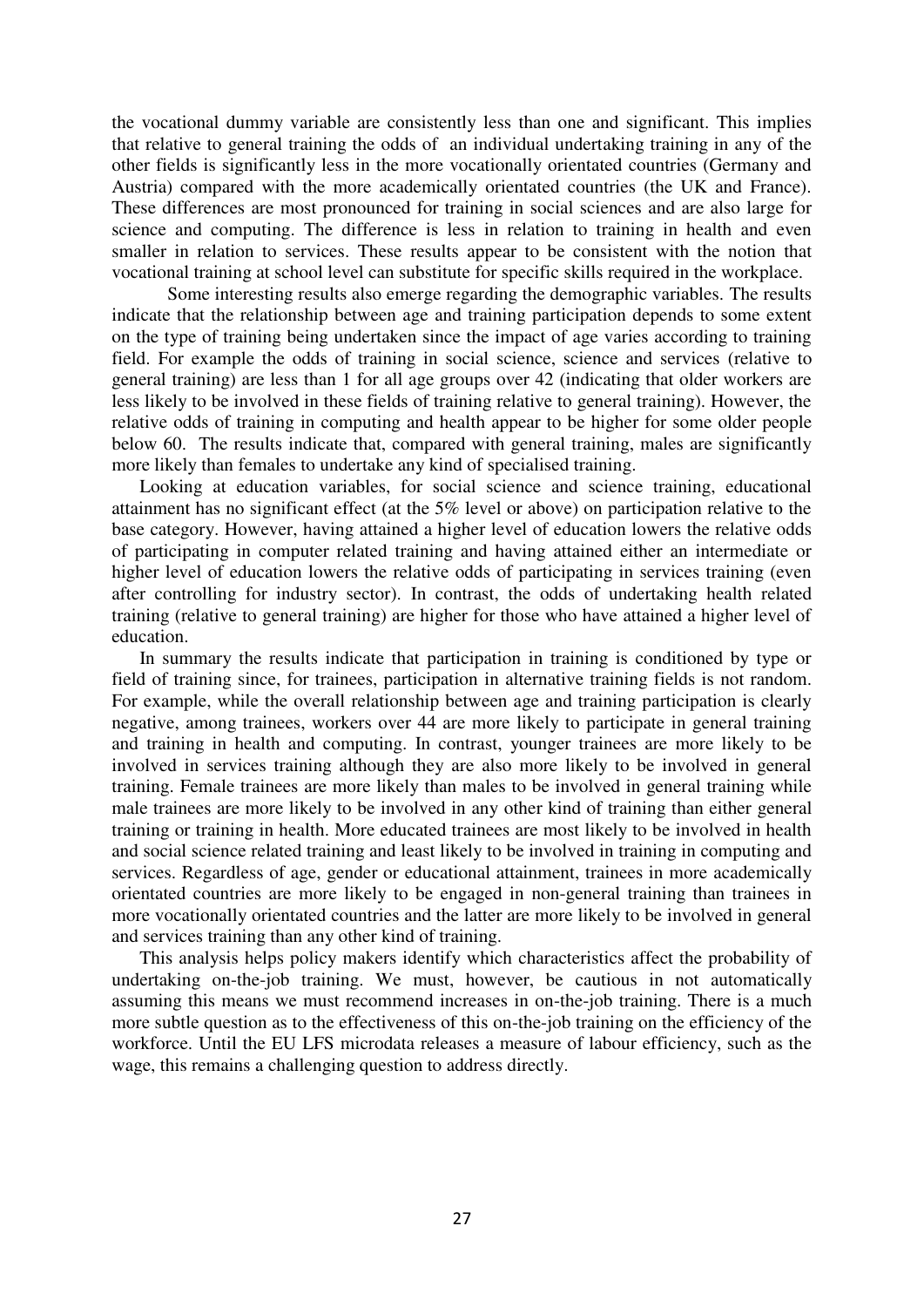## **6. Incentives and disincentives to train for older and less skilled workers**

This section explores reasons for lower training rates among older and less skilled workers. It sets out theoretical perspectives on incentives in terms of the costs and benefits of training and then relates these theoretical ideas to empirical evidence on barriers to training.

#### **6.1 Theoretical considerations; the costs and benefits of training**

According to human capital theory (Becker, 1964; Mincer, 1962, 1974) the decision to invest in human capital is based on cost-benefit considerations for both employers and employees, and these determine their decisions on whether to offer or undertake training. For workers, the main benefits from participating in training are likely to be increased chances of promotion, greater opportunities for career development, more choice in employment and higher earnings. The latter in particular will depend on the type of job or occupation to which the training relates; higher potential earners will have more incentive for training. For unemployed workers who participate in training, the expected gains may additionally derive from enhanced employability. The costs of training for the individual will vary according to a number of factors which will include whether or not training takes place on the job or not, whether the employer pays the direct costs of training, the duration of the training, how arduous or how difficult the training is and how much effort is involved. If training is not fully incorporated into time at work then individuals may also incur forgone or lower earnings and loss of leisure time. The net benefits of training will therefore vary according to the type of training being considered, the employment to which it is relevant, the characteristics of the individual concerned and the duration of time over which the benefits of training can be earned and therefore compensate for costs incurred.

For employers, the benefits from training derive from expected increases in productivity leading to higher profits. Employers accrue training costs in the form of course fees, payments to instructors, supervision costs and foregone output while an employee participates in training. As these costs will vary to some extent depending on the characteristics of trainees, they will tend to provide more training opportunities for those workers for whom they perceive the costs of training are lower and the long-term benefits from increases in productivity are higher

Human capital theory predicts that the extent of any net benefits from job-related training (to either or both employees and employers) will critically depend on the likely length of tenure of the employee, the return to training in terms of higher wages and the effectiveness of training. All of the factors potentially have a negative impact on the incentives of older people to undertake training while the latter also has implications for low skilled workers of any age if these are attributable to lower ability.

In relation to length of tenure, the earlier any training is undertaken the greater the likely return to both the trainee and the employer. This follows since the period during which the gains from higher productivity, and the consequent flow of higher, discounted earnings are received will be longer. Since older employees have fewer years of employment to recoup any training costs (for themselves or their employer), human capital theory predicts that older workers will not only be less motivated to accept any offers of training that come their way but they will also be less likely to be offered training in the firs place. Against this there is a general perception that older workers exhibit greater employment stability than younger employees, so that expected years with the firm will not be synonymous with years to retirement. Also, where depreciation rates for investment in training are very high, the impact of age will be relatively minor.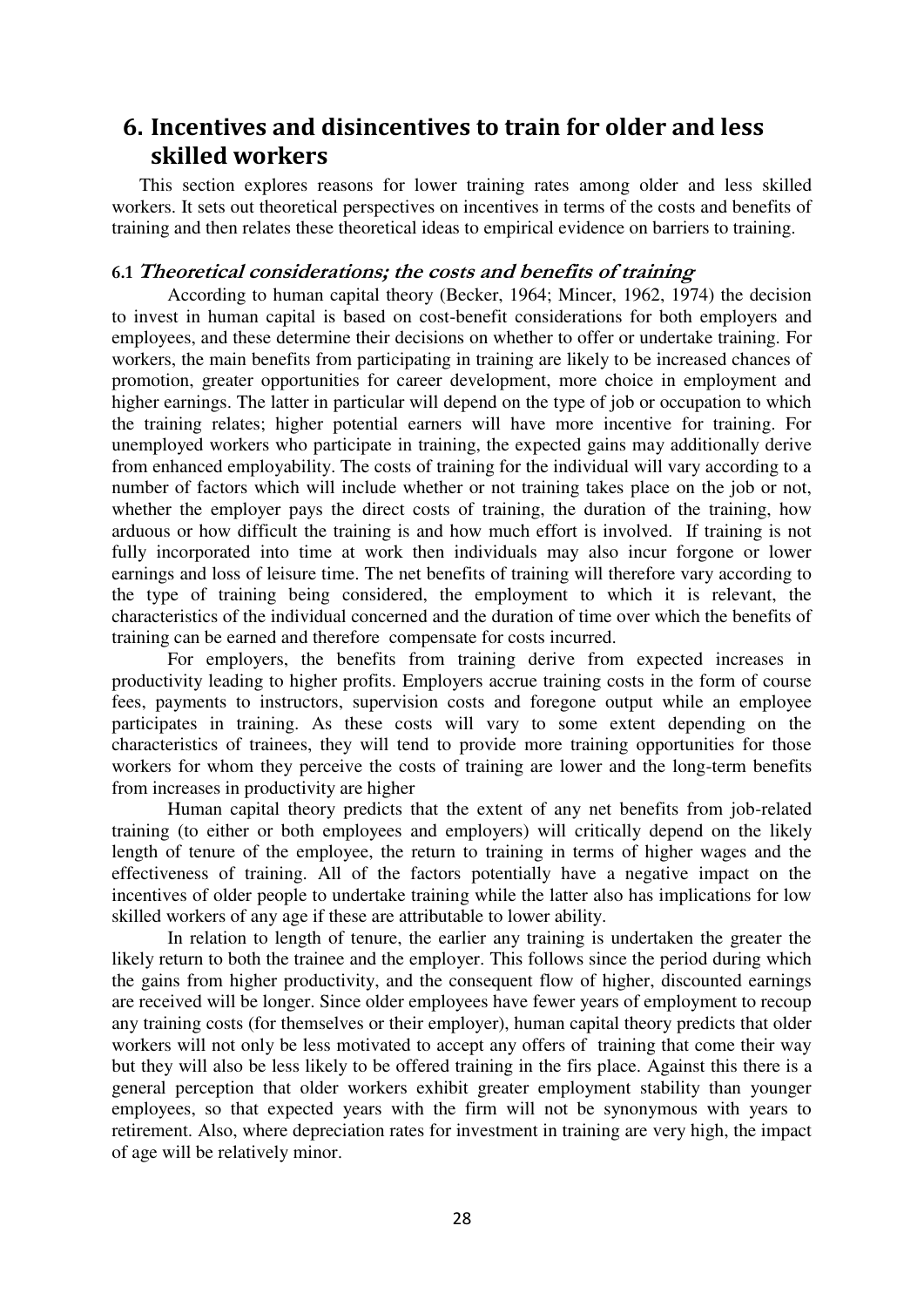Since there is a positive relationship between age and earnings (due to career progression and seniority), any forgone earnings costs associated with training will increase with age. This will act as a further disincentive for older people to invest in human capital since it reduces the rate of return to such investments. However, for older workers in low skilled jobs where there is little or no reward to seniority, age will be less of a factor in determining willingness to accept offers of training. Nevertheless, the direct costs of any training that is not financed by employers or the government, will be higher (relative to their income and wealth) for generally less well-off, lower skilled workers (of any age). Therefore, training costs are more likely to impact negatively on the training incentives of lower skilled workers. However, while these costs may be similar for all low skilled workers, the net effect on the motivation to train will be greater for older workers since, as discussed above, they have less time in which to recoup such costs.

In relation to the effectiveness of training, human capital theory predicts that lower levels of ability lead to lower productivity in the workplace and that therefore a worker with higher ability will command a higher wage. It follows that any given human capital investment or more specifically training, is associated with a higher rate of return (in terms of both higher productivity and higher earnings) the more able the worker. Thus if learning ability declines with age, training effectiveness, in terms of the potential gains to the employer from higher productivity and consequently higher earnings for the trainee, would be lower for older workers (as well as lower ability workers). This would lead to both lower offers of training for older workers and less incentive for them to accept any offers that came their way. Furthermore, lower levels of learning ability will also raise the costs of training, in terms of effort and time, for the trainee and therefore have an additional negative impact on their motivation to train. However, while it is commonly assumed that learning ability deteriorates with age the related evidence is very mixed (see Wooden et al, 2001; Waldman and Avolio, 1986).

The above arguments indicate that the lower training rates observed among older people as well as less skilled people, as outlined in section 2.1 above, are consistent with the predictions of human capital theory, additionally implying that decisions to reject an offer of training may be entirely rational. Nevertheless, lower training rates will impact negatively on employability in the mid to long-term, particularly if an older person becomes unemployed, since the value of human capital depreciates. For example, Groot (1999) has estimated that the value of skill depreciates at rates of between 11 per cent and 17 per cent annually. In addition, some beliefs regarding the relationship between the costs and benefits of training and age may be based on incorrect or stereotypical and ageist attitudes to older workers. Specifically, ageist perceptions may reinforce employers' disinclination to invest in training for older workers (Lundberg and Marshallsay, 2007; Cabinet Office 2000; McKay and Middleton, 1998; Thompson, 1990). This could therefore be part of the explanation for the lower incidence of training among older workers but in this case, the decisions made by both employers and employees in relation to training would not necessarily be correct ones. This point is developed further below.

#### **6.2 Empirical evidence: barriers to training**

A number of studies from a range of countries have reported evidence on lower training participation rates among older and less skilled workers related to barriers to training. These may either reduce individuals' incentive to take up training offers or the employers' incentives to offer training to particular groups. As such, barriers to training are factors that either restrict opportunities for training or, if training is available, they raise the perceived costs of training or reduce the benefits of training making it more likely that an offer of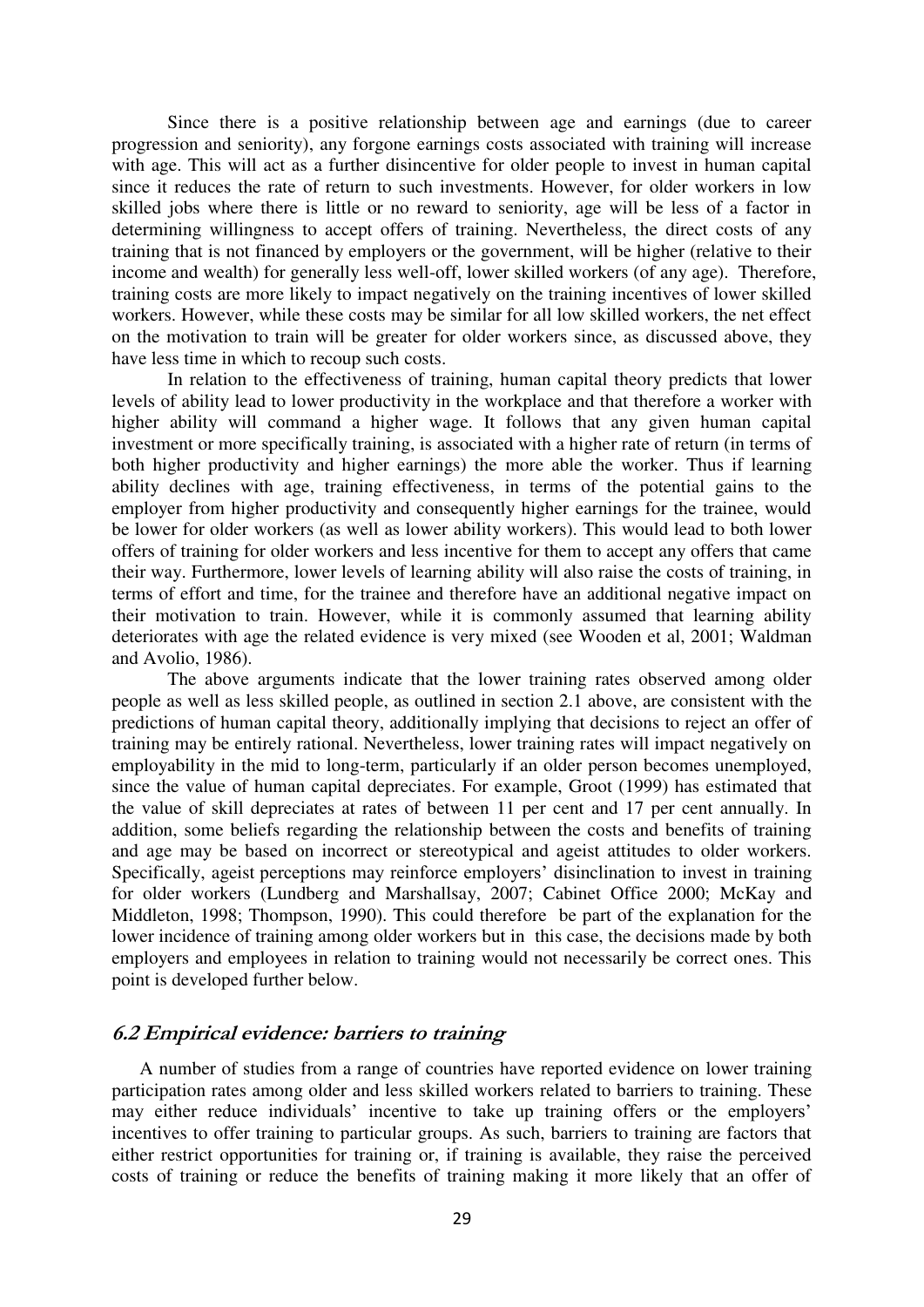training is rejected. Three main types of barriers to participation in job-related training can be identified in the literature (Sussman, 2002), as follows:

- *Situational barriers:* Barriers associated with a person's situation in life at a given time e.g. being too busy at work, financial constraints, family responsibilities or lack of child care, language, health problems, lack of relevant education, insufficient ability
- *Institutional barriers :* Barriers associated with established practices that exclude or discourage participation in training e.g. high training fees, entrance requirements, limited course offerings, inconvenient times or locations, ageist attitudes of employers
- *Dispositional/or psychological barriers:* Barriers attributable to negative attitudes and opinions towards learning or negative perceptions of oneself as a learner

All three types of barriers to training raise the perceived or actual costs associated with training. Situational and dispositional barriers are perhaps more likely to explain why a particular individual (or group of individuals) has relatively low incentives to train and therefore is more likely to reject an offer of training. Institutional barriers are most likely to explain why a person or group of individuals is not offered training by employers. However, none of these categories are mutually exclusive as they can overlap or act together to reinforce barriers, e.g. if the location is not convenient, the costs associated with the training are likely to be higher.

The degree to which barriers to training impact on actual training outcomes has been explored by Sussman (2002), who reviews evidence from the 1998 and 1994 Adult Education and Training Surveys (AETS), supplements to the respective Canadian Labour Force Surveys. Respondents were asked if there was any training or education they needed to take for jobrelated or career reasons *but did not*. If the answer to this question was yes, then they were asked to identify all the barriers to training they faced. The main barriers identified by those who did perceive an unmet need for training were: 1.too busy at work (situational); 2 training was too expensive (situational/institutional); 3. the inconvenience of time and location if training was available (institutional); 4. the unavailability of a course or training programme (institutional); 5. lack of employer support (institutional); 6. family responsibilities (situational). Sussman (2002) found that among those who reported unmet needs for training the two most important reasons given were being too busy at work and expense, but also important were lack of an offer of training or the inconvenience of location or time if training was offered, lack of employer support and family responsibilities (especially for women). Insufficient qualifications or prerequisites and health reasons were only important for a small minority. Among those who perceived unmet needs for training but who *had* taken some jobrelated training the main barriers to more training were also being too busy at work, inconvenient time or location and the unavailability of a course. For those who had taken training, finance was not an important issue.

Cully et al. (2000) report on data from the Australian surveys of Training and Education Experience (ATEE) which interviewed only employed respondents. In this data three types of training are examined; in-house, external and unstructured. This study additionally identifies fear of training as a dispositional or psychological barrier to participation in training that is particularly demotivating for older people.

Chapman et al (2003) suggest that the expense of training (particularly in the context of credit constraints among the unemployed) is an important barrier to training for older people in Australia. They found that 50-60 year olds were less likely than younger cohorts to have participated in self-financed training although they were no less likely to have had taken part in assisted training. They also implicate lack of employer support as a further disincentive for training among older people. Similarly, Lundberg and Marshallsay (2007)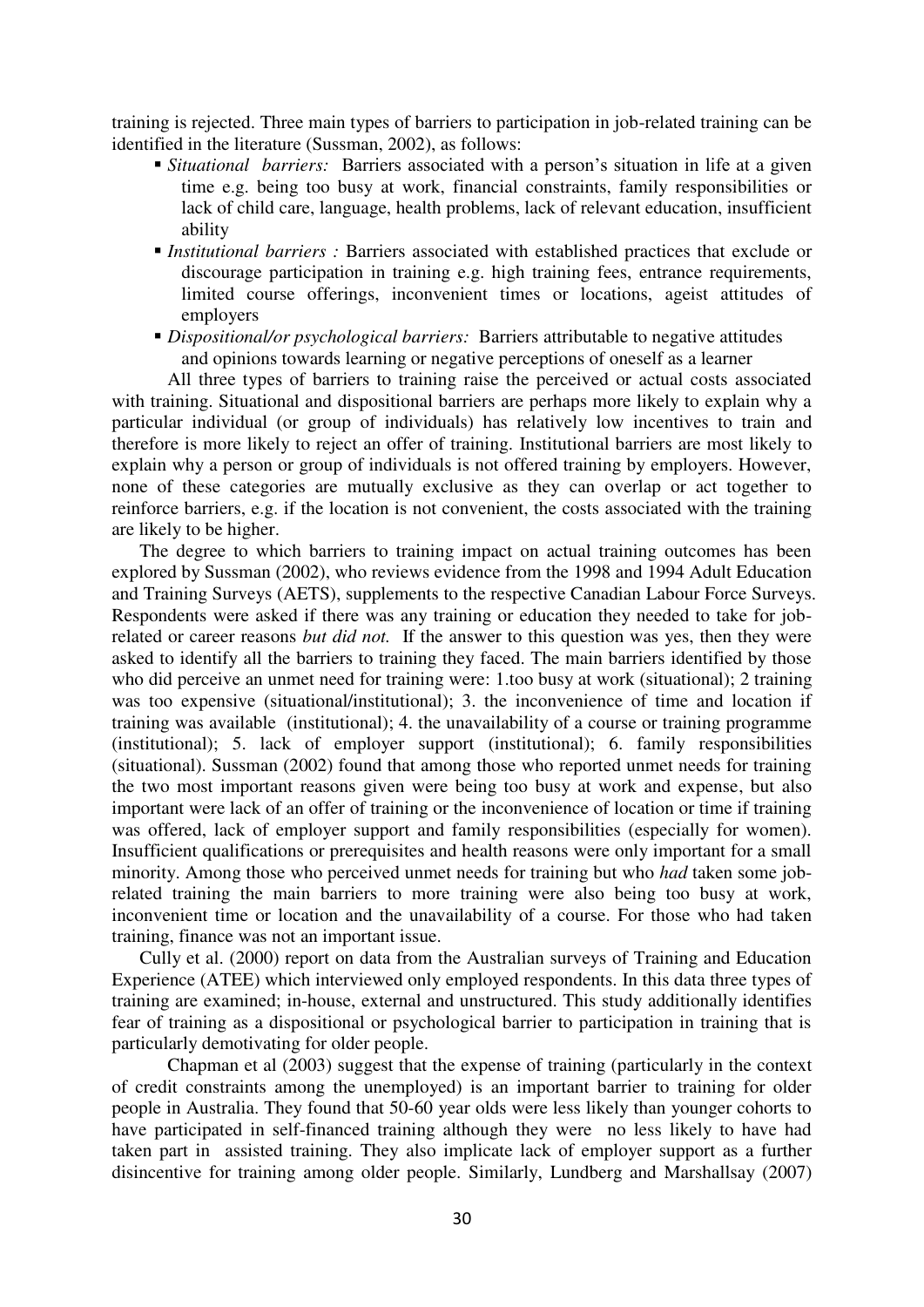who report on evidence from survey based studies on the perspectives of older workers (aged over 45) in three industry sectors; finance, care work for the aged in the health sector and construction. They report that about 20% of respondents thought that that their employer had negative attitudes towards supporting training for older workers (specifically beyond retirement age).

Wooden et al (2001) and Cully et al (2000) both report on ATEE data and show that the likelihood of training was much lower among older employees. The main reasons cited by the authors for the lower training participation of older workers were fewer training offers, differential learning ability and the attitudes of older workers themselves. Fewer offers of training are made to older workers because they are either perceived to be more costly to train or because of less specific, negative and potentially ageist attitudes of employers towards older workers. Wooden et al. (2001) and Culley et al. (2000) found that the probability of undertaking training was positively related to educational attainment. Since older workers generally have lower levels of educational attainment, these authors both suggest that this is likely to be an important explanation for lower training rates among older workers. Culley et al. (2000) use regression analysis to explore this relationship and find that much of the differences in age and participation in training are unexplained by the data, attributing this to unobservable characteristics of older workers and age discrimination.

The attitudes of older workers themselves can constitute a dispositional or psychological barrier to training if for instance they result in a fear of training or a lack of a perceived need for training. Cully et al. (2000) argue that fear of training is associated with lack of confidence in the ability to succeed on a training programme. Among older workers, fear of training can be attributed to either negative self-perceptions in relation to an expectation of low training performance or low ability, unfamiliarity with the training environment or fear of being unable to compete with younger and possibly more educated trainees. Fear of training raises the psychological costs of training and consequently lowers motivation to train.

Lack of perceived need is potentially a major reason for a lack of motivation for training among older people. In terms of the human capital perspective, a lack of a perceived need for training suggests that the perceived benefits from training are either low (relative to the costs) or non-existent. Sussman (2002) found that while a majority of all respondents in the AETS Canadian data had not participated in any training, a majority of these did not perceive a need for training which may suggest a lack of motivation. Older people in particular were *less* likely to report unmet needs for training as were women, those with less than a high school education, part-time workers and workers in agriculture and other primary industries and construction. Relatedly, these groups of people were found to report fewer barriers to training. Similarly, Cully et al. (2000) found that among respondents to the ATEE data, *no need for training* was more likely to be cited by older workers; similar findings are also reported in US research by Guthrie and Schwoerer (1996) and Lundberg and Marshalsay (2007). A perceived lack of need for training would be consistent with beliefs that there will be insufficient reward from participating in training either because the individual has already accumulated sufficient skills and experience or because training will do little to enhance future promotion prospects or employability. As such, training utility will be conditioned by age because, as discussed above, the longer-term benefits of training are reduced by looming retirement.

There is some evidence that it is not a perceived lack of need for training in itself that characterizes older workers, but rather, a perceived lack of need for the type of training that is currently on offer. This possibility is explored further by Lundberg and Marshallsay (2007) who found that a majority of respondents in their sample thought that training in computing skills would be the most useful in enabling them to continue work after retirement. As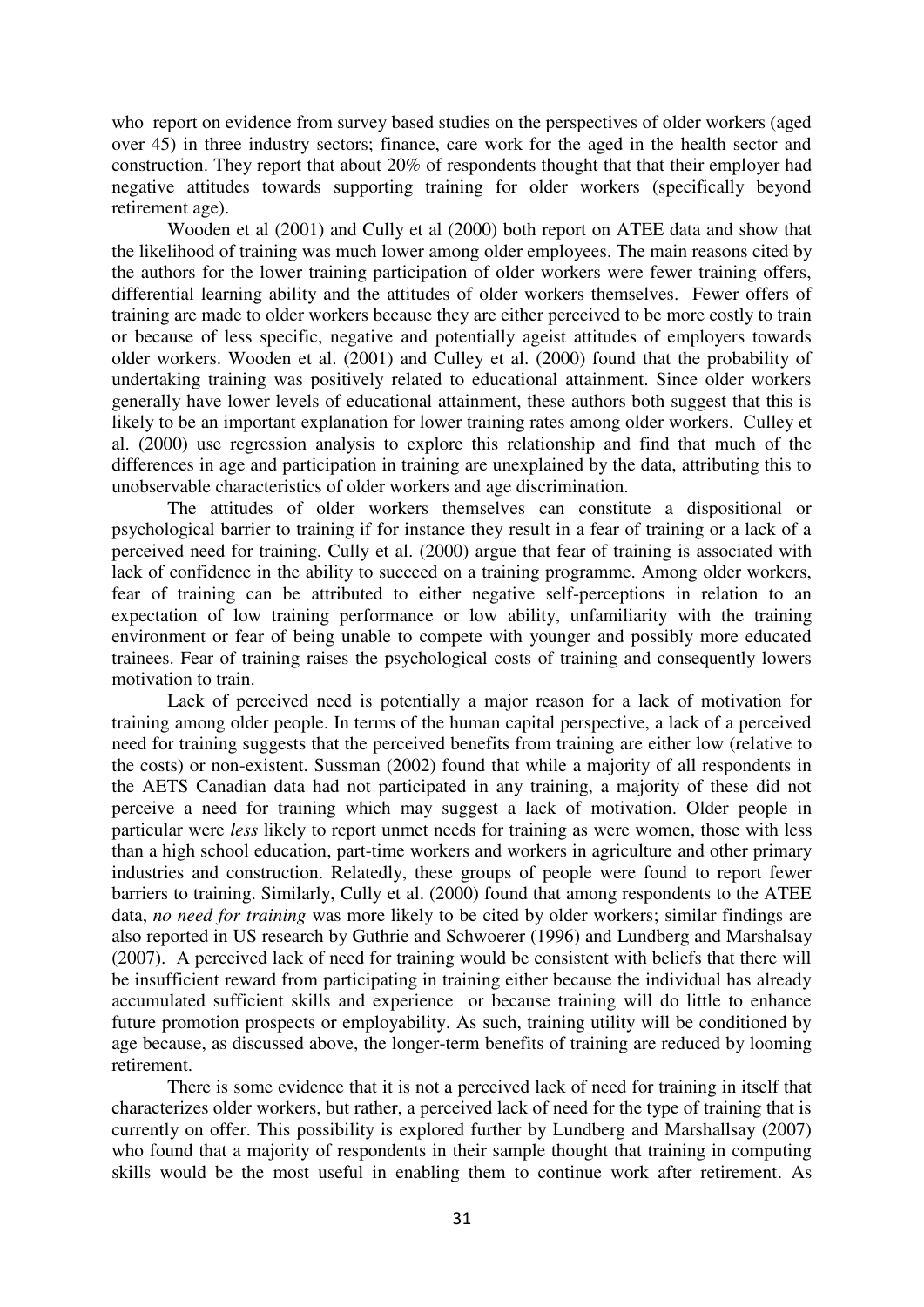stressed by Lundberg and Marshallsay (2007:16) reiterating the recommendations of Pillay et al (2003) and Sheen (2000) 'there is a need to understand how workers perceive their work' in order to adopt practices that will result in 'increased productivity' as well as 'long-term career benefits'. Qualitative studies are well suited to such a task.

Wooden et al (2001) conducted focus groups with employed and unemployed people over 45 as well as Human Resource managers. The main barriers identified were attitudinal, specifically resistance to change and fear of ICT. However, ageist attitudes of managers (particularly younger managers) rather than trainers were identified as culpable by this group. For example, older workers thought that managers perceived older workers as being incapable of change or as a threat because of their willingness to challenge managers' decisions. The research by Carmichael et al (2007(a) and (b)) was based on a small scale, in depth study with 56 people between 50 and 68 in the North West of England. Among this sample there was a general appreciation of the value of training and a majority of the respondents said that they had undertaken some job-related training since leaving full-time education; some more vocational than others, some more intensive than others and some quite limited. Nearly half of the respondents had been involved in training related to computing/IT. Some of this training was perceived to be inadequate but in several cases it had lead to career changes. Carmichael et al. identify five main barriers to training in addition to lack of opportunity. Two of these were dispositional; lack of motivation associated with the lack of perceived need for training and resistance to training and the acquisition of new skills. Lack of a perceived need for training was noted above as an important determinant of lower training rates among older workers. Among this sample it was sometimes attributable to the inappropriateness of the training in question or lack of motivation for training was related to looming retirement. Resistance to training was possibly symptomatic of a more general resistance to change (also noted by Wooden et al, 2001). Additional barriers identified in this research was the expense of training, lack of time for training and prior and negative experiences of training (e.g. due to general unpleasantness, difficulty, inadequacies or the ineffectiveness of training) with the latter acting as a disincentive for undertaking further training. In addition, this research identifies three possible incentives for training. First of all, self-motivation was identified as an important driver for learning and training. Secondly, employers attitudes were seen as a critical determinant of whether or not an employee undertook training. Lastly, while negative experiences of training could act as a disincentive to train, pleasant, enjoyable experiences could have the opposite effect.

## **7. Conclusions**

Access to the microdata underlying the EU LFS has allowed for the first time a comprehensive examination of various aspects of employee training in the EU. These include its impact on productivity and earnings, links with ICT adoption and use and determinants of who is trained and their field of training. Modelling training activities as intangible investments by firms allows us to compare the extent of these investments across countries while econometric analysis permits an evaluation of links with ICT. Detailed probit analysis on what factors affect who receives training is possible given the very large samples available. The main conclusions that emerge from this analysis are as follows:

In a small number of countries, intangible capital from investing in training is a significant contributor to output growth, and in some the impact of training is on a par with contributions from upskilling through the general education system. In other countries, however, the contribution of this type of investment is relatively small. The econometric analysis suggests training has most impact when combined with investment in ICT, in particular in countries with a more 'academic' general education system. This is consistent with a recent literature that emphasises the role of organisational changes and associated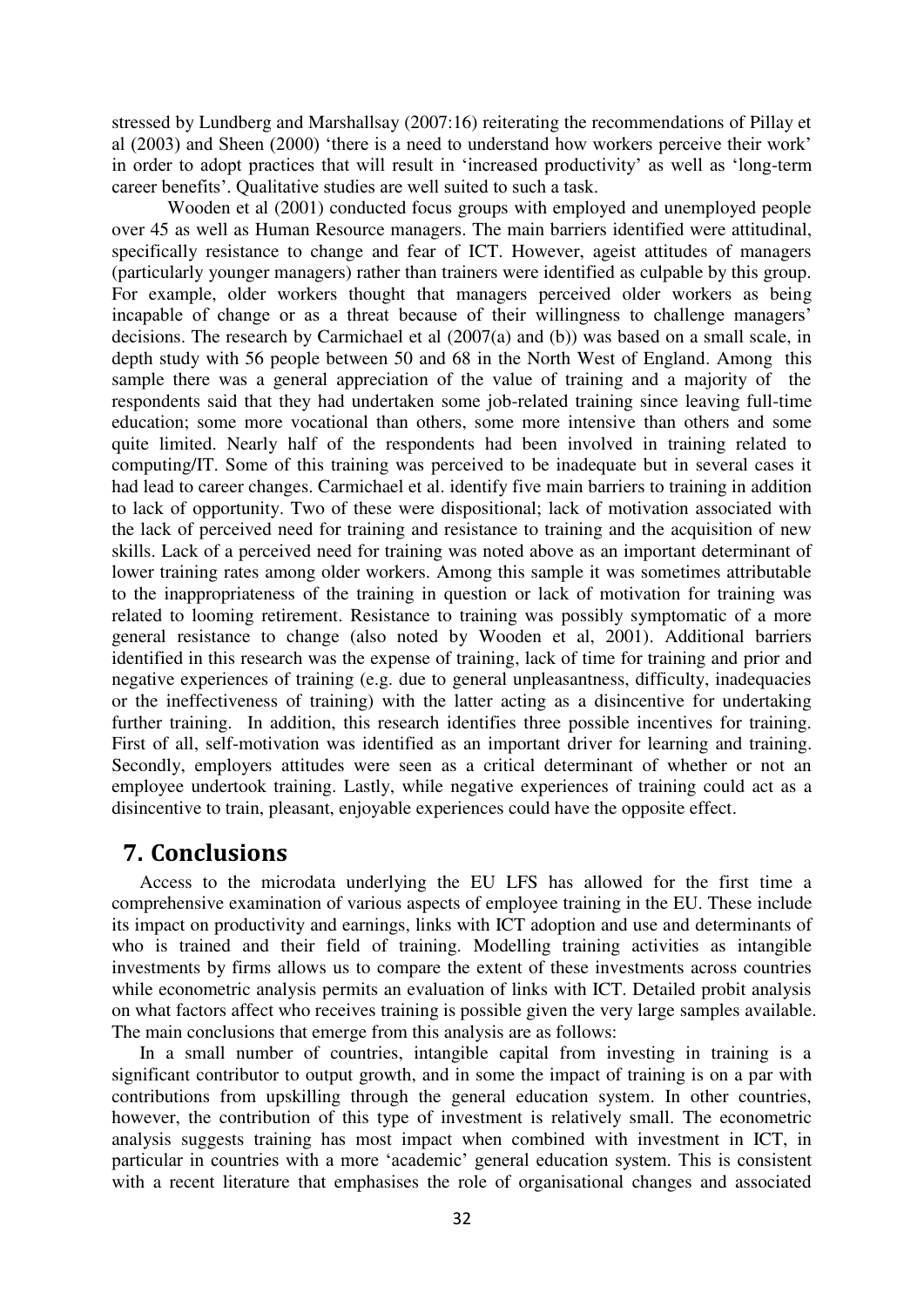retraining of the workforce in diffusing new technology. Training also appears to have a direct impact on adoption and use of ICT although the impact is gender, age and skill specific. An interesting finding is that training provided to the workers with higher educational attainment yields less contribution to the ICT adoption than the training provided to the workers with low educational attainment.

A number of factors affect who is likely to receive training and confirms earlier analysis for the UK in O'Mahony and Peng (2008) that lower skilled and older workers are less likely than other workers to receive training. This analysis also highlights that training increases with job tenure and so has the implication that labour market systems that promote long term relationships between firms and workers might have positive impacts on human capital accumulation, a point frequently emphasised by the ILO (see e.g. Storm and Naastepad, 2007).

The analysis of field of training also highlights some interesting findings in respect of worker characteristics. While the overall relationship between age and training participation is clearly negative, among trainees, workers over 44 are more likely to participate in general training and training in health and computing. Males are more likely to be trained in specific rather than general areas and more educated trainees are most likely to be involved in health and social science related training and least likely to be involved in training in computing and services. Regardless of age, gender or educational attainment, trainees in more vocationally orientated countries are more likely to be engaged in general and services training than trainees in more academically orientated countries.

A number of policy implications follow for dealing with barriers to training outlined in section 5. For example, lack of confidence, fear of, or resistance to training could be addressed by adopting particular training methods that are suited to specific groups of workers. Training providers need to ensure that prospective trainees can realistically expect tangible benefits from that training that translate into incentives to train e.g. by making the purpose of training clear, closely linking training to specific employment opportunities But the lack of a perceived value of training is more difficult to address. Wooden et al (2001) suggest that this could require a rise in the retirement age and more emphasis on a 'throughout career' requirement for accreditation.

## **References**

- Acemoglu, D. (1997), 'Training and Innovation in an Imperfect Labour Market', *Review of Economic Studies*, 64(3): pp 445-464
- Acemoglu, D. (1998), '[Why do new technologies complement skills? Directed technical](http://econ-www.mit.edu/faculty/download_pdf.php?id=618)  [change and wage inequality](http://econ-www.mit.edu/faculty/download_pdf.php?id=618)', *Quarterly Journal of Economics* 113 (4): pp1055-1089.
- Arellano, M., and Bond, S. (1991), 'Some Tests of Specification for Panel Data: Monte Carlo Evidence and an Application to Employment Equations', *Review of Economic Studies*, 58 (2): pp 277-97
- Autor, D., H., Katz, L., F., and Krueger, A., B. (1998), 'Computing Inequality: Have Computers Changed the Labour Market?', *Quarterly Journal of Labour Economics*, 113 (4): pp 1169-1213
- Baldwin, T., T., and Ford, J., K. (1988), 'Transfer of Training: A Review and Directions for Future Research', *Personnel Psychology*, 41(1): pp 63-105
- Baldwin, J., Gu, W., Lafrance, A., and Macdonald, R. (2008), 'Intangible capital in Canada: R&D, Innovation, Brand and Mining, Oil and Gas Exploration expenditures', paper presented to the 2008 IARIW conference, Slovenia, Statistics Canada.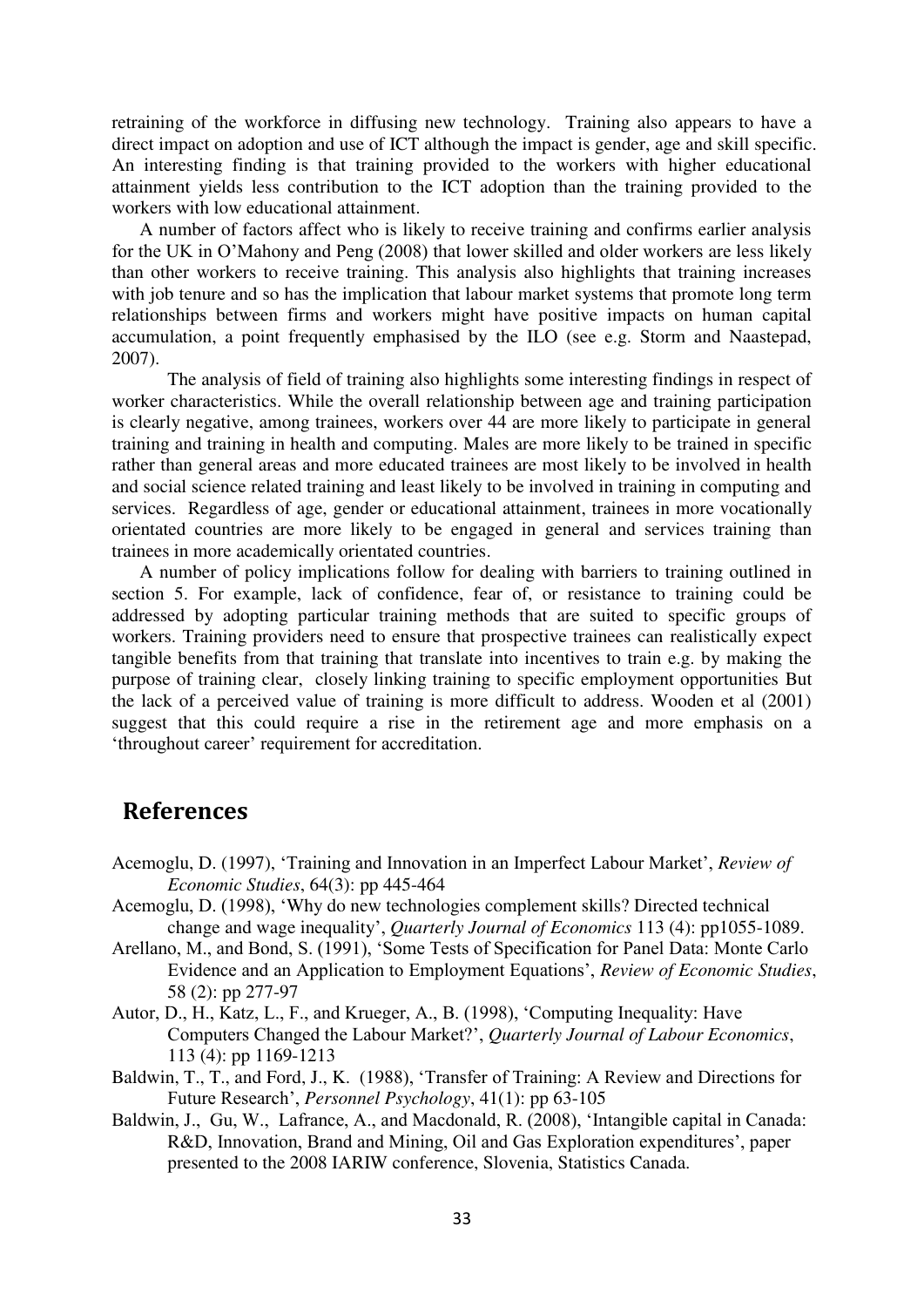Ballot, G., Fakhfakh, F., and Taymaz, E. (2006), 'Who Benefits from Training and R&D, The Firm or the Workers?', *British Journal of Industrial Relations*, 44 (3): pp 473-495

- Barro, R., and Lee, J., W. (1994), 'Sources of Economic Growth (with commentary)', *Carnegie-Rochester Conference Series on Public Policy*, 40: pp 1-57
- Bartel, A., P., and Lichtenberg, F. (1987), 'The Comparative Advantage of Educated Workers in Implementing New Technologies', *Review of Economics and Statistics*, 69: pp 1-11
- Bartel, A., P. (1994), 'Productivity Gains from the Implementation of Employee Training Programmes', *Industrial Relations*, 33: pp 411-425
- Bartel, A., P., and Sicherman, N. (1999), 'Technological Change and Wages: An Interindustry Analysis', *Journal of Political Economy*, 107(2): pp 285-325
- Becker, G. (1964), *Human Capital*: *A Theoretical and Empirical Analysis, With Special Reference To Education*, New York: Columbia University Press
- Becker, B., E., and Huselid, M., A. (1998), 'High Performance Work Systems and Firm Performance', *Research in Personnel and Human Resources Management*, 16: pp 53- 101
- Bertschek, I., and Kaiser, U. (2004), 'Productivity effects of organisational change: Microeconometric evidence', *Management Science*, 50(3): pp 394-404
- Black, S., E., and Lynch L., M. (1996), 'Human capital investments and productivity', *American Economic Review*, 86(2): pp 263-267
- Black, S., E., and Lynch, L., M. (2001), 'How to Compete: The Impact of Workplace Practices and Information Technology on Productivity', *The Review of Economics and Statistics*, 83(3): pp 434-445
- Blundell, R., Dearden, L., and Meghir, C. (1996), *The Determinants of Work Related Training in Britain,* London: Institute of Fiscal Studies
- Booth, A. (1991), 'Job-Related Formal Training: Who Receives It and What Is It Worth?', *Oxford Bulletin of Economics and Statistics*, 53: pp 281-294
- Bresnahan, T. F., Brynjolfsson, E., and Hitt, L., M. (2002), 'Information Technology, Workplace Organization, and the Demand for Skilled Labor: Firm-Level Evidence', *Quarterly Journal of Economics*, 117 (1): pp 339 – 376
- Brynjolfsson, B., Hitt, L., and Yang, S. (2002), 'Intangible Assets: Computers and Organisational Capital', *Brookings paper on Economic Activity*, (1): pp 137-181
- Cabinet Office. (2000), *Winning the Generation Game: Improving Opportunities for people aged 50-65 in Work and Community Activity.* A Performance and Innovation Unit Report
- Carmichael, F. *et al* (2007 a), 'Older workers in the North West', *Report for the European Social Fund,* People, Work and Organisations Research Centre, University of Salford
- Carmichael, F. *et al* (2007b), 'Older men in the North West labour market', *Report for the European Social Fund,* People, Work and Organisations Research Centre, University of Salford
- Carmichael, F. *et al* (2009), 'Education, Training and Productivity', *Report for the European Commission*, University of Birmingham
- Caselli, F., Esquivel, G., and Lefort, F. (1996), 'Reopening the Convergence Debate: A New Look at Cross Country Growth Empirics', *Journal of Economic Growth*, 1 (3): pp 363-89
- Chander, P., and Thangavelu, S., M. (2004), 'Technology Adoption, Education and Immigration Policy', *Journal of Development Economic*s, 75: pp 79-94
- Chapman, B., Crossley, T., F., and Kim, T. (2003), 'Credit constraints and training after job loss', Discussion Paper 466, *Centre for Economic Policy Research,* Australian National University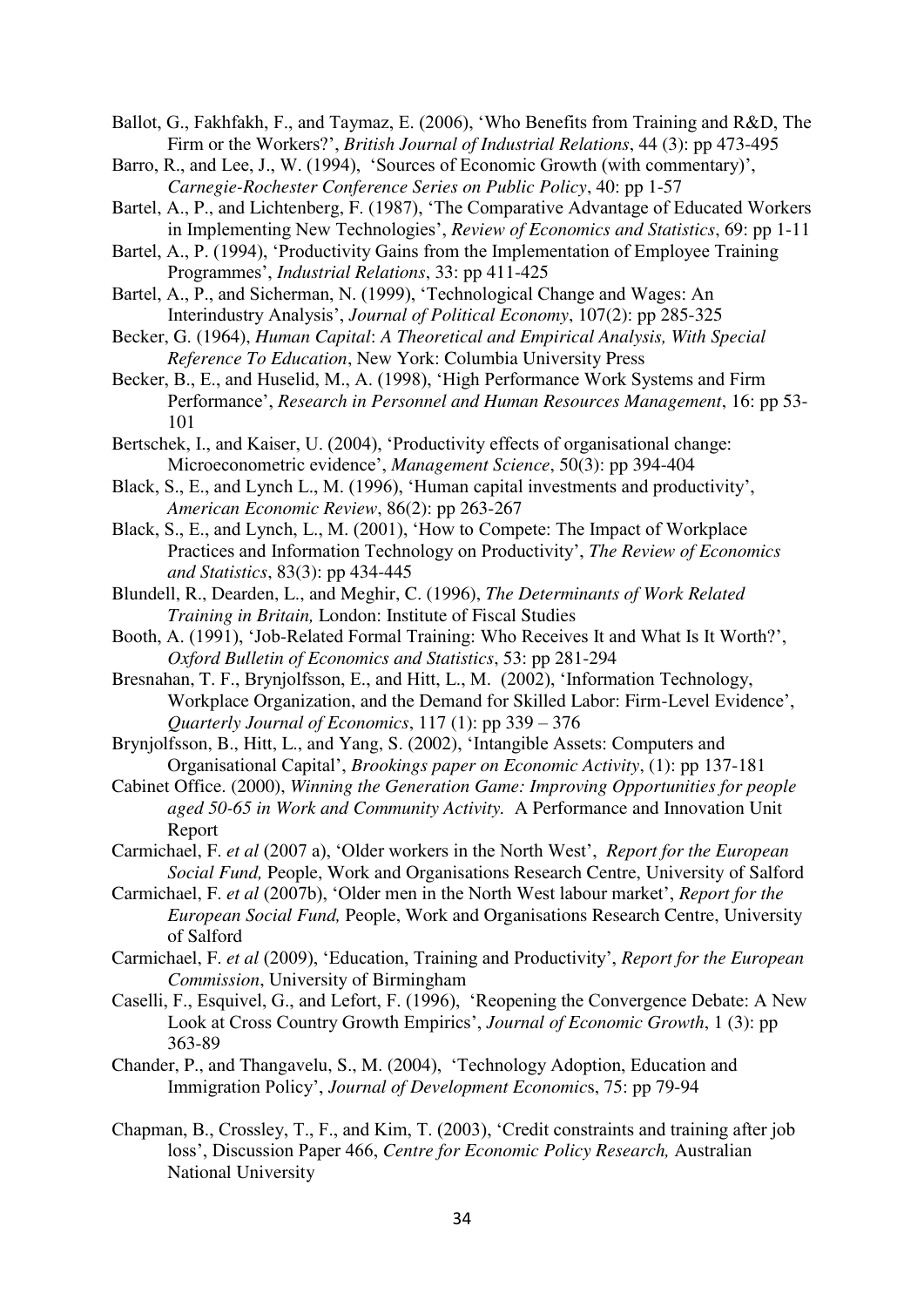- Conti, G. (2005), 'Training, productivity and wages in Italy', *Labour Economics*, 12(4): 557- 576
- Corrado, C., Hulten, C., and Sichel, D. (2005), 'Intangible Capital and Economic Growth', Measuring capital and technology: an expanded framework in C. Corrado, C. Hulten and D. Sichel eds, *Measuring Capital in the New Economy, Studies in Income and Wealth Vol. 65,* Chicago, The University of Chicago Press.
- Corrado, C., Hulten, C., and Sichel, D. (2006), 'Intangible Capital and Economic Growth', *NBER Working Paper* 11948.
- Cully, M., VandenHeuvel, A., Wooden, M., and Curtain, R. (2000). 'Participation in, and barrier to, training: The experience of older adults', *Australasian Journal of Ageing,*  19(4): pp 172-179
- Dearden, L., Reed, H., and van Reenen, J. (2006), 'The Impact of Training on Productivity and Wages: Evidence from British Panel Data', *Oxford Bulletin of Economics and Statistics*, 68(4): pp 397-421.
- Eder, L., B., and Igbaria, M. (2001), 'Determinants of intranet diffusion and infusion', *OMEGA – The Int. Journal of Management Science*, 29: pp 233-242
- Estevez-Abe M., Iversen, T., and Soskice, D. (2001), 'Social Protection and the Formation of Skills: A Reinterpretation of the Welfare State', in P. A. Hall et D. Soskice (eds.), *Varieties of Capitalism*. The Institutional Foundations of Comparative Advantage (pp. 145-183). Oxford: Oxford University Press.
- Fukao, K., Sumio, H., Tsutomu, M., and Konomi, T. (2007), '[Intangible Investment in Japan:](http://ideas.repec.org/p/eti/dpaper/07034.html)  [Measurement and Contribution to Economic Growth](http://ideas.repec.org/p/eti/dpaper/07034.html)', [Discussion papers](http://ideas.repec.org/s/eti/dpaper.html) 07034, Research Institute of Economy, Trade and Industry (RIETI).
- Giorgio-Marrano, M., and Haskel, J. (2006), 'How much does the UK invest in intangible assets', Dept of Economics, working paper No. 578, Queen Mary University of London.
- Giorgio-Marrano, M., Haskel, J., and Wallis, G. (2007), 'What happened to the knowledge economy? ICT, intangible investment and Britain's productivity record revisited, Dept of Economics, working paper No. 603, Queen Mary University of London.
- Goodacre, A., and Tonks, I. (1995), 'Finance and technological change', in Stoneman, P. (Ed.), *Handbook of the economics of Innovation and Technological Change*. Blackwell, Oxford, pp 298-341
- Greenberg, D., H., Michalopoulos, C., and Robins, P., K. (2003), 'A Meta Analysis of Government-Sponsored Training Programs', *Industrial and Labour Relations Review*, 57(1): 31-53
- Groot, W.(1998), 'Empirical estimates of the rate of depreciation of education', *Applied Economic Letters,* 5: 535-8
- Gust, C., and Marquez, J. (2004), 'International Comparisons of Productivity Growth: The Role of Information Technology and Regulatory Practices', *Labour Economics*, 11(1): pp 33-58
- Guthrie, J., P., and Schwoerer, C., E. (1996). 'Older dogs and new tricks: career stage and self-assessed need for training', *Public Personnel Management*, 25: pp 59-72
- Hargittai, E. (1999), 'Weaving the western web: explaining differences in internet connectivity among OECD countries', *Telecommunications Policy,* 23: pp.701-718
- Helpman, E., and Rangel, A. (1999), 'Adjusting to a New Technology: Experience and Training', *Journal of Economic Growth*, 4: 359-383
- Hollenstein, H. (2004), 'Determinants of the adoption of ICT, An empirical analysis based on firm-level data for the Swiss business sector', *Structural Change and Economic Dynamics*, 15: pp 315-342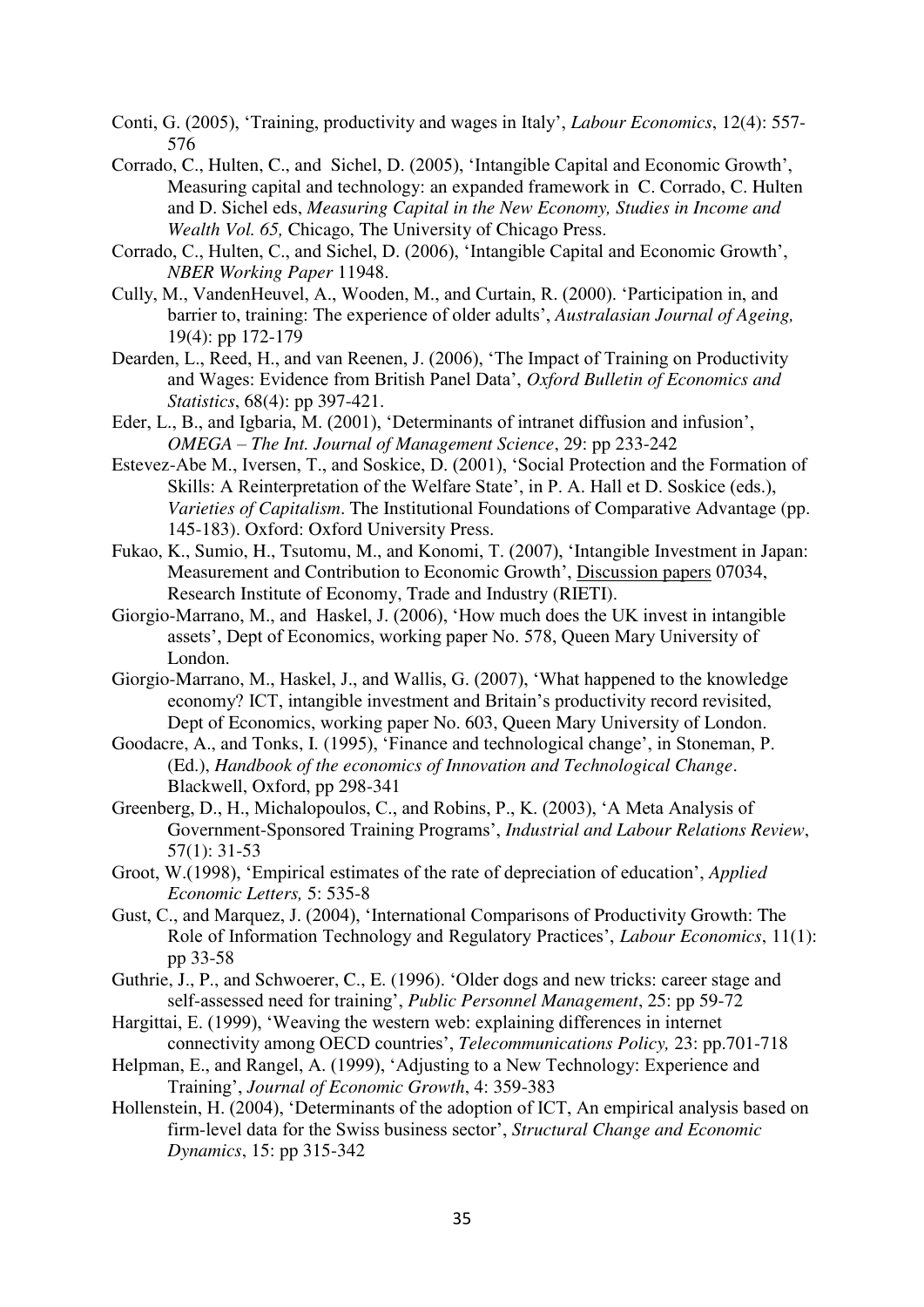- Jalava, J., Aulin-Amhavarra, P., and Alanen, A. (2007), 'Intangible capital in the Finnish Business sector, 1975-2005', ETLA - The Research Institute of the Finnish Economy, discussion paper no. 1103
- Krueger, A., and Rouse, C. (1998), 'The effect of workplace education on earnings, turnover and job performance', *Journal of Labor Economics*, 16(1): pp 61-94
- Lee, J., W. (2001), 'Education for technology readiness: prospects for developing countries', *Journal of Human Development*, 2: pp115-151
- Leo, H. (2001), 'European skills shortage in ICT and policy responses', *WIFO working papers* no. 163, Vienna
- Lewis, E. (2005). '*Immigration, skill mix and the choice of technique*', Centre for Economic Studies, US Census Bureau Working Paper no. 05-04.
- Lucas, R., E., Jr. (1988). 'On the mechanics of economic development', *Journal of Monetary Economics*, 22(1): pp 3-42
- Lundberg, D., and Marshallsay, Z. (2007), 'Older workers' perspectives on training and retention of older workers', *National Vocational Education and Training Research and Evaluation Program Report*, Adelaide: National Centre for Vocational Education Research
- Lynch, L., M. (1992), 'Private Sector Training and the Earnings of Young Workers', *American Economic Review*, 82 (3): pp 299-312.
- Lynch, L., M., and Black, S., E. (1998), 'Beyond the Incidence of Employer-Provided Training', *Industrial and Labour Relations Review*, 52(1): pp 64-81
- Machin, S., and Van Reenen, J. (1998), 'Technology and changes in skill structure: evidence from seven OECD countries.' *Quarterly Journal of Economics,* 113 (4): pp 1215-44.
- [Mabey, C., and Ramirez, M. \(2005\)](http://www.sciencedirect.com/science?_ob=ArticleURL&_udi=B6W4J-4PJ6BNK-2&_user=7209522&_coverDate=09%2F30%2F2007&_rdoc=1&_fmt=full&_orig=search&_cdi=6544&_sort=d&_docanchor=&view=c&_acct=C000010083&_version=1&_urlVersion=0&_userid=7209522&md5=adcaa7dce87e37c5266a105153a9d5b8#bib73), 'Does management development improve organizational productivity', *International Journal of Human Resource Management*, 16: 1067–1082
- Matteucci, N., O'Mahony, M., Robinson, C., A., and Zwick, T. (2005), 'Productivity, Workplace Performance and ICT: Industry and Firm Level Evidence for Europe and the US', *Scottish Journal of Political Economy,* 52(3): pp 359-386
- Mayhew, K., and Neely, A. (2006), 'Improving Productivity Opening the Black Box', *Oxford Review of Economic Policy*, 22(4): pp 445-456
- McKay, S., and Middleton, S. (1998), 'Characteristics of Older Workers: Secondary Analysis of the Family and Working Lives Survey', DfEE No. 45, London.
- Mincer, J. (1962), 'On the job training: Costs, returns and some implications', *Journal of Political Economy*, 70(5): part 2 pp 50-79
- Mincer, J. (1974), *Schooling, Experience And Earnings*, New York: National Bureau of Economic Research
- Nickell, S. (1981), 'Biases in Dynamic Models with Fixed Effects', *Econometrica*, 49 (6): pp 1417-1426
- Norris, P. (2001), *Digital Divide: Civic Engagement, Information Poverty, and the Internet Worldwide*, Cambridge University Bridge, New York
- O'Mahony, M., and Peng, F. (2008), "Skill Bias, Age and Organisational Change", EU KLEMS working paper, No. 36, [http://www.euklems.net](http://www.euklems.net/)
- O'Mahony, M., and Timmer, M., P. (2009), 'Output, Input and Productivity Measures at the Industry Level: the EU KLEMS Database', *Economic Journal*, forthcoming, June.
- O'Mahony, M., and Vecchi, M. (2005), 'Quantifying the Impact of ICT Capital on Output Growth: A Heterogenous Dynamic Panel Approcah', *Economica*, 72: pp 615-633
- Ostroff, C., and Bowen, D., E. (2000), 'Moving HR to a higher level: HR practices and organizational effectiveness', in: K.J. Klein and S.W. Kozlowski, Eds, *Multilevel*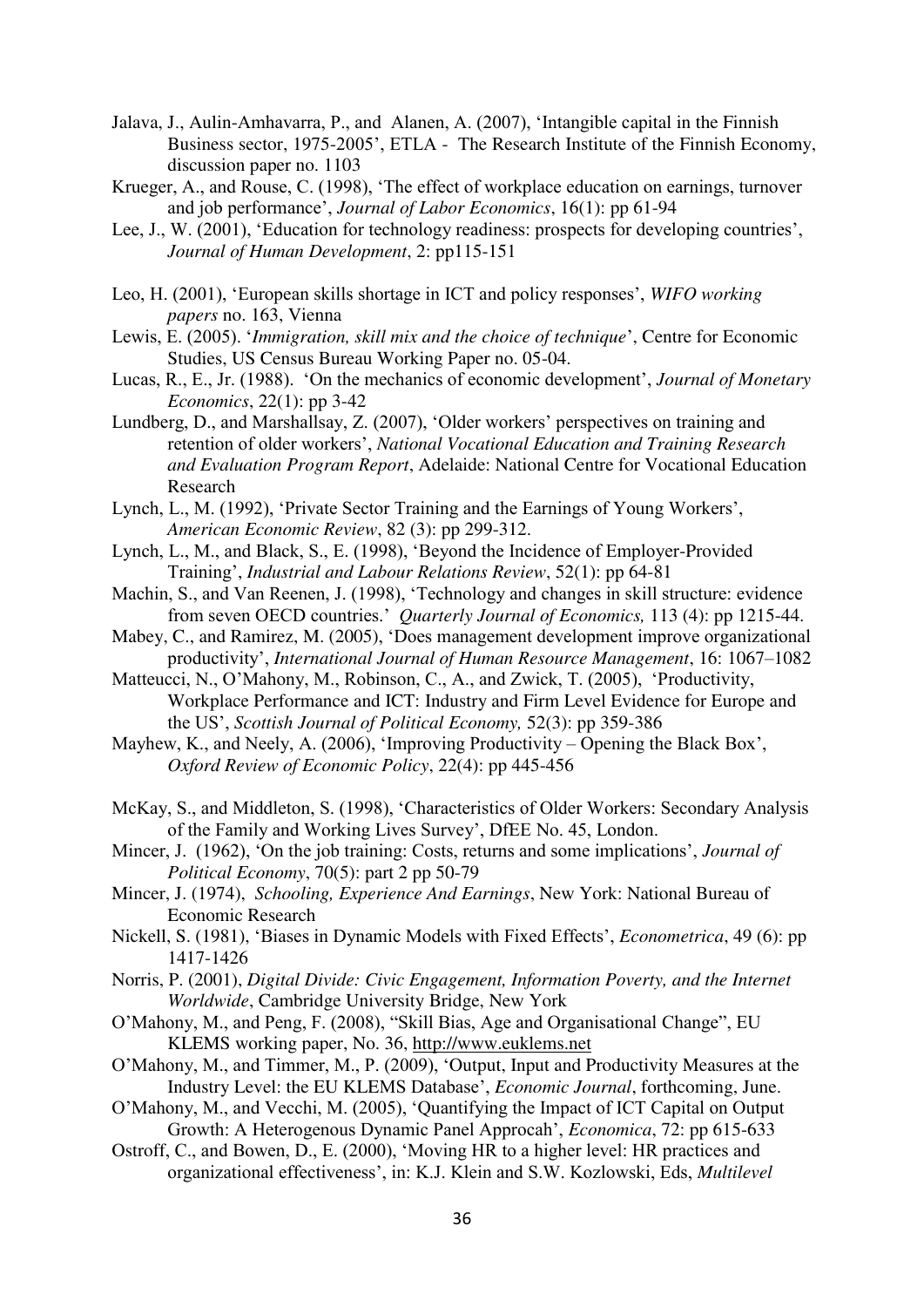*theory, research, and methods in organizations*, Jossey-Bass, San Francisco, CA, pp 211–266.

- Oulton, N. (2002), 'ICT and Productivity Growth in the United Kingdom', *Oxford Review of Economic Policy*, 18: pp 363-379
- Pillay, H., Boulton-Lewis, G., Wils, L., and Lankshear, C. (2003), 'Conceptions of work and learning at work: Impressions from older workers', *Studies in Continuing Education*, 25 (1): pp 95-111
- Pohjola, M. (2003), 'The adoption and diffusion of ICT across countries: Patterns and Determinants', in Jones, D., C. (Ed) *The New Economy Handbook,* Academic Press, Elsevier
- Rubenson, K. (2007), '*Determinants of formal and informal Canadian adult learning: insights from the Adult Education and Training Surveys*', Human Resources and Social Development Canada, TD/TNC 92.775,. Accessed at [http://www.hrdc.gc.ca/en/publications\\_resources/](http://www.hrdc.gc.ca/en/publications_resources/) January 2009-01-18
- Salas, E., and Cannon-Bowers, J., A. (2001), 'The science of training: A decade of progress', *Annual Review of Psychology*, 52: pp 471–499
- Sheen, V. (2000), 'The ageing population and work in the 21st century', *Development Conference,* Washington, DC
- Stiroh, K. (2002), 'Are ICT spillovers driving the New Economy?', *Review of Income and*

*Wealth*, 48: pp 35–58

- Storm, S., and Naastepad, C. (2007), 'Why labour market regulation may payoff: worker motivation, co-ordination and productivity growth', ILO, Economic and Labour market working paper 2007/4.
- Sussman, D. (2002), 'Barriers to job-related training', *Perspectives*, *Statistics Canada Catalogue*, 75-001-XIE, Ottawa, 5-12
- Thompson, A. (1991), 'Last in the Queue? Corporate Employment Policies and the Older Worker', University of Sussex, Institute of Manpower Studies Report, No. 209, Brighton.
- van Rooijen-Horsten, M., van den Bergen, D., and Tanriseven, M. (2008), 'Intangible capital in the Netherlands: A benchmark', Statistics Netherlands, Discussion paper no. 08001.
- Vignoles, A., Galindo-Rueda, F., and Feinstein L. (2004), 'The labour market impact of adult education and training: A cohort analysis', *Scottish Journal of Political Economy*, 51(2): pp 266-280
- Waldman, D., A., and Avolio, B., J. (1986), 'A meta-analysis of age differences in job performance', *Journal of* Psychology, 71: pp 33-38
- Wooden, M., Van den Heuvel, A., Cully, M., and Curtain, R. (2001), 'Barriers to training for older workers and possible policy solutions', Flinders National Institute of Labour Studies, University of South Australia. Accessed at [http://www.dest.gov.au/archive/iae/documents/olderworkers/olderworekrsv4.pdf](http://www.dest.gov.au/archive/iae/documents/olderworkers/olderworekrsv4.pdf%20%20January%202009)  [January 2009](http://www.dest.gov.au/archive/iae/documents/olderworkers/olderworekrsv4.pdf%20%20January%202009)
- Zwick, T. (2006), 'The Impact of Training Intensity on Establishment Productivity', *Industrial Relations*, 45(1): pp 26-46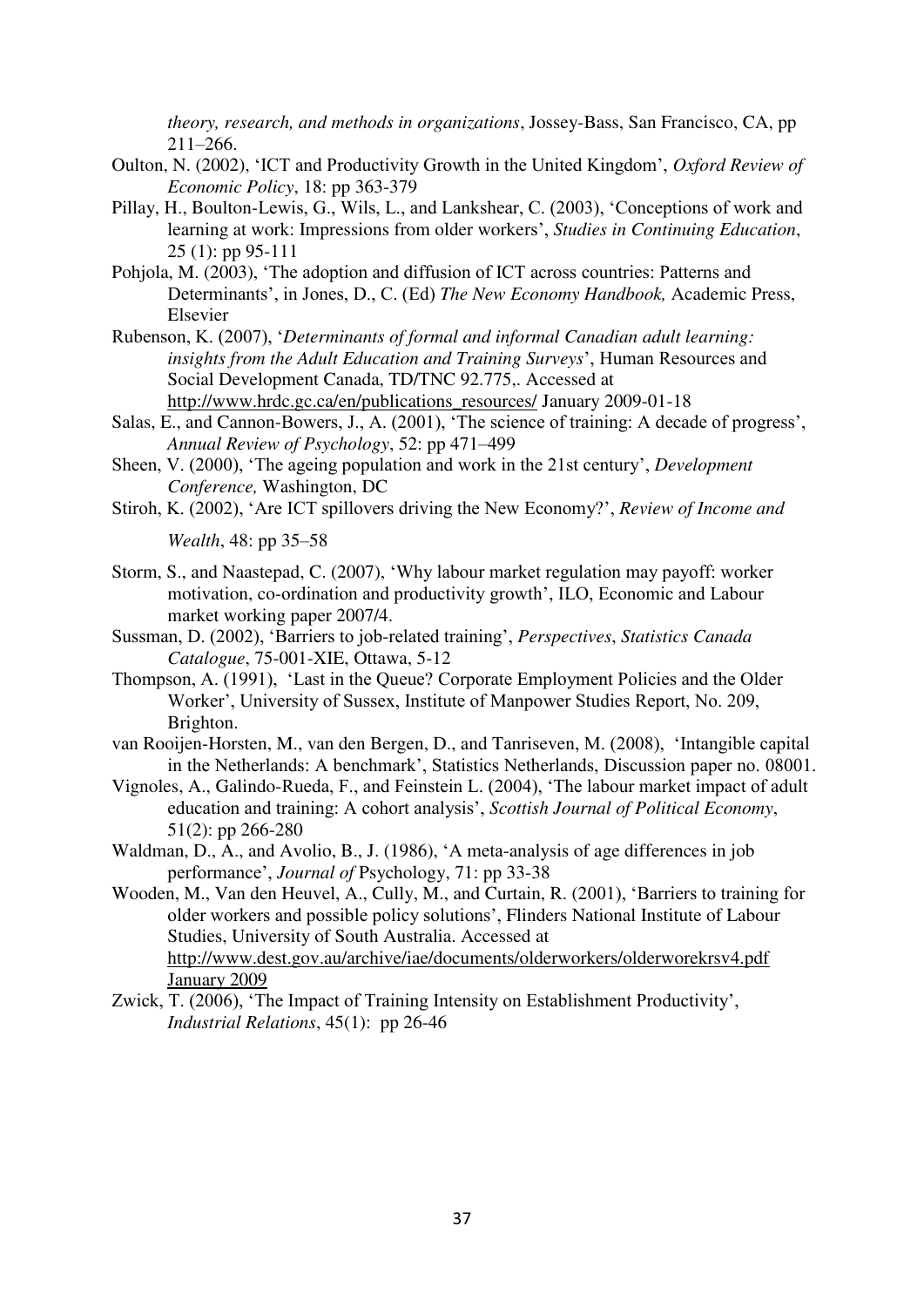### APPENDIX TABLES

| Regressand (dependent variable): EDUC4WN |               |               |                                         |                                                                     |                          |              |  |  |
|------------------------------------------|---------------|---------------|-----------------------------------------|---------------------------------------------------------------------|--------------------------|--------------|--|--|
|                                          | (1)           | (2)           | (3)                                     | (4)                                                                 | (5)                      | (6)          |  |  |
| Country:                                 | AT            | BE            | DE                                      | DK                                                                  | ES                       | FI           |  |  |
|                                          |               |               |                                         |                                                                     |                          |              |  |  |
| <b>FEMALE</b>                            | $-0.0136***$  | $-0.0110***$  | $-0.0151***$                            | $0.0352***$                                                         | $-0.00592***0.0251***$   |              |  |  |
|                                          | $(-8.76)$     | $(-5.89)$     | $(-15.8)$                               | (11.8)                                                              | $(-3.97)$                | (7.05)       |  |  |
| $AGE_17$                                 | $0.531***$    | $0.361***$    | $0.630***$                              | $0.541***$                                                          | $0.195***$               | $0.512***$   |  |  |
|                                          | (89.9)        | (24.6)        | (116)                                   | (85.4)                                                              | (22.8)                   | (55.8)       |  |  |
| $AGE_22$                                 | $0.115***$    | $0.0333***$   | $0.215***$                              | $0.265***$                                                          | 0.0819***                | $0.234***$   |  |  |
|                                          | (29.8)        | (6.89)        | (57.9)                                  | (34.2)                                                              | (18.1)                   | (26.2)       |  |  |
| $AGE_27$                                 | $0.0538***$   | $0.0106***$   | $0.0813***$                             | $0.107***$                                                          | $0.0349***$              | 0.0829***    |  |  |
|                                          | (16.8)        | (2.95)        | (33.0)                                  | (16.7)                                                              | (10.3)                   | (11.1)       |  |  |
| $AGE_32$                                 | $0.0193***$   | 0.000437      | $0.0228***$                             | $0.0153***$                                                         | $0.00919***$             | $0.0282***$  |  |  |
|                                          | (7.25)        | (0.14)        | (12.2)                                  | (2.91)                                                              | (3.21)                   | (4.13)       |  |  |
| $AGE_37$                                 | $0.00468**$   | $-0.00597**$  | $0.00801***$                            | $-0.00751$                                                          | $0.00760***$             | 0.000990     |  |  |
|                                          | (1.98)        | $(-2.08)$     | (4.90)                                  | $(-1.53)$                                                           | (2.80)                   | (0.16)       |  |  |
| $AGE_47$                                 | $-0.00593**$  | $-0.00744**$  | $-0.00853***$                           | $-0.0110**$                                                         | $-0.00690***$            | $-0.00991$   |  |  |
|                                          | $(-2.49)$     | $(-2.56)$     | $(-5.31)$                               | $(-2.23)$                                                           | $(-2.59)$                | $(-1.63)$    |  |  |
| $AGE_52$                                 | $-0.0262***$  | $-0.0154***$  | $-0.0192***$                            | $-0.0246***$                                                        | $-0.0250***$             | $-0.0273***$ |  |  |
|                                          | $(-10.2)$     | $(-4.93)$     | $(-11.6)$                               | $(-4.92)$                                                           | $(-8.95)$                | $(-4.42)$    |  |  |
| $AGE_57$                                 | $-0.0625***$  | $-0.0319***$  | $-0.0383***$                            | $-0.0549***$                                                        | $-0.0430***$             | $-0.0716***$ |  |  |
|                                          | $(-22.5)$     | $(-9.27)$     | $(-22.1)$                               | $(-10.8)$                                                           | $(-14.6)$                | $(-11.3)$    |  |  |
| $AGE_62$                                 | $-0.0891***$  | $-0.0412***$  | $-0.0564***$                            | $-0.0895***$                                                        | $-0.0528***$             | $-0.113***$  |  |  |
|                                          | $(-20.4)$     | $(-7.64)$     | $(-27.5)$                               | $(-14.2)$                                                           | $(-14.9)$                | $(-13.7)$    |  |  |
| MARITAL_W_S_D                            | $-0.00843***$ | $-0.00473$    | $-0.00707$ ***                          | $0.00954*$                                                          | $-0.00256$               | $-0.000990$  |  |  |
|                                          | $(-3.18)$     | $(-1.49)$     | $(-4.08)$                               | (1.73)                                                              | $(-0.78)$                | $(-0.16)$    |  |  |
| MARITAL_SINGLE                           | $-0.0222***$  | $-0.0110***$  | $-0.0286***$                            | $-0.00679*$                                                         | $-0.0259***$             | $0.00973**$  |  |  |
|                                          | $(-12.4)$     | $(-5.08)$     | $(-24.3)$                               | $(-1.92)$                                                           | $(-13.9)$                | (2.33)       |  |  |
| EDUCATION_HIGH                           | $0.0425***$   | $0.0534***$   | $-0.000614$                             | 0.0499***                                                           | $0.0777***$              | $0.0483***$  |  |  |
|                                          | (13.6)        | (16.8)        | $(-0.37)$                               | (10.2)                                                              | (32.2)                   | (8.11)       |  |  |
| EDUCATION_MED.                           | $-0.00812***$ | $0.0246***$   | $-0.0389***$                            | $0.0181***$                                                         | $0.0743***$              | $0.0408***$  |  |  |
|                                          | $(-3.77)$     | (9.19)        | $(-26.8)$                               | (4.55)                                                              | (29.8)                   | (8.13)       |  |  |
| URBAN_INTERM                             | $-0.0136***$  | $-0.00836***$ | $-0.0114***$                            | $-0.0290***$                                                        | 0.00222                  | $-0.0137***$ |  |  |
|                                          | $(-8.32)$     | $(-4.98)$     | $(-12.5)$                               | $(-9.26)$                                                           | (1.32)                   | $(-3.02)$    |  |  |
| URBAN_THIN                               | $-0.0292***$  | $-0.0266$ *** | $-0.0101***$                            | $-0.0349***$                                                        | $-0.00268*$              | $-0.0392***$ |  |  |
|                                          | $(-19.3)$     | $(-10.1)$     | $(-9.22)$                               | $(-10.7)$                                                           | $(-1.68)$                | $(-10.7)$    |  |  |
| NATIONAL FOREIG. - 0.0384***             |               | $0.0171***$   | $-0.0268***$                            | $-0.0311***$                                                        | $-0.0258***$             | $-0.0294**$  |  |  |
|                                          | $(-16.0)$     | (5.32)        | $(-16.4)$                               | $(-3.99)$                                                           | $(-8.70)$                | $(-2.14)$    |  |  |
| <b>TENURE</b>                            | $0.00129***$  | $-0.000366$   | $0.00229***$                            | $0.00443***$                                                        | $0.000614**$ 0.00148**   |              |  |  |
|                                          | (5.10)        | $(-1.11)$     | (13.9)                                  | (9.06)                                                              | (2.04)                   | (2.36)       |  |  |
| <b>TENURESO</b>                          | 0.00000616    |               |                                         | $0.0000153 - 0.0000309*** - 0.0000911*** - 0.00000597 - 0.00000198$ |                          |              |  |  |
|                                          | (0.84)        | (1.63)        | $(-6.80)$                               | $(-6.35)$                                                           | $(-0.70)$                | $(-0.11)$    |  |  |
| <b>HWUSUAL</b>                           |               |               | $-0.000970***0.000889***$ $-0.00181***$ | $-0.00514***$                                                       | $-0.00239***-0.00340***$ |              |  |  |
|                                          | $(-10.4)$     | (7.49)        | $(-23.8)$                               | $(-24.3)$                                                           | $(-18.1)$                | $(-12.0)$    |  |  |
| <b>PARTTIME</b>                          | $0.0347***$   | $0.0357***$   | $-0.00331*$                             | $-0.00463$                                                          | $0.0212***$              | $0.0143**$   |  |  |
|                                          | (12.4)        | (11.7)        | $(-1.72)$                               | $(-1.00)$                                                           | (5.55)                   | (2.03)       |  |  |
| <b>TEMPORARY</b>                         | $0.220***$    | $0.0525***$   | $0.183***$                              | $0.0953***$                                                         | $0.0264***$              | $0.0648***$  |  |  |
|                                          | (58.4)        | (14.0)        | (78.3)                                  | (19.2)                                                              | (14.0)                   | (12.8)       |  |  |
| <b>LOOKOJ</b>                            | 0.00407       | $0.0125***$   | $-0.0380***$                            | $-0.0427***$                                                        | $0.0430***$              | $0.0141**$   |  |  |
|                                          | (1.00)        | (3.41)        | $(-23.9)$                               | $(-8.99)$                                                           | (12.8)                   | (2.44)       |  |  |
| HOMEWRK_USUAL.                           | $0.0985***$   | $0.0516***$   | $0.0290***$                             | $0.0734***$                                                         | $0.0622***$              | $0.0556***$  |  |  |
|                                          | (28.0)        | (11.6)        | (9.31)                                  | (11.2)                                                              | (7.41)                   | (7.78)       |  |  |
| HOMEWRK_SOMET.                           | $0.0846***$   | $0.0576***$   | $0.0473***$                             | $0.0705***$                                                         | $0.0335***$              | $0.0835***$  |  |  |
|                                          | (33.3)        | (15.1)        | (25.4)                                  | (17.4)                                                              | (4.96)                   | (11.5)       |  |  |
| $ISCO_0$                                 | $0.177***$    | $0.0935***$   | $-0.00564$                              | $0.157***$                                                          | $0.0850***$              | $0.150***$   |  |  |
|                                          | (11.1)        | (6.63)        | $(-1.10)$                               | (6.74)                                                              | (7.79)                   | (5.47)       |  |  |
| $ISCO_1$                                 | $0.174***$    | $0.107***$    | $0.160***$                              | $0.143***$                                                          | $0.111***$               | $0.205***$   |  |  |

# Table B1a. Marginal Effect estimates.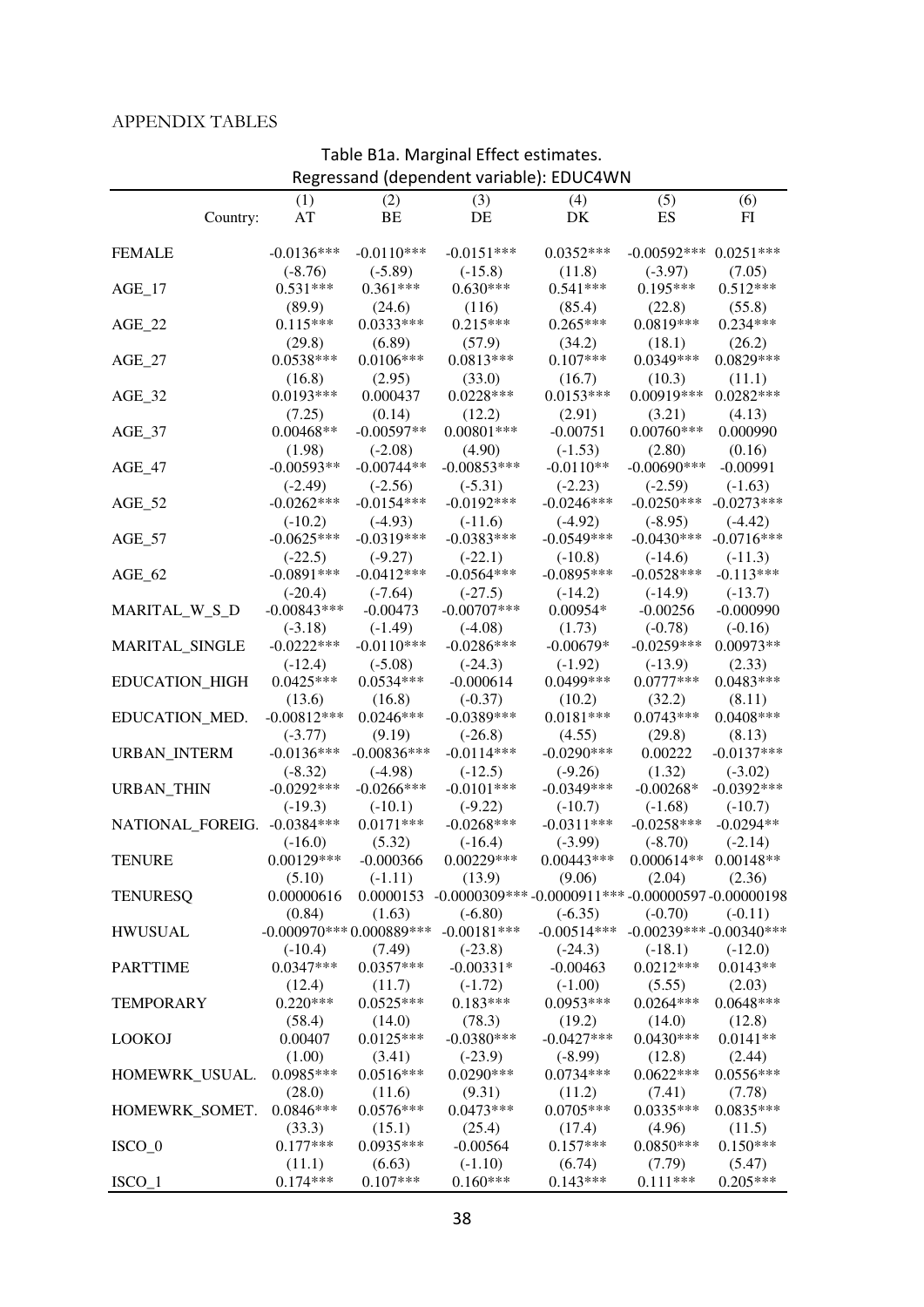|                     | (31.1)       | (14.8)       | (29.2)       | (16.7)       | (14.0)        | (20.6)       |
|---------------------|--------------|--------------|--------------|--------------|---------------|--------------|
| $ISCO_2$            | $0.216***$   | $0.0924***$  | $0.160***$   | $0.148***$   | $0.109***$    | $0.189***$   |
|                     | (39.2)       | (16.5)       | (38.5)       | (21.1)       | (24.2)        | (23.0)       |
| $ISCO_3$            | $0.178***$   | $0.0818***$  | $0.143***$   | $0.134***$   | $0.0731***$   | $0.150***$   |
|                     | (46.6)       | (14.1)       | (41.7)       | (22.6)       | (18.4)        | (19.8)       |
| $ISCO_4$            | $0.137***$   | $0.0615***$  | $0.125***$   | $0.0957***$  | $0.0619***$   | $0.0956***$  |
|                     | (34.7)       | (12.2)       | (33.9)       | (14.5)       | (16.0)        | (11.1)       |
| $ISCO_5$            | $0.123***$   | $0.0515***$  | $0.0969***$  | $0.0806***$  | $0.0515***$   | $0.0553***$  |
|                     | (31.4)       | (9.68)       | (27.4)       | (13.7)       | (15.8)        | (7.92)       |
| $ISCO_6$            | $0.0592***$  | 0.00449      | $0.0440***$  | $0.0314**$   | $0.0466$ ***  | 0.0204       |
|                     | (6.57)       | (0.37)       | (7.05)       | (2.19)       | (4.63)        | (1.42)       |
| $ISCO_7$            | $0.0753***$  | $0.0156***$  | $0.0574***$  | $0.0427***$  | 0.00150       | $-0.0315***$ |
|                     | (19.3)       | (3.12)       | (18.1)       | (6.35)       | (0.50)        | $(-4.26)$    |
| $ISCO_8$            | $0.0474***$  | 0.00371      | $0.0241***$  | $-0.0230***$ | $0.0141***$   | $-0.0411***$ |
|                     | (10.6)       | (0.74)       | (7.08)       | $(-3.18)$    | (3.87)        | $(-5.22)$    |
| QUARTER_2           | $0.00726***$ | 0.000385     | 0.00214      | $-0.0153***$ | $-0.00499*$   | 0.0154       |
|                     | (3.82)       | (0.16)       | (1.25)       | $(-4.14)$    | $(-1.92)$     | (1.48)       |
| QUARTER_3           | $-0.0518***$ | $-0.0548***$ | $-0.0193***$ | $-0.109***$  | $-0.0470***$  | $-0.0913***$ |
|                     | $(-29.9)$    | $(-28.6)$    | $(-12.4)$    | $(-29.9)$    | $(-24.2)$     | $(-9.87)$    |
| QUARTER_4           | $0.00978***$ | $-0.00338$   | $0.00415**$  | $0.0284***$  | 0.00108       | $0.0351***$  |
|                     | (5.12)       | $(-1.48)$    | (2.45)       | (7.42)       | (0.42)        | (3.17)       |
| <b>YEAR_2006</b>    | $0.00344**$  | 0.00240      | $-0.00543**$ | $0.00917***$ | $-0.00727***$ | $-0.0144*$   |
|                     | (2.06)       | (1.11)       | $(-2.01)$    | (2.70)       | $(-3.99)$     | $(-1.76)$    |
| <b>YEAR_2005</b>    | 0.00128      | $0.0157***$  | 0.000872     | $-0.0107***$ | $-0.0790***$  | $-0.0143*$   |
|                     | (0.77)       | (7.00)       | (0.42)       | $(-3.17)$    | $(-40.1)$     | $(-1.76)$    |
| <b>YEAR_2004</b>    | $-0.0129***$ | $0.0197***$  | $-0.00251$   | $-0.0440***$ | $-0.0703***$  | $-0.00728$   |
|                     | $(-4.29)$    | (5.04)       | $(-1.05)$    | $(-7.65)$    | $(-34.8)$     | $(-0.89)$    |
| <b>YEAR_2003</b>    | $-0.0596***$ | $0.0103***$  | $-0.0214***$ | $-0.112***$  |               | $-0.0857***$ |
|                     | $(-25.0)$    | (2.66)       | $(-9.67)$    | $(-20.9)$    |               | $(-11.4)$    |
| <b>Observations</b> | 278230       | 124061       | 445534       | 111689       | 173556        | 74209        |
| PseudoR2            | 0.218        | 0.093        | 0.324        | 0.128        | 0.170         | 0.116        |

*t* statistics in parentheses

\*\*\* p<0.01, \*\* p<0.05, \* p<0.1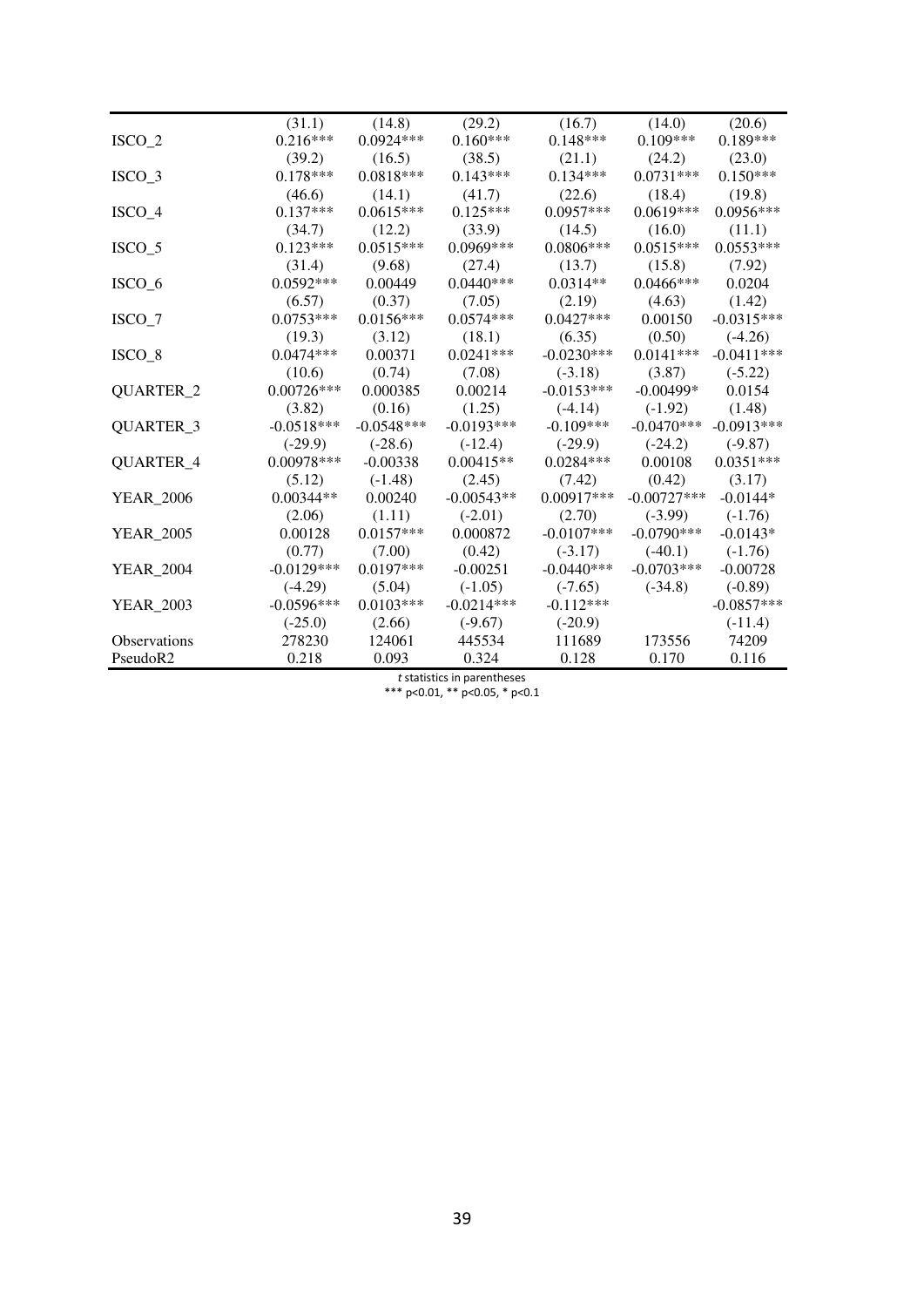| Regressand (dependent variable): EDUC4WN |                           |                                                                             |                          |                        |                            |  |  |  |
|------------------------------------------|---------------------------|-----------------------------------------------------------------------------|--------------------------|------------------------|----------------------------|--|--|--|
|                                          | (7)                       | (8)                                                                         | (9)                      | (10)                   | (11)                       |  |  |  |
| Country:                                 | <b>FR</b>                 | IT                                                                          | NL                       | <b>SE</b>              | <b>UK</b>                  |  |  |  |
|                                          |                           |                                                                             |                          |                        |                            |  |  |  |
| <b>FEMALE</b>                            | $-0.00275*$               | $-0.000184$                                                                 | $-0.0280***$             | $0.0703***$            | $0.0508***$                |  |  |  |
|                                          | $(-1.95)$                 | $(-0.25)$                                                                   | $(-16.4)$                | (50.1)                 | (20.3)                     |  |  |  |
| $AGE_17$                                 | $0.564***$                | $0.208***$                                                                  | $0.541***$               | $0.332***$             | $0.422***$                 |  |  |  |
|                                          | (64.1)                    | (33.7)                                                                      | (94.6)                   | (55.1)                 | (70.2)                     |  |  |  |
| $AGE_22$                                 | $0.136***$                | $0.0579***$                                                                 | $0.177***$               | $0.124***$             | $0.0950***$                |  |  |  |
|                                          | (28.1)                    | (22.7)                                                                      | (41.3)                   | (33.1)                 | (16.9)                     |  |  |  |
| $AGE_27$                                 | $0.0497***$               | $0.0195***$                                                                 | $0.0555***$              | $0.0587***$            | $0.0212***$                |  |  |  |
|                                          | (15.0)                    | (11.2)                                                                      | (17.9)                   | (19.4)                 | (4.44)                     |  |  |  |
| $AGE_32$                                 | $0.0272***$               | $0.00429***$                                                                | $0.0151***$              | 0.00372                | $-0.00223$                 |  |  |  |
|                                          | (9.78)                    | (3.17)                                                                      | (5.89)                   | (1.48)                 | $(-0.53)$                  |  |  |  |
| $AGE_37$                                 | 0.00967***                | 0.00126                                                                     | $0.00434*$               | $-0.00848***$          | 0.00303                    |  |  |  |
|                                          | (3.89)                    | (1.04)                                                                      | (1.82)                   | $(-3.60)$              | (0.76)                     |  |  |  |
| $AGE_47$                                 | $-0.00786***$             | $-0.00325***$                                                               | $-0.0136***$             | $-0.0114***$           | $-0.00848**$               |  |  |  |
|                                          | $(-3.37)$                 | $(-2.72)$                                                                   | $(-5.71)$                | $(-4.73)$              | $(-2.09)$                  |  |  |  |
| $AGE_52$                                 | $-0.0219***$              | $-0.0140***$                                                                | $-0.0384***$             | $-0.0223***$           | $-0.0280***$               |  |  |  |
|                                          | $(-9.20)$                 | $(-11.5)$                                                                   | $(-15.7)$                | $(-9.21)$              | $(-6.67)$                  |  |  |  |
| $AGE_57$                                 | $-0.0484***$              | $-0.0281***$                                                                | $-0.0816***$             | $-0.0462***$           | $-0.0578***$               |  |  |  |
|                                          | $(-20.4)$                 | $(-22.3)$                                                                   | $(-32.7)$                | $(-19.3)$              | $(-13.4)$                  |  |  |  |
| $AGE_62$                                 | $-0.0664***$              | $-0.0356***$                                                                | $-0.126***$              | $-0.0795***$           | $-0.106***$                |  |  |  |
|                                          | $(-16.7)$                 | $(-19.8)$                                                                   | $(-36.0)$                | $(-31.6)$              | $(-19.8)$                  |  |  |  |
| MARITAL_W_S_D                            | $0.0102***$               | 0.00112                                                                     | $0.0138***$              | $-0.00112$             | 0.00221                    |  |  |  |
|                                          | (3.78)                    | (0.71)                                                                      | (4.54)                   | $(-0.48)$              | (0.54)                     |  |  |  |
| MARITAL_SINGLE                           | $-0.00204$                | $-0.0141***$                                                                | $-0.0282***$             | 0.00221                | $-0.0258***$               |  |  |  |
|                                          | $(-1.30)$                 | $(-15.1)$                                                                   | $(-15.7)$                | (1.42)                 | $(-8.47)$                  |  |  |  |
| EDUCATION_HIGH                           | $0.0458***$               | $0.0862***$                                                                 | $0.0597***$              | $0.108***$             | $0.138***$                 |  |  |  |
|                                          | (19.4)                    | (41.2)                                                                      | (24.0)                   | (38.6)                 | (38.4)                     |  |  |  |
| EDUCATION_MED.                           | $0.0237***$               | $0.0443***$                                                                 | $0.0484***$              | $0.0425***$            | 0.0799***                  |  |  |  |
|                                          | (13.5)                    | (46.0)                                                                      | (25.2)                   | (20.0)                 | (27.7)                     |  |  |  |
| URBAN_INTERM                             | $-0.000781$               | $-0.00606$ ***                                                              | $-0.0127***$             | $0.00750***$           | $-0.00202$                 |  |  |  |
|                                          | $(-0.57)$                 | $(-8.21)$                                                                   | $(-9.19)$                | (3.59)                 | $(-0.74)$                  |  |  |  |
| URBAN_THIN                               | $-0.0121***$              | $-0.00726***$                                                               | $-0.00555$               | $-0.000166$            | $-0.0132***$               |  |  |  |
|                                          | $(-6.55)$                 | $(-8.59)$<br>$-0.0187***$                                                   | $(-1.38)$<br>$0.0197***$ | $(-0.10)$              | $(-4.53)$<br>$0.0437***$   |  |  |  |
| NATIONAL_FOREIG.                         | $-0.0151***$              |                                                                             |                          | $-0.0154***$           |                            |  |  |  |
|                                          | $(-4.87)$<br>$0.00315***$ | $(-10.9)$                                                                   | (4.14)<br>$-0.00355***$  | $(-4.65)$              | (8.70)                     |  |  |  |
| <b>TENURE</b>                            |                           | $0.00113***$                                                                |                          | $0.00281***$<br>(12.5) | $-0.00165***$<br>$(-3.90)$ |  |  |  |
| <b>TENURESQ</b>                          | (12.0)                    | (7.84)<br>$-0.0000489***-0.0000143***0.0000734***-0.0000447***0.0000442***$ | $(-13.0)$                |                        |                            |  |  |  |
|                                          | $(-6.82)$                 | $(-3.47)$                                                                   | (9.36)                   | $(-7.57)$              | (3.44)                     |  |  |  |
| <b>HWUSUAL</b>                           | $-0.000112$               | $-0.000634***$ $-0.00188***$                                                |                          | $-0.00552***$          | $-0.00152***$              |  |  |  |
|                                          | $(-1.32)$                 | $(-13.0)$                                                                   | $(-13.6)$                | $(-44.4)$              | $(-10.7)$                  |  |  |  |
| <b>PARTTIME</b>                          | $0.0221***$               | $0.0182***$                                                                 | $0.00475*$               | $-0.0408***$           | $0.0333***$                |  |  |  |
|                                          | (9.64)                    | (13.0)                                                                      | (1.92)                   | $(-18.9)$              | (8.12)                     |  |  |  |
| <b>TEMPORARY</b>                         | $0.0852***$               | $0.0209***$                                                                 | $0.0261***$              | 0.00979***             | $0.0340***$                |  |  |  |
|                                          | (32.6)                    | (17.4)                                                                      | (10.1)                   | (4.69)                 | (7.03)                     |  |  |  |
| <b>LOOKOJ</b>                            | $-0.00710**$              | $0.00316**$                                                                 | $0.00533*$               | $0.0122***$            | $0.0224***$                |  |  |  |
|                                          | $(-2.47)$                 | (2.22)                                                                      | (1.91)                   | (5.03)                 | (5.11)                     |  |  |  |
| HOMEWRK_USUAL.                           | $0.00605**$               | $0.0587***$                                                                 | $-0.0208$ ***            | $0.0291***$            | 0.0116                     |  |  |  |
|                                          | (2.42)                    | (14.2)                                                                      | $(-3.29)$                | (5.29)                 | (1.16)                     |  |  |  |
| HOMEWRK_SOMET.                           | $0.0226***$               | $0.0270***$                                                                 |                          | 0.0469***              | $0.0922***$                |  |  |  |
|                                          | (8.35)                    | (6.10)                                                                      |                          | (15.8)                 | (30.1)                     |  |  |  |
| $ISCO_0$                                 | $0.0656***$               | $0.0578***$                                                                 | $0.189***$               | $0.108***$             | $0.242***$                 |  |  |  |
|                                          | (8.56)                    | (12.0)                                                                      | (17.0)                   | (8.01)                 | (12.1)                     |  |  |  |
| $ISCO_1$                                 | $0.117***$                | $0.119***$                                                                  | $0.116***$               | $0.114***$             | $0.0777***$                |  |  |  |
|                                          | (19.7)                    | (24.0)                                                                      | (23.9)                   | (23.0)                 | (14.9)                     |  |  |  |

Table B1b. Marginal Effect estimates.